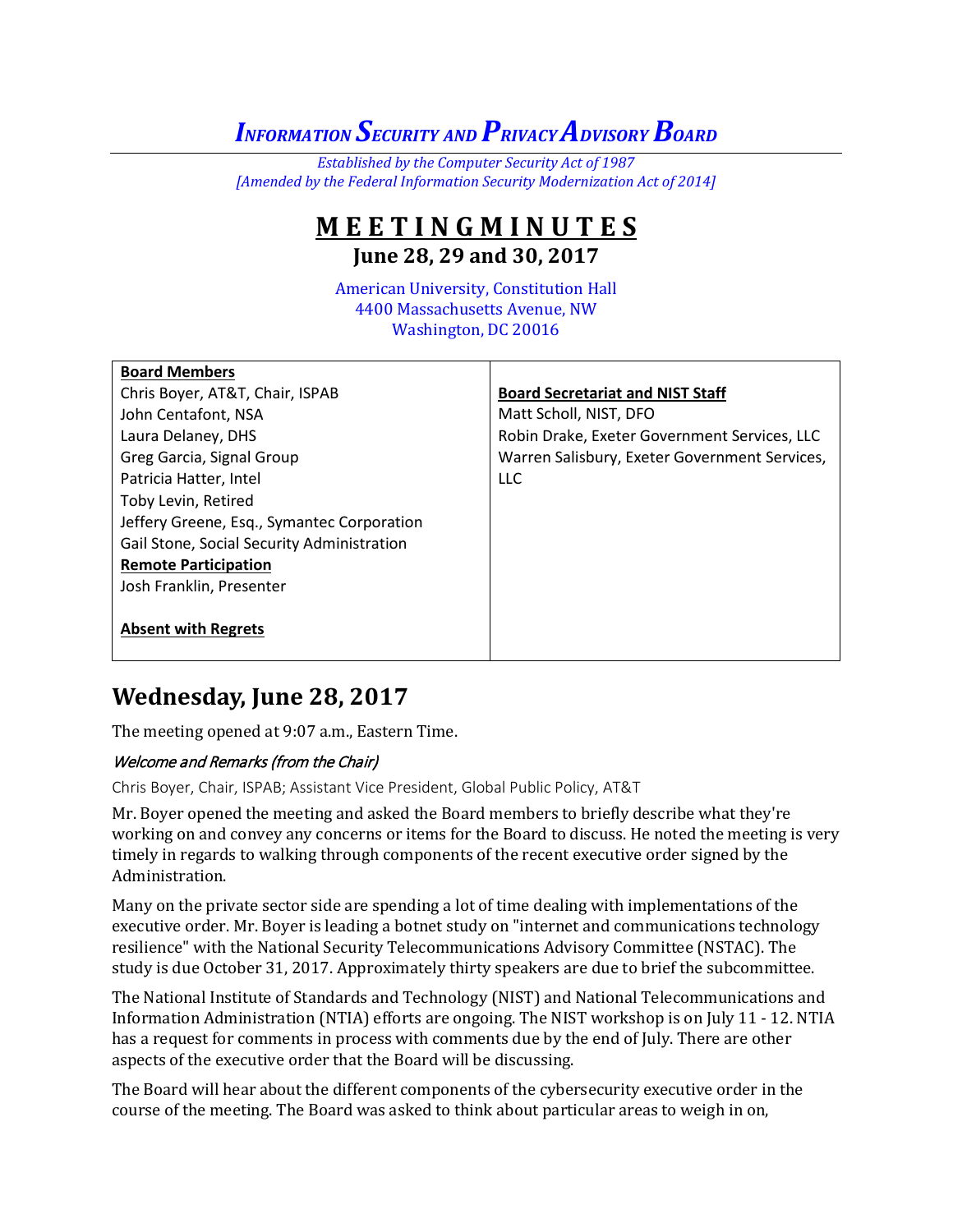including the section on Federal IT in the executive order. The Board has written several letters in the past on things like federal IT modernization.

The Chair tasked the Board to think about topic areas that it believes are particularly relevant and draft feedback on these items to include in another letter to send out at the end of the meeting. Identifying key issues and then offering advice is what the Board is intended to do.

Ms. Levin noted the June, 2017 meeting is her last as a Board member. Mr. Garcia noted one of the more interesting movements is the legislation for cyber grants to the states, and giving DHS that authority. It's a question of where the money is coming from. Some of the more recent attacks on state governments and voting systems have put a punctuation mark on the level of statecybersecurity expenditures relative to other homeland security and public safety programs.

## Welcome and Remarks

#### Dr. Charles Romine, Director of Information Technology Lab ITL), NIST

The Chair welcomed Dr. Charles Romine, Director of the Information Technology Lab, NIST to the meeting to update the Board on ITL activities. In his update, Dr. Romine presented several key areas, including:

- Actions that have been taken by the Administration since the last time the Board met.
- Highlights of some Congressional actions that affect NIST and may serve to indicate of the kinds of authorities that NIST may exercise in the future, and possible implications.
- An update on some of Dr. Romine's interactions at the Congressional level, and revisit the discussion about ITL's purpose.
- The budget submission to NIST, and discussion of possible future priorities.

Dr. Romine discussed the release of Executive Order 13800, Strengthening the Cybersecurity in Federal Networks and Critical Infrastructure, and the fiscal year (FY)-2018 budget request. There are three main components of the executive order that affect NIST directly. NIST has involvement in areas relating to cybersecurity of federal networks, cybersecurity of critical infrastructure, and cybersecurity for the nation as a whole with a specific emphasis on the area of workforce development.

The President is requiring federal agencies use the NIST cybersecurity framework (CSF) to manage their cybersecurity risk. Secretaries now have a clearer directive from the President that they are the ultimate responsible party for agency cybersecurity, which clarifies accountability for cybersecurity.

NIST now provides an entire suite of risk management documents for federal agencies. The cybersecurity executive order was released on May 11 2017. On May 12, NIST issued draft NIST RIA-170, guidance on how federal agencies can effectively use the cybersecurity framework.

There is also a call for IT modernization and trade, led by the Director of the American Technology Council, a new council set up by the White House. NIST's role is providing input on technical feasibility for modernization and network consolidation for shared services.

Under the heading of cybersecurity critical infrastructure, the main theme is to be more resilient against automated distributed threats, or botnets. The goal is for the Administration to lead a process to reduce threats and promote action by safe course. NIST is part of the lead with NTIA. A preliminary report is due for public comment within nine months. The preliminary report is on schedule. The final report is due one year later, or May 11, 2018.

The last component of the executive order under the heading cybersecurity for the nation involves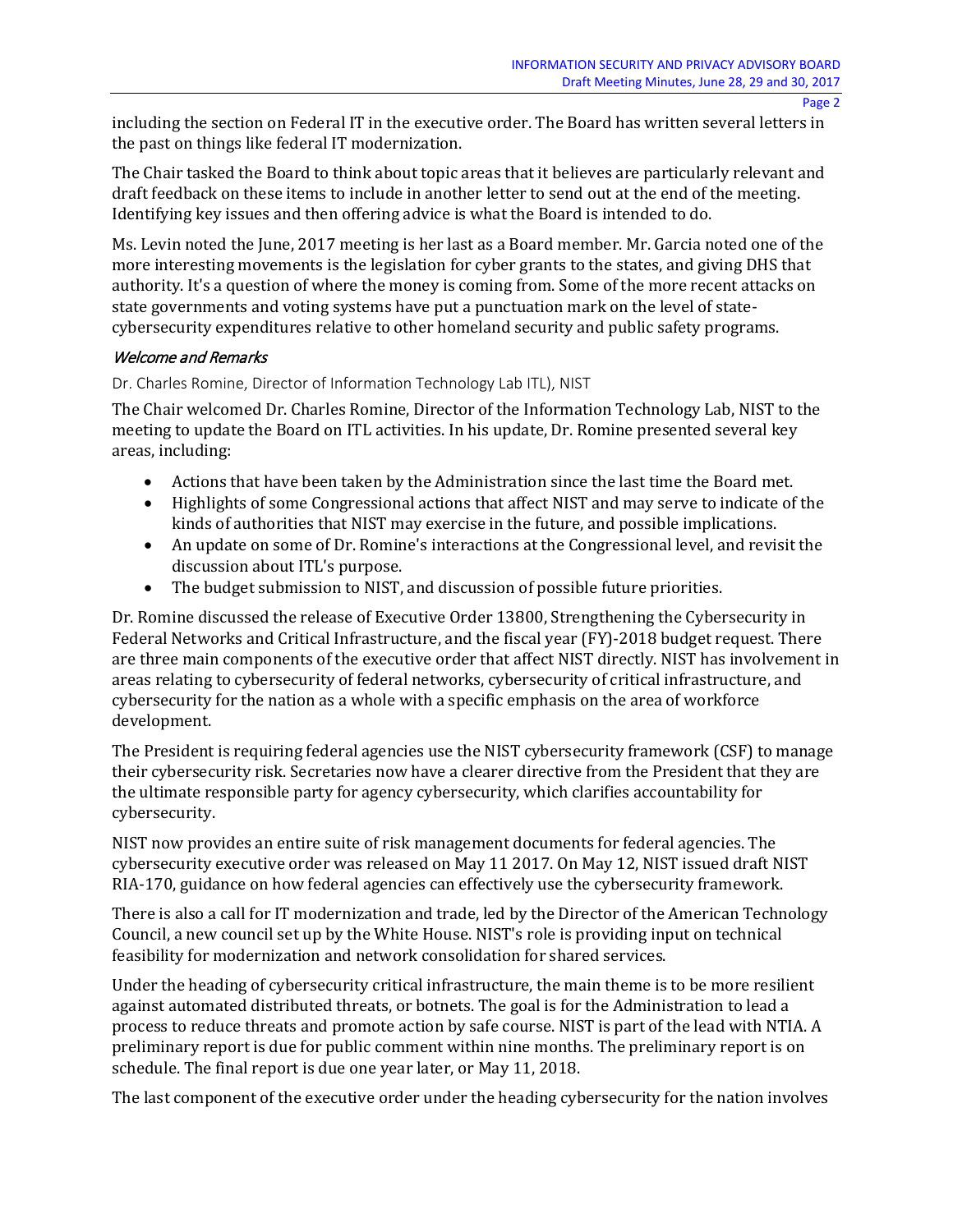workforce development. This is something NIST has been doing for a long time as an interagency lead for activity under the National Initiative for Cybersecurity Education (NICE). The new requirement is to assess the scope and sufficiency of what NIST and others are already doing and provide a report to the President on how to support workforce sustainment.

Since the Board's last meeting, the President's 2018 budget request was submitted. Every year, NIST, as part of the Department of Commerce, has to plan to that budget request. This year, the budget request is a strong reflection of the administrations stated priority to rebuild the military, to make critical investments in the nation's security with a strong emphasis on physical security, and to keep the nation on a responsible physical path.

The lab was given a topline budget number to manage to. The labs were asked to seek activities near the end of their lifecycle, that were less than critical, and/or that were not in the direct core mission of NIST or the inherited mission of the laboratory. The direction received was to propose what should be at least as strong or stronger in the areas that represent the core of NIST's program.

There are four recent actions by Congress that that are relevant to NIST and the Board. Three of them involve introduced legislation. The fourth is a hearing that was held recently. HR-1224, the NIST Cybersecurity Framework Assessment and Auditing Act of 2017 was introduced. The second is HR-2481, Protecting Our Ability to Counter-Hacking, or, the PATCH Act of 2017. On the Senate side, SN-770, the Main Street Cybersecurity Act of 2017 was introduced. Finally, two subcommittees acting jointly under the House Committee on Science, Space and Technology, held a hearing on the implications of the WannaCry ransomware. Dr. Romine appeared before that panel and talked about what NIST has learned and some of the things that NIST is doing to try to prevent those kinds of issues in the future.

HR-1224 seems to provide a new role for NIST. It not only provides guidance for agencies to incorporate the framework into risk management activities, but puts NIST as the chair of a federal working group for developing metrics and tools to understand the effectiveness of the cybersecurity framework. NIST would then use those tools to audit the effectiveness of agency activities in securing their information and information assets. This role gives NIST a completely new auditing capability for auditing responsibility.

The auditing capability in the government rests principally on the Government Accountability Office (GAO) and the Inspectors General (IGs). The bill may be a reaction to a Congressional assessment that the current DHS auditing function is not muscular enough to actually galvanize change in the agencies. NIST is engaged in conversations with Congressional staff on the intent of the bill, and how and whether to assign NIST a role at this time. In the past, the enforcement role fell to the Office of Management and Budget (OMB) in examining Federal Information Security Management Act (FISMA) compliance.

There is no additional funding for NIST to undertake an auditing role, but the bill did ask the Congressional Budget Office (CBO) to assess how much it would take for NIST to acquire a capacity to audit agencies on cybersecurity. The CBO determined it would take 48 million dollars over four years to build and execute the audit capacity.

The Chair noted the Board may consider and weigh in on NIST's role in auditing agency compliance with the framework. There's a fundamental issue that comes in play involving whether acting in an auditing role changes the nature of what NIST does. There's merit in having the audit and enforcement functions separated out. It seems likely NIST's perception will be changed as a result of adding this function. It's an appropriate issue for the Board to consider in its advisory function.

The Department of Commerce would serve as a board member on the PATCH Act (HR-2481), and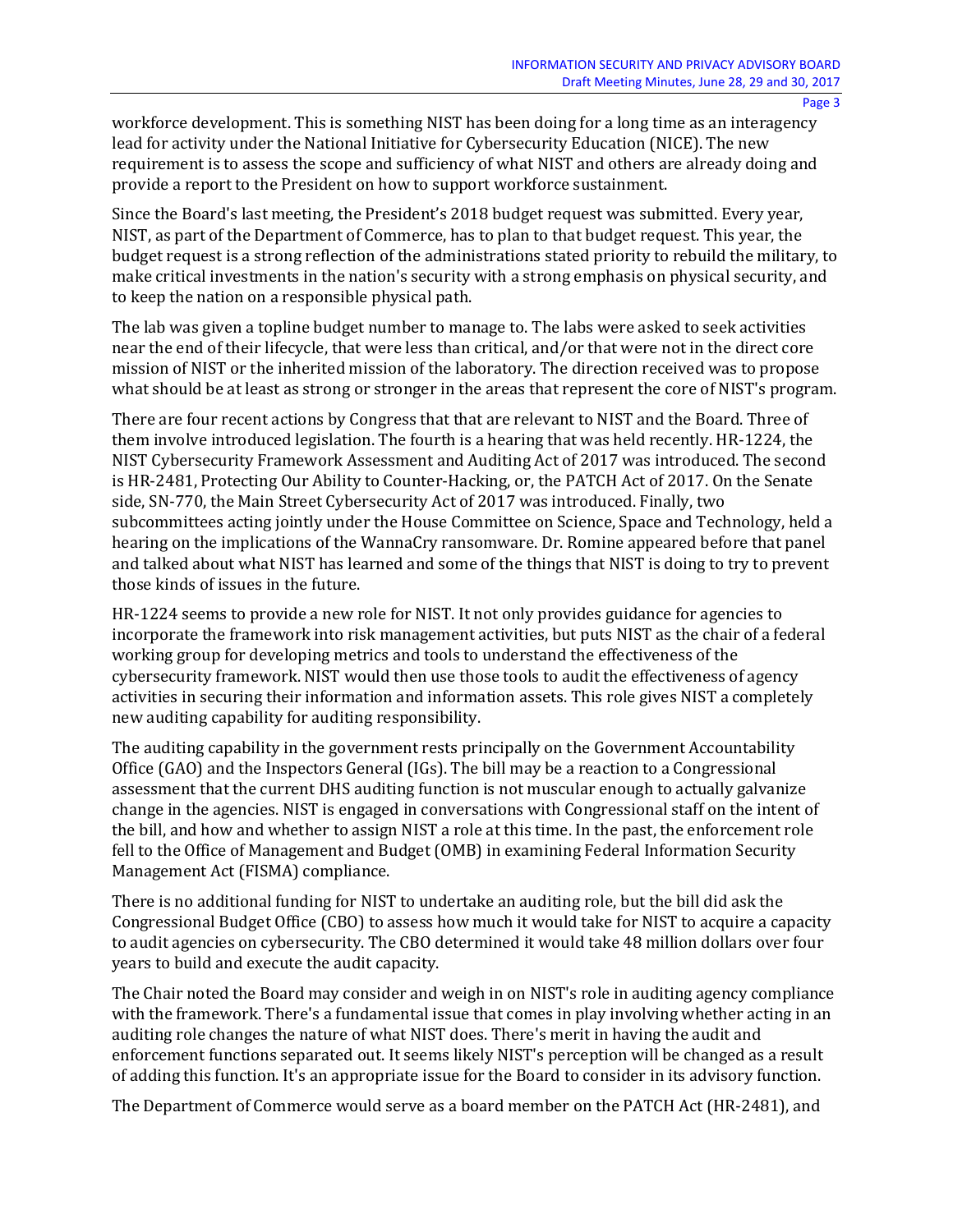coordinate with DHS on the process for DHS to share or release information. This relationship has implications for NIST because its goal lies in ensuring that the infrastructure is as secure as possible. This bill is an attempt to set infrastructure security into legislation so that it's traceable to statute, and governs the process so that authorities or processes cannot be changed without permission of Congress.

The Main Street Act complements some of the things that NIST is already doing in the sense that it specifically asks NIST to do more to help small business understand and work on cybersecurity risk. There is a guide nearly ready to come out for small financial services providers.

Dr. Romine's testimony regarding the WannaCry attack touched on four major things: the cybersecurity framework, the relatively recent guide for cybersecurity event recovery which is SP 184, and the National Software Reference Library (NSRL), and its role in not just law enforcement, but also as support for cybersecurity.

NIST's and ITL's purpose for the statements to the Board is cultivating trust in information technology, and in metrology. The challenge lies in maintaining a balance between fundamental research, applied research and standards to developmental technology transfer.

There are a number of things ITL wants to strengthen over the next couple of years: cybersecurity, along with privacy research and development, and privacy guidance. It permeates many other things, such as the Internet of Things, reliable computing, computing technologies and applications, and a relatively new area, artificial intelligence (AI).

Artificial intelligence is an interesting area because evaluation of AI is a difficult problem. When artificial intelligence exceeds the capacity of human understanding, then how can evaluations be done to understand how the AI operates, or determine the AI has not been tampered with, or the AI is unbiased? The lab is also thinking about data science, and how to support the mission of NIST as a whole. It involves open repositories and providing support for data analytics, understanding the data analytics and doing evaluations and testing of these things.

Software metrology is the great unsolved problem in software. How can software be measured? NIST will have to ultimately tackle this question. There are ideas now, measuring science through statistics and mathematical modeling. It's something that's been worked on for a number of years.

Dr. Romine posed some questions to the Board. What should the lab consider in the area of AI for cybersecurity and privacy? What should the lab consider in the area of future computing technologies when it comes to cybersecurity and privacy? What's missing? What's not missing, but maybe needs a broader dialogue with the experts to help sharpen the focus or clarify the opportunities available.

## Executive Order NIST Plans for Standards and Guidance Alignment and Use of Cybersecurity Framework

#### Dr. Ron Ross, NIST

The Chair welcomed Dr. Ron Ross of NIST to the meeting to update the Board on the executive order and NIST plans for standards and guidance alignment and the use of the cybersecurity framework.

There have been several working groups that NIST has been a part of over the last two months. Two of the groups looked at the Authorization to Operate (ATO) process. The object is to use the risk management framework as the basis for the ATO. The groups are concerned with such questions as, how's it working? How can it be more efficient? How can it be faster? The groups have gone through the entire process and looked at everything, seeking to make it more efficient.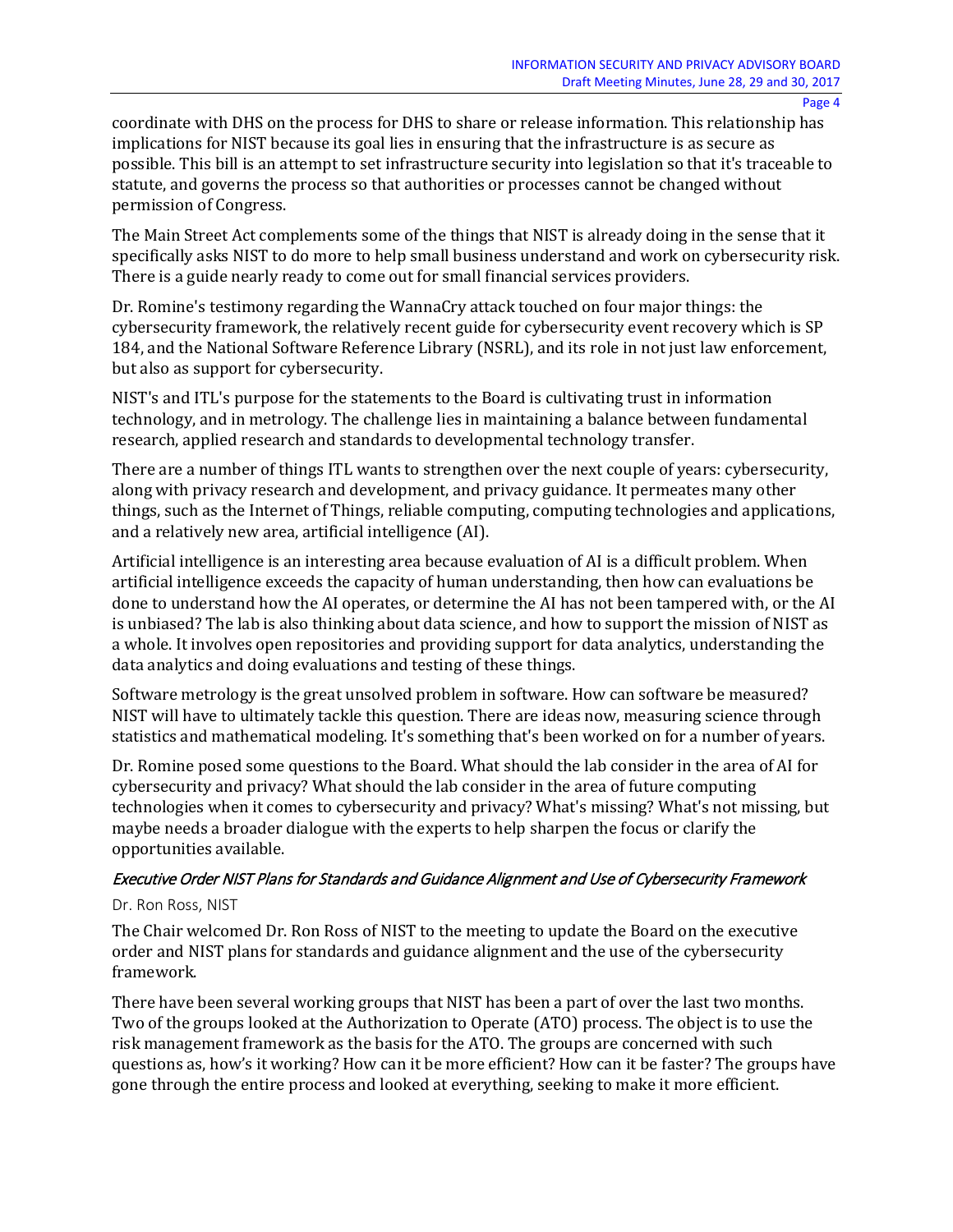Over the next couple of months, OMB is using the findings to modify several key publications. Dr. Ross briefed the Board previously on NIST publication 800-53, Rev 5, which is in review with OMB. It's one of the three key publications to be modified within the next two to three months. The following documents will become the focal point for making sure that NIST can integrate the cybersecurity framework, and manage risk. Specifically, the documents are the 800-39, the enterprise-wide risk management guideline; the 800- 37, the risk management framework; and the 800-53, security and privacy control catalogue.

The 800-53 has been under a very intense review at the Office of Information and Regulatory Affairs (OIRA). The review is necessary because this is the first time the privacy branch has really had an opportunity to see the document in detail. For the first time, there are joint controls where one control can cover different aspects of security and privacy at the same time. Last Friday, OMB distributed the 800-53, Rev. 5 to all federal agencies for a review on the agency side

The second major document that will be greatly impacted is the risk management framework, publication 800-37. This document has been out since 2006. Privacy is every bit as important as security now as computer capabilities are increasing in everything. The challenge with the 800-37 is the cybersecurity framework and the risk management framework share the word "framework." The challenge is determining what each framework does well and what things they don't do well. When looking at commonalities, there are opportunities to integrate these concepts. It prompted us to do the NISTIR 8170, which was published a couple of months ago. It's out for public review with two more days in the comment period.

The idea with the baseline concept was tied to defining low, moderate, and high levels of control was to do a triage. Every organization can examine and categorize the information in their systems by the triage rating; low, moderate or high. In order to meet the general requirements in FIPS 200, they designed a really robust and large catalogue of security and privacy controls.

The total number of all controls is about 826. The low, moderate and high groups range from 150 controls to approximately 250 to 275. There is a hierarchical increase in controls as the level increases. When selecting controls, it represents the level of commitment to what security protections are necessary for that system and the mission being supported. The decision over selecting controls lies within the agencies. A system includes the people, the processes, the technologies, and that's missed sometimes. A lot of people think security is a technical issue. However, many of the very bad breaches start with people failure.

In risk management, there may be circumstances where an agency or organization is required by their mission to accept a risk. There are means for deciding what methods will best compensate for the risk. An organization must determine what other controls are needed to manage that risk.

The task is to figure out how to bring these worlds together. The immediate task on modifying the framework is to figure out how agencies can actually execute and use the cybersecurity framework as the overarching piece and yet have that risk management process embedded so they can actually decide what controls they need. That's where the cybersecurity framework does require a risk management process. The goal is to use the Risk Management Framework (RMF) as the actual control selection process, but it's going to be informed by many things that the cybersecurity framework brings forth.

NIST identified a new step for the RMF. A "Step zero" was added to the beginning rather than change the existing sequence of steps. There are six steps: categorization, control selection, implementation, assessment authorization, risk acceptance, and continuous monitoring. Organizations can use the RMF and bring the ISO controls in. There are all kinds of combinations of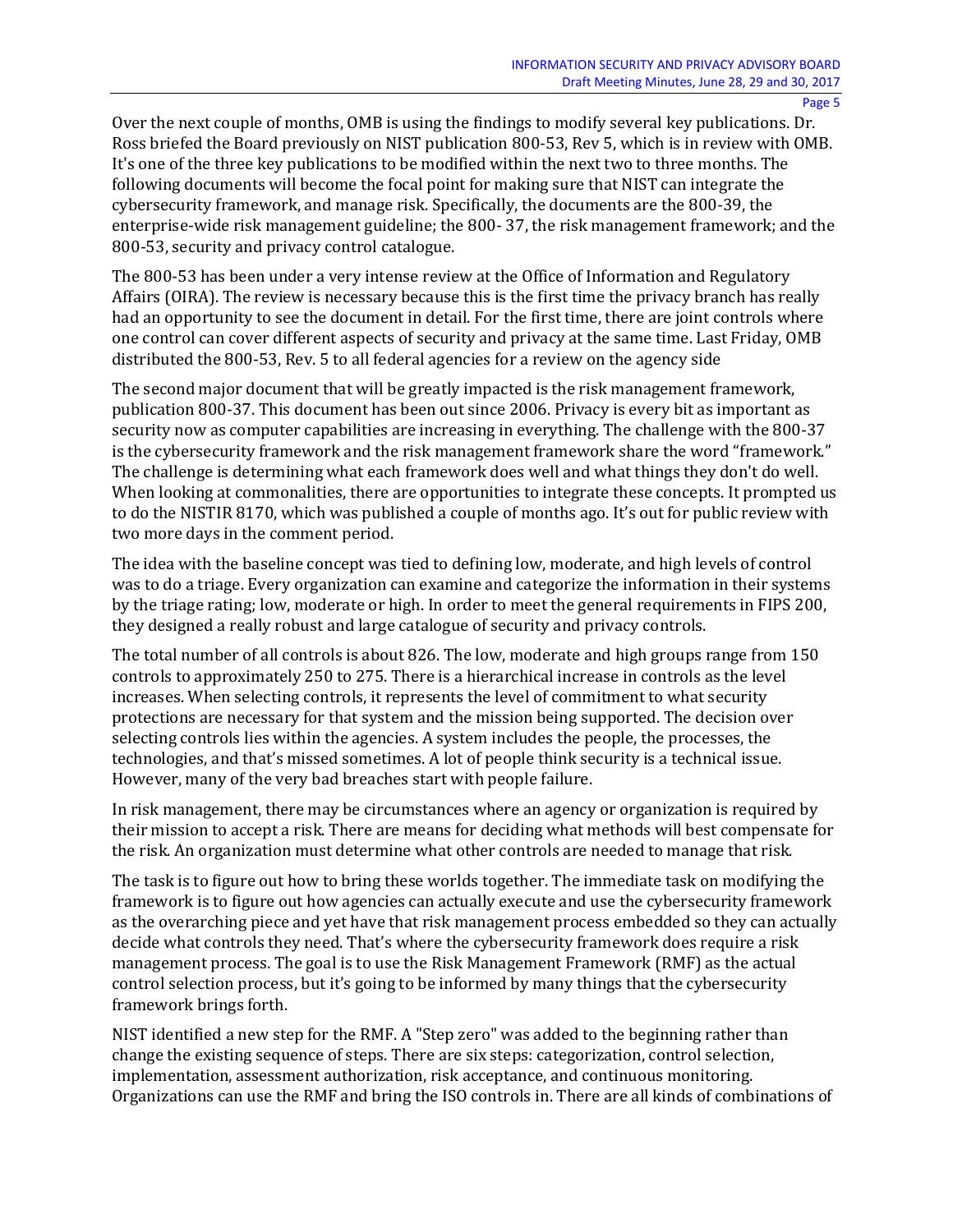tools that can be used with the RMF.

Step zero is called the organizational preparation step. If any organization wants to tailor controls, they're often risk-averse to tailoring because there's an inspector General (IG) and a bunch of auditors overseeing the process. Organizations need to feel like it's possible to tailor and actually not get beat up for it. Another problem lies in the guidance. It says, "Select a set of security controls that can satisfy a set of security requirements." The source of the requirements is never stated. Where do those requirements come from? They can come from laws such as FISMA, Health Insurance Portability and Accountability Act (HIPAA), and Gramm-Leach. They can come from OMB policy. They can come from executive orders, or from mission statements. Controls should be traceable back to the requirements. The first step is to develop a set of requirements. Requirements can drive a security and privacy control selection process in the case of an enterprise, or they can build a component or system.

The 800-39 deals with enterprise-wide risk management. It is the document that looks at an enterprise from the perspective of the three areas described here: organization governance level, mission business process layer, and the systems intended to actually execute those mission business processes.

Step zero is intended to raise awareness of risks and managing risks through the whole organization. There are nine tasks now in the organizational preparation process including a risk management survey, figuring out risk tolerance, examining organizational assets, determining where the high-value assets are, do enterprise architecture, develop a set of security requirements, talking to stakeholders to identify their requirements and their protection needs so that security requirements can be created that meet those requirements. All of that package is organizational prep.

A lot of time was spent on security controls and frameworks, but the real issue today is identifying all high-value assets. DHS has been working with the agencies to identify a couple thousand highvalue assets. Identification and protection becomes an architectural problem. There are so many systems, and so many different components, and so many applications that the government is drowning in complexity.

It's all about transparency, traceability, and trust. Traceability and transparency won't exist in an architecture that is so complex that no one understands what's there. Security is now tightly coupled to modernization. As the Administration pushes out more modern systems, there will be a big push to go to more shared service systems, and pushing more out to the cloud. Using shared services in the cloud is more of an exception rather than the rule today. The concern has been raised that by consolidating many things in one place, the attack risk seems to increase because it's no longer distributed as in the past.

800-53, Rev 5 will add a new enhancement, a second-level categorization. Seventy percent of federal systems are at the moderate level. In that context, when agencies are asked to move to cloud or shared services, they will probably be risk-averse. In a shared situation where a lot of data originated with different rulesets, data should not be used for a different purpose than it was intended. That architectural piece can be very challenging at the detail level. That's why the privacy team's project was so important.

One of the controls that is now a joint control is called "security attributes." In an access control decision, everything gets adjudicated within a system through access control mechanisms based on the attributes of the data and the user that wants access.

Step zero is a great opportunity to unify the disparate processes that are already on board,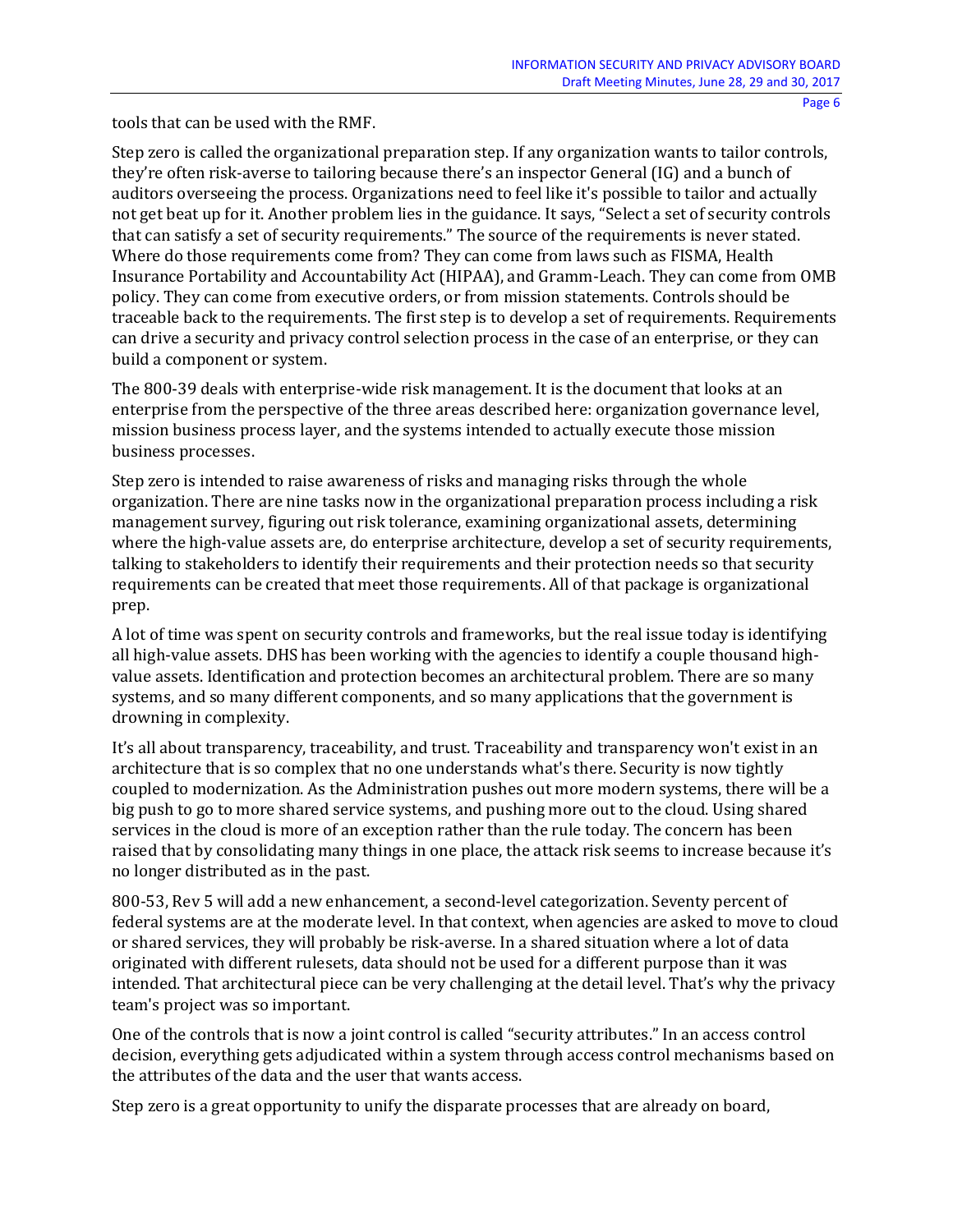including: lifecycle, engineering, acquisition, and Federal Information Technology Acquisition Reform Act (FITARA) processes. All these processes really start with the enterprise governance level and an understanding of all processes involved with a product in the system.

With Step zero, the working groups hope to strengthen the argument for joint authorization. With approval from OMB, it could change the way agencies look at this problem. Change will not be easy. The Chief Security Officer (CSO) and Chief Information Officer (CIO) role mindset is entrenched today. The system and the process should drive the right information to the right people to make better decisions.

One of the problems with the ATO process is that it's applied uniformly and rigorously across all systems. FIPS 199 was intended to stop that with the triage, but the triage has never been implemented. The ATO process for low, moderate, and high systems are pretty much the same. Allocating resources should be done according to the threat space, and what their adversaries are doing.

The Federal Risk and Authorization Management Program (FedRAMP) is an instance of pretailoring. NIST is building overlays with DHS on high value assets (HVAs), for the HVA project. A moderate baseline will be developed initially and additional controls added that are necessary to get to the level of protection needed for HVAs. The government needs to get away from the return on investment question for high-value assets. That's what Step zero is all about. It gives greater visibility, transparency, traceability, and the ability to do different things where it's appropriate.

## Executive Order Agency Risk Reporting

## Derek Larson, Office of Management and Budget

The Chair welcomed Mr. Derek Larson, OMB to the meeting to update the Board on executive order agency risk reporting. He discussed Memorandum M-17-25 (M-17-25) as it relates to the executive order. It is the only guidance to agencies on implementing the President's executive order. It specifically talks about the risk management assessments being carried out under the executive order. The M-17-25 has set several key deliverables.

The first deliverable came on May 26th, where agencies were to submit the names of senior accountable officials to OMB who will be the primary people in charge of implementing the executive order within the agencies. The next is due July 14th, when agencies will submit responses to the FY-17 FISMA metrics as part of the quarter three reporting process. Large agencies already report on FISMA metrics quarterly. However, small agencies are now also required to report under M-17-25.

The input is designed to provide greater context to agency responses regarding the risks they see themselves as having, their strategies for mitigating those risks, the current capability and resource gaps they're facing, and the involvement of senior leadership in the strategies. OMB and DHS will analyze the information and return risk management assessments to the agencies by the end of July.

Agencies have until August 9th to return responses to OMB on the risk management assessment signed by the senior accountable official. These letters will state how agencies are planning to transfer, mitigate, and decrease the risk that was identified in the risk management assessments.

These assessments will then go on to inform OMB's report to the President and provide recommendations on how to improve federal cybersecurity. The information will be used as an aggregate and will inform the technology requirements that agencies have identified to help mitigate risks. Additionally, the M-17-25 asks the agencies to submit a plan for implementing the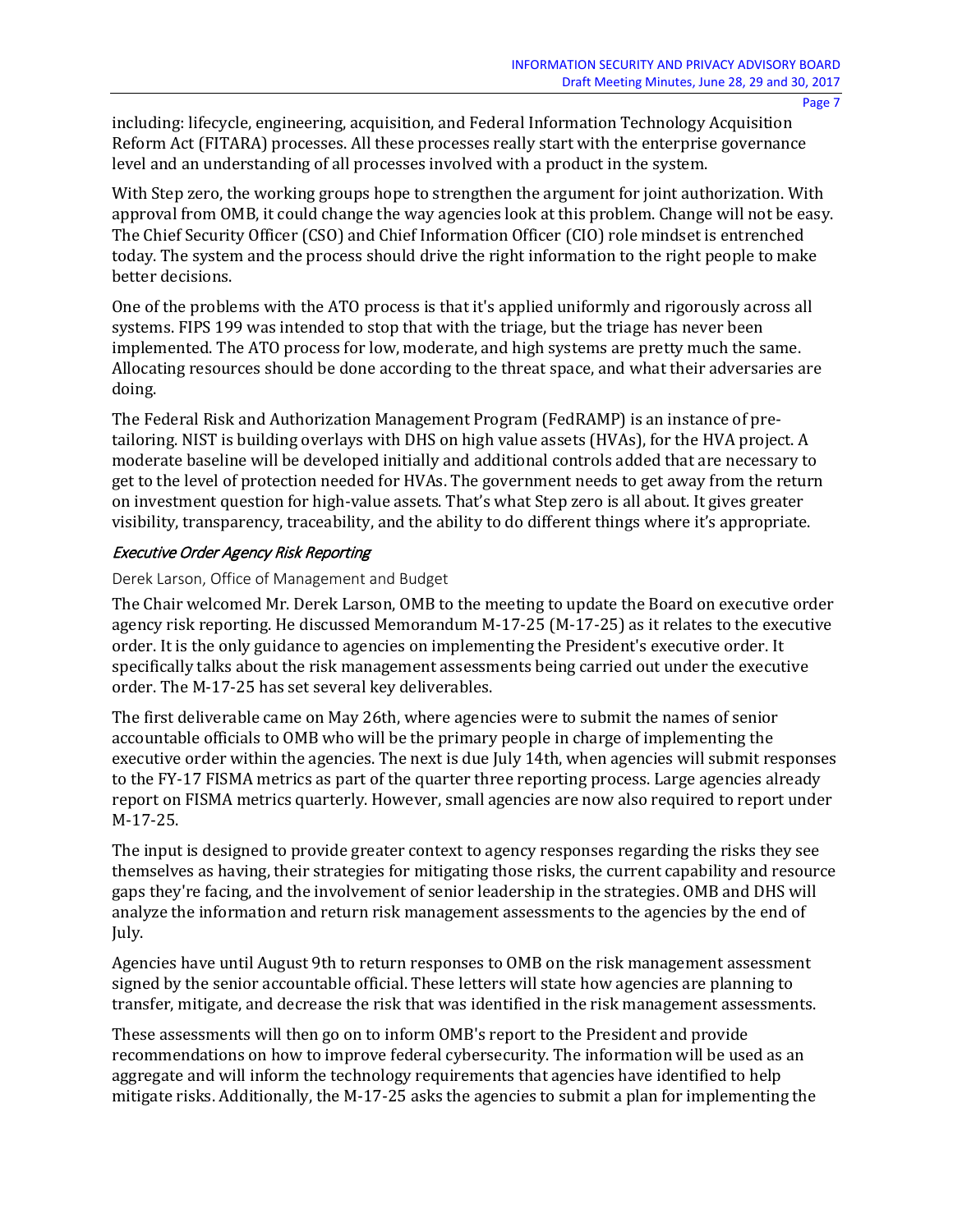NIST Cybersecurity Framework.

The M-17-25 set out key markers in terms of what agencies should be reporting and how they're implementing the plan including: how they're budgeting against it using the current capital planning process, how they are aligning their capabilities to the FISMA metrics and therefore, to the cybersecurity framework, and timelines for completing that implantation.

Risk assessments had to be done within ninety days from when the Executive Order was issued. In 60 days from August 9th, report recommendations must be turned around to the President. Agencies are also required to submit proposals describing how they will implement the framework. The action plans is due on July 14th, the same day as the FISMA responses. The agencies do not have to implement by July 14<sup>th</sup>, only submit a plan. Many agencies are already moving in this direction. The plan will show how they will keep the process going forward. There is not an implementation deadline at this time.

Existing oversight processes will track progress on the implementation plans. The EO is to be the first set of benchmarks and then it will be incorporated into the regular OMB process. The report will be submitted in early October. On October 31, the quarter four data comes out and we'll start working on the annual FISMA report.

In terms of the risk management assessments, the FISMA CIO metrics and the FY-16 FISMA IG metrics will demonstrate what capabilities the agencies are putting in place to mitigate and limit risks. The degree to which that becomes public versus part of the classified appendix is still being discussed, but it will be part of what Mr. Larsen presents to give a more complete picture of the risks that agencies are facing.

Agencies are providing questions regarding budget and resource needs as part of responses to one of the narrative questions that are required by M-17-25. It will be a part of the quarter 3 data call. The budget questions are being addressed in the report of recommendations to the President, which is being driven by OMB. Some requirements will eventually be undertaken in other efforts under the government reorganization effort. Some of these activities are going to be longer term.

It is true that budgets for new technology and upgrading databases and all of the legacy systems have been in a short supply in the federal government for decades. Agencies are expected to return input regarding specific gaps they are facing and specific capabilities they're going to need help with. That information will be incorporated into the report of recommendations to the President.

Tight security does have a much bigger play in terms of human capital. It's been an issue raised since cybersecurity's Certified Information Privacy Professional (CIPP) and the Cybersecurity National Action Plan (CNAP). It's a continuing problem, but solutions are being discussed.

## Update on NIST Privacy Engineering Program

Naomi Lefkovitz, NIST

## Ellen Nadeau, NIST

The Chair welcomed Ms. Naomi Lefkovitz and Ms. Ellen Nadeau of NIST to the meeting to update the Board on the NIST privacy engineering program. Ms. Levkovitz and Ms. Nadeau discussed the work they've done with NIST's privacy engineering program. The program is part of the Applied Cybersecurity Division, and has existed for three years. The lab works with trustworthy systems, and attributes like privacy, security, safety, reliability, are an important part of developing trustworthy systems. There is a host of guidance for engineers to build security into systems, but no similar guidance or tools exist for building in privacy. It is what the privacy engineering program has been working on.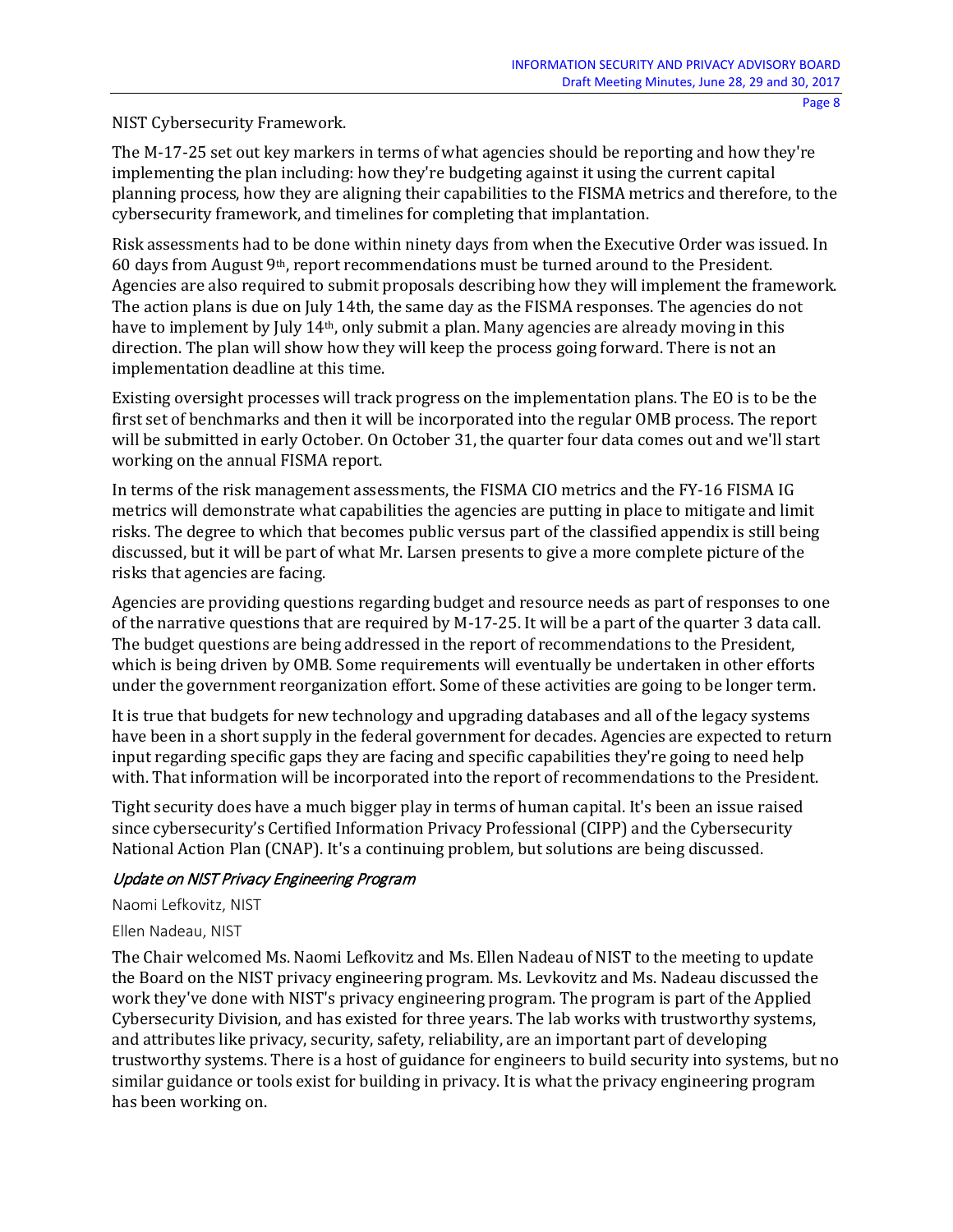Research collected for NTIA in 2015 states 40 percent of households reported that privacy or security concerns stopped them from doing things like conducting financial transactions or buying goods and services online. One of the primary drivers of the lab's work was the update to Circular A-130 in July, 2016. This update requires federal agencies to move beyond the compliance approach to a more risk-based approach and apply the risk-management framework to their privacy programs. Privacy needs a body of guidance for repeatable and measurable approaches similar to other attributes of trustworthiness.

The Privacy Act of 1974 talks more about a code for fair information practice, meaning more of a requirements-based approach. The question is: how to take this foundational difference and reconcile it with the changes in Circular A-130 that now require agencies to move to a more riskcentric approach. It leads to a document released in January, 2017, the final version of NIST Internal Report (IR) 8062 that introduces concepts for privacy engineering and risk management for federal systems. It is only an introduction at this stage. Workshops continue on these concepts.

NIST SP 800-30 introduces risk models. Risk models define the risk factors that are assessed and the relationships between them. A parallel model was needed that was more specific to privacy inputs. Consequences of adverse privacy events took a lot of discussion to determine the adverse event in terms of privacy. The adverse event is a privacy problem for an individual.

Ms. Levkovitz and Ms. Nadeau introduced a set of privacy engineering objects to bridge the gap between privacy principles like the Fair Information Practice and implementation in a system. The privacy engineering objects express the characteristics or properties of the system and allow users to map capabilities to the system and support control mapping.

The risk objects are being integrated with the risk-management framework. The risk assessment all goes into the privacy impact assessment (PIA) and the controls that were selected to address risk and the requirements. The PIA tells that public story of how all those pieces came together. Ms. Levkovitz and Ms. Nadeau developed a privacy risk assessment methodology that applies the privacy risk model.

The National Strategy for Trusted Identities in Cyberspace transformed into the Trusted Identities Group (TIG). Pilots have been going on with grant awards for a number of years. The pilots are required to demonstrate alliance with the guided principles. There were conversations for months trying to arrive at an agreement on the significant privacy risks.

There were not any tools out there for the pilot programs to demonstrate how they aligned. Ms. Levkovitz and Ms. Nadeau came up with a set of worksheets. They're interested in understanding where privacy risk may exist, so that an optimal solution can be found where function and benefits are preserved while mitigating possible adverse consequences of privacy.

It begins to establish a collaboration between business owners and the privacy engineering team or privacy policy team. There seems to be a sense of antagonism between the privacy team and the rest of the group. By doing this engineering process, the collaboration between teams starts immediately.

The first task is to really understand the system. In cybersecurity framework terms, it is the "identify" function. From the privacy perspective, one of the assets might be personally identifiable information (PII). There's a need to understand what sensitive information exists and where it is. It's hard to manage information and privacy risk if no one knows where the information is.

Simplification became part of this collaboration effort. Having everybody understand the system provides benefits. When people start to understand the object is to look for problems that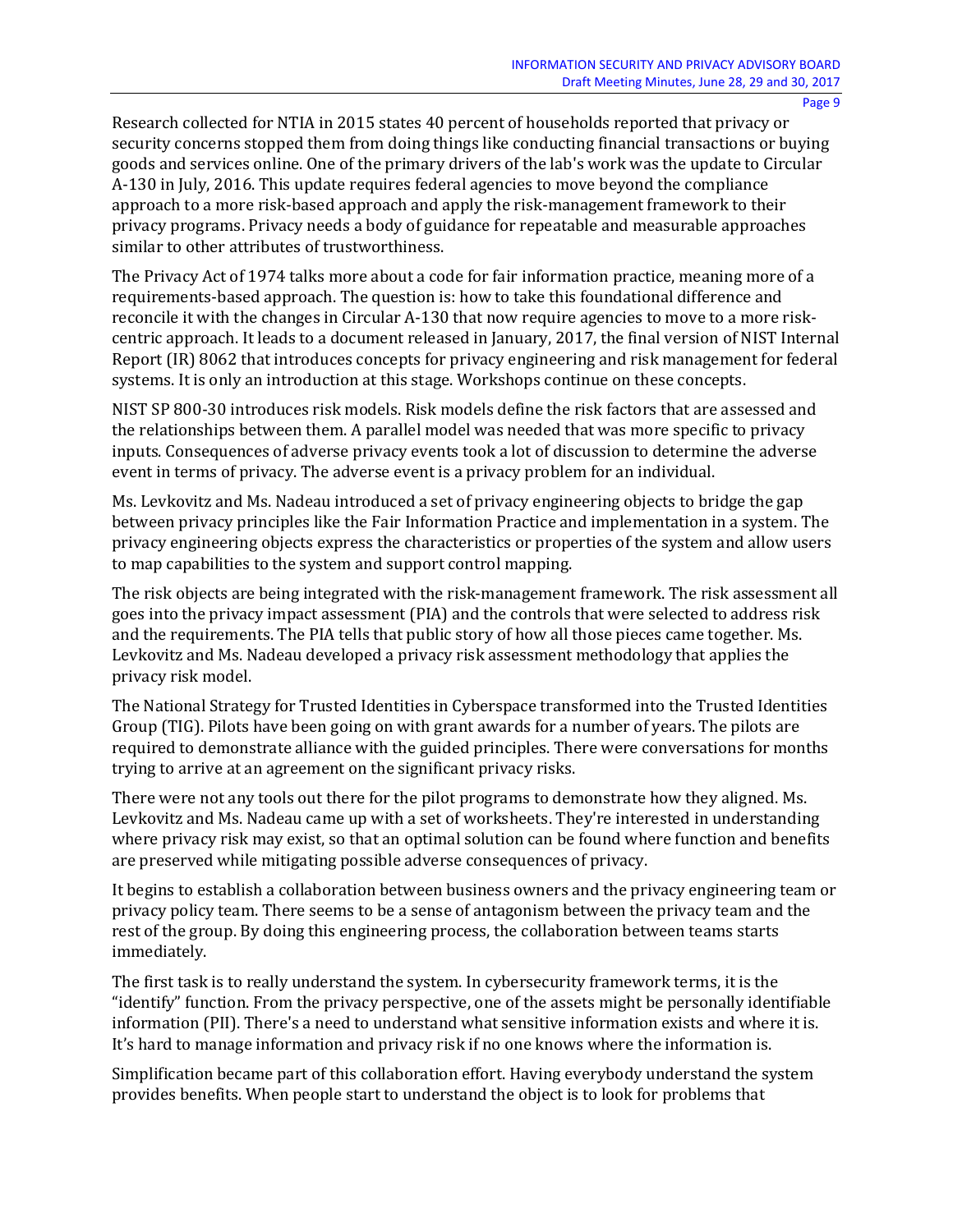individuals could experience, the engineers can start to become collaborative partners and bring their expertise.

Applying context is really where privacy experts need to come in. When somebody who's really steeped in security but not in privacy issues, they don't really understand the context from a privacy perspective. What they really start adding is data security issues.

There's a variety of factors and the goal is to begin to coalesce them into "summary issues" that can then be further analyzed by privacy experts from a problematic data action standpoint being able to formulate useful analyses is critical.

Assessing privacy risk is the heart of the model. A semi-quantitative analytic approach is used with the goal of prioritizing privacy risks, or a bracket rating from zero to ten. Assessing impact is a lot trickier. People experience privacy problems directly, as opposed to organizations.

Security is ahead of privacy when assessing threats. Privacy risk assessment to date, has been at the level of saying this is an important value. By beginning to illustrate it in a way that people can actually communicate with leadership about some of these problematic data actions, it is possible to act on it and try to address that particular privacy risk.

Privacy risk assessment should occur in system design. Controls can be selected, which could include data access agreements. The result is the ability to make informed risk decisions. The tool doesn't determine any particular outcome. The main point is that it's informed by this reasoning process and it's traceable and adjustable.

In NIST IR 8062, there is a high-level guidance road map and the main documents. There have been a number of workshops on privacy risk management and assessments. Agencies and organizations often request integrated guidance. Integrated privacy guidance came out just last week. It represents a new way of looking at guidance, with completely integrated privacy requirements in with the base functional identity requirements. There is a privacy consideration section along with the security considerations, which gives additional informative guidance. The core requirements were all built in at the appropriate sections.

Ms. Levkovitz and Ms. Nadeau sought input from the Board a about the possibility of developing a privacy engineering toolkit. Anything that can synthesize what is being done, saves companies time and confusion. If there's a resource gap on the security side, there's a much larger resource gap on the privacy side. There will be a need for more people who can do these kind of privacy assessments.

The Chair noted there have always been differences of opinion on privacy. The Board may consider writing a follow-on letter about growth in privacy and the growing need. There are some strategies on how to take a privacy engineering toolkit and work with some universities to incorporate privacy tools into the curriculum. The Board can think about what the government could do in furthering privacy education in system development and have some discussion about that.

## NIST Block Chain Research Project

Dylan Yaga, NIST

Andrew Regenscheid, NIST

The Chair welcomed Dylan Yaga and Andrew Regenscheid of NIST to the meeting to update the Board on the NIST Block Chain Research Project. Mr. Regenscheid is with the Cryptographic Technology Group at NIST. Their primary goal is to promote adoption of strong cryptography through research and development of standards, guidelines, tools, and metrics. A blockchain is a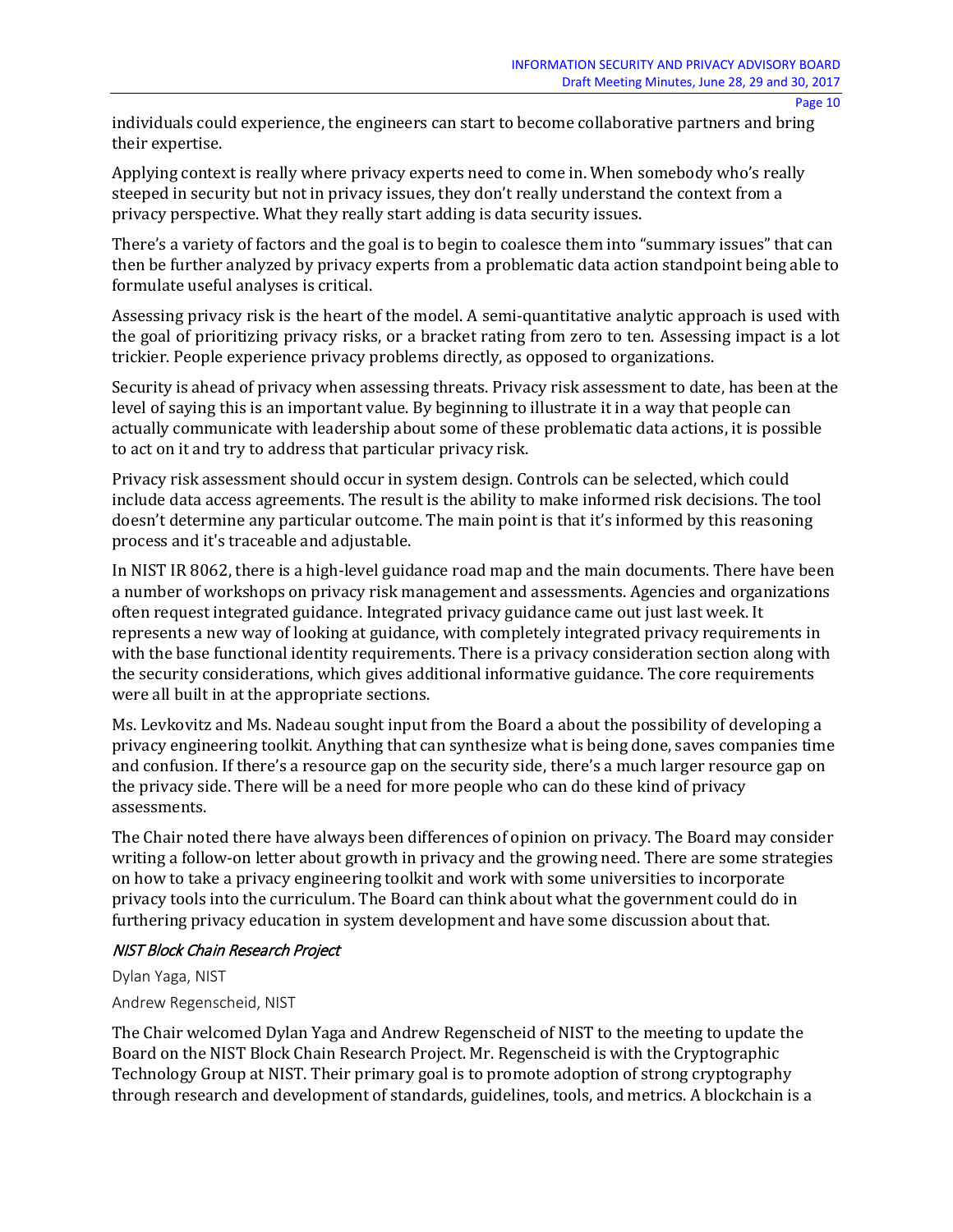distributed ledger for a particular type of transaction characterized by being decentralized, peer-topeer, tamper evident/resistant, and synchronized through consensus by the chain members. It can facilitate transactions between entities that do not trust each other without a trusted arbiter. The building block for blockchains is the hash chain.

The blockchain adds a set of rules about what can be included in the chain, and who can propose adding blocks. There are two types of chains: permission-less (public block chains usually tied to a crypto currency), and permissioned blockchains. Permissioned blockchains can be private or controlled. The participants in permissioned blockchains are trusted. Permissioned blockchains are more efficient, and support greater privacy and confidentiality through a governing authority.

Blockchains have many interesting use cases including financial services, data/asset registries, provenance/supply chains, identity management, voting, and others. Work is being done on applying blockchain technology to supply chains. There are pilots working with supply chains. Blockchains can also be used in identity management.

Certificate transparency is a related technology that uses many of the same core concepts as blockchain. The challenge with certificate transparency is scalability. Are there other ways to validate trust on the internet? It is something to be considered. What might blockchain technology mean for business processes? New procedures and policies will be needed.

Areas for further research include security, privacy, scalability, consensus algorithms, and quantum resistance. Active standardization efforts include work in international standards by the International Organization for Standardization (ISO) and the Institute of Electrical and Electronics Engineers (IEEE). National standards work includes the Accredited Standards Committee (ASC) X9 and industry consortia with Hyperledger and the World Wide Web Consortium (W3C). Current and future work items include terminology and taxonomy, use cases, blockchain interoperability, and primitives and building blocks. Potential work areas include ring signatures, threshold signatures, bit commitment signatures, zero knowledge proof signatures, multi-party computation and quantum resistant algorithms.

NIST has established an internal test bed to explore blockchain technologies and use cases. It is also participating in standards activities. NIST co-hosted the "Blockchain and Healthcare Workshop" with the Department of Health and Human Services (HHS) in 2016. The project is now are seeing new types of crypto-primitives, including privacy supporting primitives. Blockchain may be a larger scale use of many new technologies.

Mr. Yaga has worked on the internal NIST blockchain workbench. There is a great deal of interest in blockchain within NIST. The group is dealing with uncertainties in understanding how to proceed with real world blockchains and dealing with purchasing cryptocurrencies for experimentation. It is still under development. Initial blockchains being used are MultiChain, Eternum, and Hyperledger. Each offers different characteristics for use in the internal workbench. Mr. Yaga offered a demonstration of each and some workbench deliverables.

Mr. Yaga and Mr. Regenscheid will be delivering the workbench to NIST. Challenges include a questionable perception of blockchain technology, as bitcoin has been used for illegal activities. There is a lack of interoperability and limited transaction sizes. Blockchains consist of multiple technologies combined together. There are additional challenges such as different consensus mechanisms. There are very few workbenches at this time. The Massachusetts Institute of Technology (MIT) founded the "Be Safe" network. It went public before hearing about NIST's work. The group started in the second quarter of 2016. The report was delivered earlier this year.

There are five types of threats to mobile devices. The Cellular Telecommunications Industry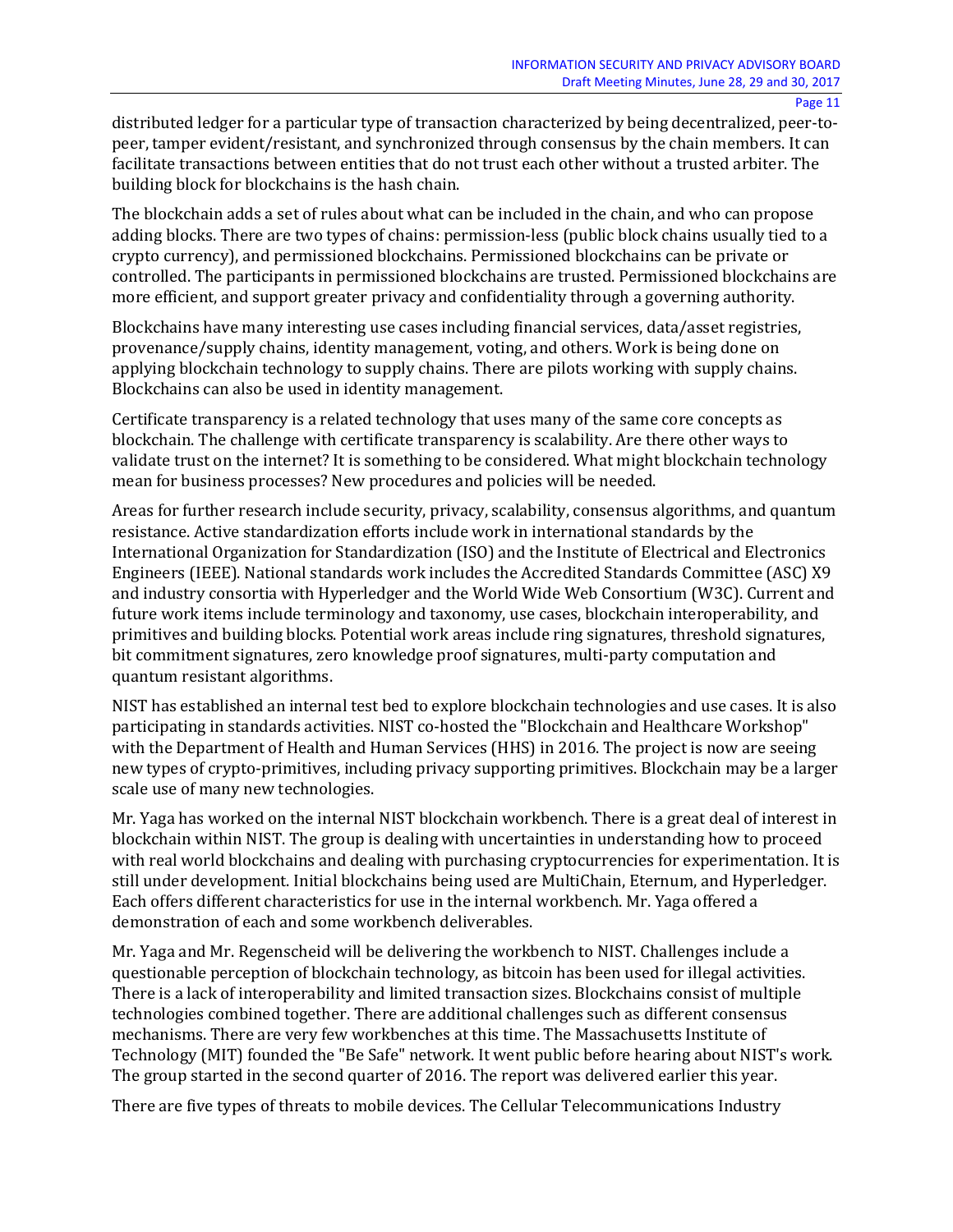Association (CTIA) and others raised issues with information not being included in the report as it was submitted. There was a variety of responses from industry on the report. There were 26 responses to the request for information (RFI). DHS conducted one-on-one interviews for some responses. The group also had to settle on a definition of "mobile".

The group sought to identify best practices and standards. The government is very oriented to best practices. There are also legal authority gaps. DHS has no legal authority to require mobile carriers to assess risks relating to the authority of mobile network operators.

#### DHS Mobility Report

#### Josh Franklin, NIST (via phone)

The Chair welcomed Josh Franklin of NIST to the meeting to update the Board on the DHS Mobility Report. Mr. Franklin works on electronic voting, telecommunications, mobile security, and public safety at NIST. He is the technical lead for the DHS mobile device security study to Congress.

Mr. Franklin worked on a DHS effort that NIST provided technical assistance for. Mr. Vincent Sritapan of DHS led the effort, which included working with government and industry partners. Mr. Sritapan is on active duty with the Navy, and Mr. Franklin is presenting for him. Mr. Franklin expressed regret to the Board that they were unable to present in person.

The Cybersecurity Act of 2015 mandated a study be conducted on the threats relating to federal mobile devices. DHS was to lead this study in consultation with NIST. DHS and NIST decided to convene a multiagency working group. The working group included the already existing multiagency working group called the Mobile Tiger Team.

DoD handled creating a classified annex to the study. The Cybersecurity Act mandated this report was to have conclusions in the following areas: recommendations for industry standards, efficiencies in DHS authority to address existing mobile security issues, a plan for rapidly adopting mobile technology within DHS, and looking at general techniques for moving from a desktopcentric approach to being primarily mobile-focused.

The multiagency group began convening during the second quarter of 2016, and meeting in earnest during the third quarter. DHS and NIST had one-on-one meetings with industry, while NIST released the Mobile Threat Catalogue in consultation with DHS. The Mobile Threat Catalogue provided the threat model that was primarily used within this study.

Quarter four saw release of the RFI to obtain mobile threat and defense information from industry. Responses were due forty-five days later. The working group organized and analyzed those responses. The report was drafted in the next month. The report was released early this year.

The RFI from the General Services Administration (GSA) closed August 22nd. Two industry dates were held to explain the type of information that DHS was looking for. A number of example clips were identified in these category areas: applications, operating systems (OS), firmware and hardware-based threats, physical device threats, network-based threats, and threat to mobile.

The multi-agency group asked for more information on threat areas and asked for standards and best practices for enabling mobility in the enterprise. There was a large focus on finding worthwhile standards. The information can be used throughout the federal government.

The Chair noted a concern that not all of the industry input submitted into the RFI process ended up in the final version of the report. CTIA put together a response paper that raises some concerns. There was a variety of responses from the industry. There are differences of opinion on completeness of the responses submitted for the RFI. Responses were received from mobile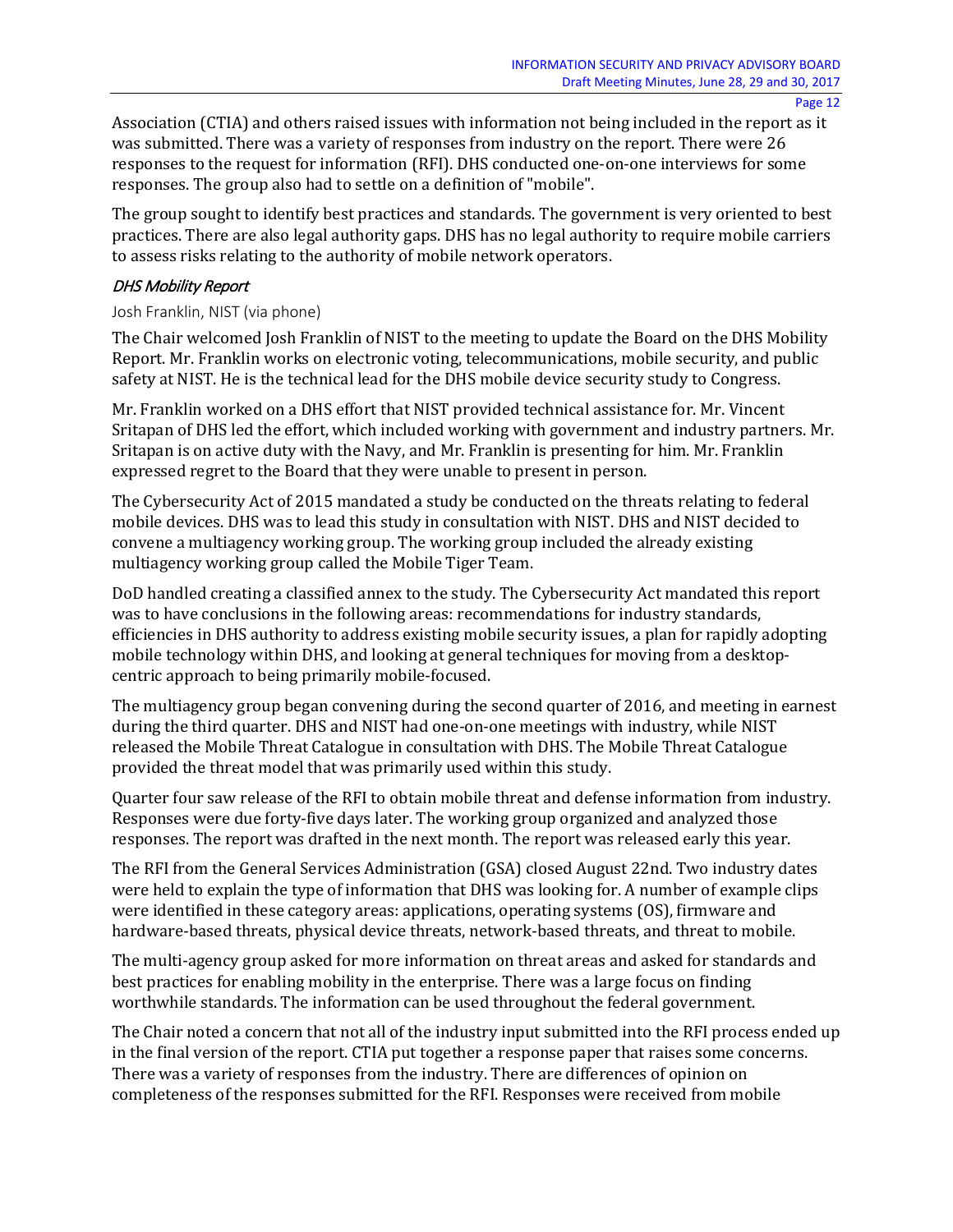network operators, mobile OS developers, chipset makers, industry organizations, **ENM** and **NDM** providers, and a number of mobile-specific security vendors.

An overwhelming majority of what was received primarily focused on applications and mobile apps. Forty-six organizations provided responses to the RFI. Mr. Franklin also conducted one-onone interviews to collect responses from a number of respondents. Mr. Franklin conducted meetings with Google, Lookout, MobileIron, Qualcomm, and Samsung among others. The interviews were extremely useful for understanding where to focus efforts for this study.

The scope for the study was fairly large. IoT devices, supervisory control and data acquisition (SCATA), industrial control systems, (ICS), customized tablets for dedicated use or single applications, such as inventory control or electronic flight, devices running mobile operating systems such as those integrated into automobiles, or other pieces of homeware, were specifically excluded.

One of the first items in the study was to settle on the definition of "mobile." The government actually has multiple definitions of mobile. For the sake of the study, the group settled on a simple definition of smartphones and tablets running mobile operating systems.

The study began with some primary mobile threat types including denial of service, geolocation information disclosure, spoofing, and tampering. The group attempted to apply the primary threat types to the mobile ecosystem. The types of attacks would not surprise anyone on this Board. The threats are representative of typical threats, but more mobile-oriented.

One of the main thrusts of the effort was to identify best practices and standards in various areas. It was interesting to find that the federal government significantly outweighs industry in best practices and standards in this domain. There were very few industry-led standards or efforts to secure mobile devices. The government received feedback that it has too many.

For instance, for mobile devices, NIST has publications 800-164, 800-124. The National Information Assurance Program (NIAP) has protection profiles in place. DHS has its own set of standards it uses as well. For mobile enterprise, SP 800-124 also plays a role, as does NIAP. The same can be said for mobile applications. For multi-networks, there was just the 800-187, "Guide to LTE Security". GSM Association (GSMA) has a number of security guidelines relating to Signaling System Number 7 (SS7).

Identifying gaps in DHS's legal authority to address federal mobile security threats was part of the original mandate of this study. DHS identified that it had no authority to require carriers to address risks relating to cellular network infrastructure being used by federal customers. Additionally, DHS cannot compel carriers to allow DHS to assess the security of their networks.

DHS is looking to obtain third-party objective evidence for the security claims made by mobile network operators. DHS proposed the following next steps: FISMA metrics reported by agencies to the Office of Personnel Management (OPM) should include information related to mobile information systems. Providing security information is currently not mandated, and may be missing when reported to OPM. It's not currently clear this information needs to be within those reports.

DHS's continuous diagnostics and monitoring (CDM) should help to encourage network vulnerability scanning tools that have the same capabilities a traditional scanning tools, such as identifying operating system, patch levels, and application versions. DHS is looking to create a new research and development program focused on next-generation mobile network infrastructure, or 5G and beyond. DHS is also looking into revisiting the methods involved with common vulnerability enclosure (CVE) generation for mobile applications, vulnerabilities in mobile systems and how that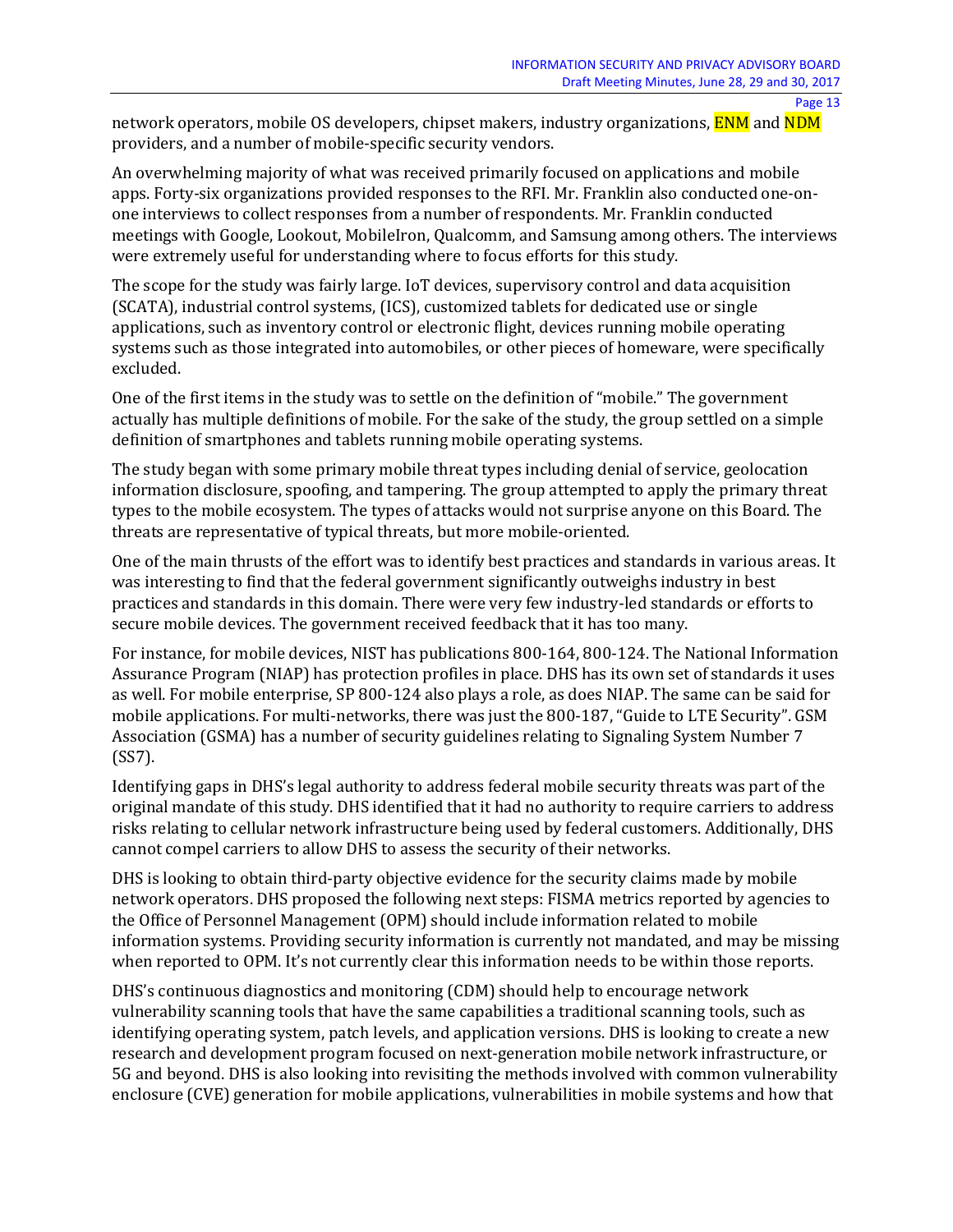information is shared. As of right now, mobile is not a priority for the National Vulnerabilities Database (NVD). New vulnerabilities happen every single day. The group wants to change that perception and make sure that data formats used for threat sharing can accommodate mobile threat information.

The Chair noted it may be worthwhile for the Board to work with CTIA to make mobile information sharing and CVE generation for mobile more of a priority. The communications sector has been doing a pilot of information sharing with Structured Threat Information eXpression (STIX), and Trusted Automated eXchange of Indicator Information (TAXII) for mobile threats with Professor Charles Clancy of Virginia Tech University.

Much of the discussion there has been about whether or not STIX and TAXII, as currently constituted, have the right fields to be able to share mobile threat information, including things like the telephony denial of service (TDoS) attacks that are going on. Professor Clancy may have useful information relating to the study group's work. There were some very specific types of attacks unique to networks where there might need to be some additional field modifications. CTIA's cyber working group includes wire-line carriers and some of the cable companies. There are about eight or nine companies right now. There may be some useful information for Mr. Franklin's effort.

One of the larger concerns that came up in the one-on-one discussions is U.S. government participation in international standard bodies is definitely needed. NIST has been participating in the third generation partnership project (3GPP). The group heard continuously from industry that a more comprehensive approach is needed. For instance, multiple parts of DHS, multiple parts of the FBI, NIST, and the NTIA have all participated in various international areas. Whereas, for other large countries, governments tend to send a single individual that helps to ensure that national interests are taken into account. The group was told that for the U.S., its presentations needed to not only continue, but be more coordinated.

DHS stated that a mobile threat catalogue, created by NIST, should be continued. This is available on GitHub. Mr. Franklin is working with mobile security companies and developers. Adoption is just starting, and DHS wanted that to continue. Finally, updating standards, guidelines, and best practices to mitigate the threats inside this report should be performed, especially when considering taking U.S. government devices overseas.

## Public Comments and Review of Wednesday Items

Mr. Scholl noted there was one email from a member of the public with information they felt might be of interest to the Board. He will forward the email to the members of the Board.

Public Comments from Mr. Mike Nelson, Public Policy for Cloudflare

The Chair then welcomed Mr. Michael Nelson of Cloudflare to the meeting to participate in public comments to the Board.

Mr. Nelson thanked the Board and introduced himself. Cloudflare has operations in San Francisco, London and Singapore. As with his previous testimony before the Commission to Enhance National Cybersecurity, Mr. Nelson spoke about what he didn't hear in the discussions today. He hopes there will be further discussions on in the future.

The first thing to stress is that NIST has an incredibly important role in the international arena, and yet the Board really didn't talk about much of what NIST doing in some of these areas to better educate the government. NIST is involved in the international standards arena very effectively, but there's a whole lot of cluelessness in governments around the world, and some of them are spending a lot of money on technology. Some governments will push companies in directions that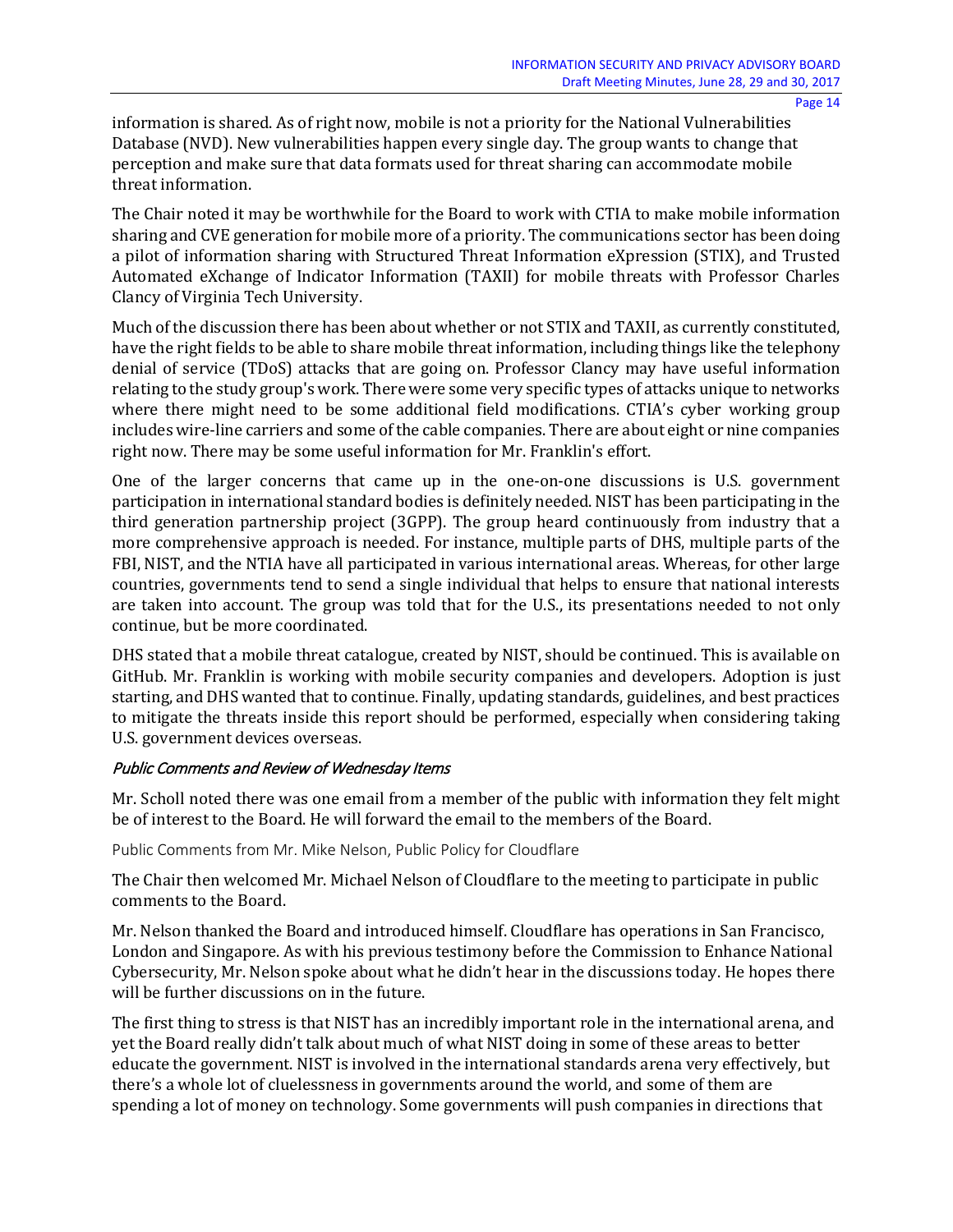don't make much sense because they don't know any better.

NIST is respected by the technical community worldwide. NIST could have a huge impact on educating governments with enough funding to actually engage in these international discussions. Whether it's the Organisation for Economic Co-operation and Development (OECD), the Internet Governance Forum; even the G-20 is looking at developing structures for international regulation of the internet. A lot of the focus is on hate speech and on content issues, but there's also growing paranoia about cybersecurity. There's nothing worse than high-level government officials who feel they have to do something and don't know what to do.

NIST has the resources and the expertise. However, not all of NIST's technical people are good at communicating with governments. Mr. Nelson hoped there will be more focus on communications even as NIST tries to deal with budget cuts. There are a lot of ways to reach the right people and build a network of clued-in officials.

The other thing there wasn't enough about was the Internet of Things. There's been testimony on the topic, and there are a lot of opportunities. It's at the very early stages, and there are already a lot of fundamental misconceptions. The E.U. in particular has been trying to figure out a way to make sure that every single thing in the Internet of Things is properly regulated, meaning every five-cent or ten-cent device multiple mechanisms for meeting whatever cybersecurity demands are put on it. It makes no sense because those things can be secured much more efficiently by securing the cloud they're embedded in.

Cloudflare released Cloudflare Orbit a month and a half ago. It's a virtual private network for IoT devices. Cloudflare has customers like Lockitron, which is a connected network of locks. Lockitron has a real interest in making sure that these electronic locks are not attacked by a DDoS attack. It would be a very effective way to keep people out of their customers' houses, so they hired Cloudflare to build this service that will protect those devices.

Cloudflare already serves a lot of other device makers who realize that it's much easier to secure the network the devices plug into, than to be ready for every possible attack. The cloud can be updated, but the device can't be updated once it's installed in somebody's door.

The other thing to highlight is something Mr. Nelson announced yesterday, an app store for Cloudflare. Developers will be able to use application programming interfaces (API) to plug into all the features of 115 Cloudflare data centers in 55 countries around the world.

The basic purpose is to filter out botnet traffic. The same network as a content distribution network, and a provider of very strong encryption. A lot of analytics can be done with that network that aren't possible with the regular internet. Developers are now going to be able to tap into the power of this platform. It is a more secure version of the internet with all these added features. The most important thing for these app developers to know is that Cloudflare's first three venture capital investors have put \$100 million on the table to invest in app developers developing exciting things that might have commercial potential. It is a different model.

Many people are still working under the old model where there's a server and a customer. They don't understand all the things going on in between the server and the customer, and all the ways Cloudflare, AT&T, Microsoft Azure, Amazon and others can participate in that process. There's a lot of people out there creating structures that could be used to make the whole infrastructure a lot more secure. Yet, it's not being explained. People don't understand it and journalists aren't writing about it. It's fundamentally changing the way traffic flows over the internet. It provides a whole new opportunity to make the network secure.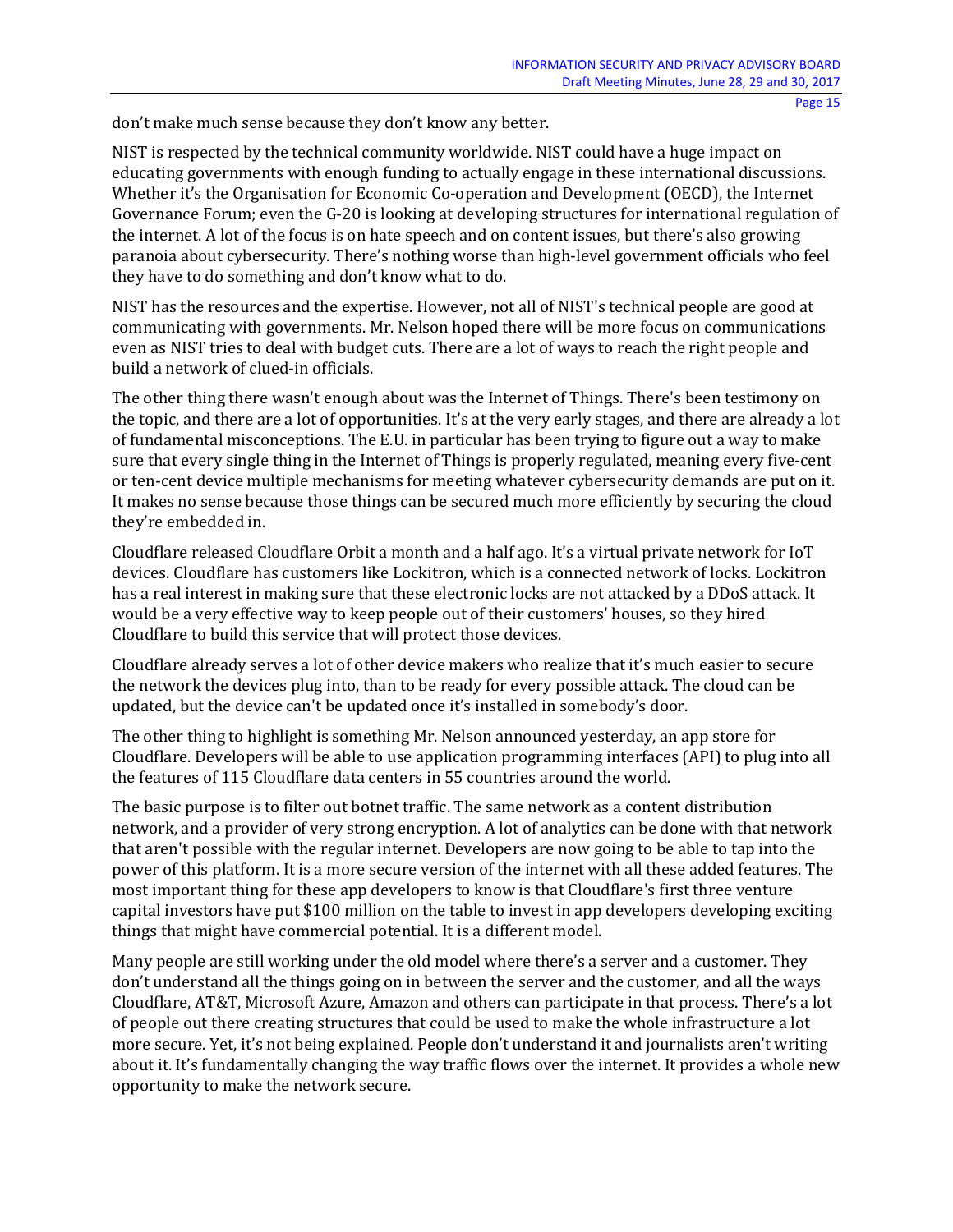Mr. Nelson hopes NIST can salvage some of the budget that's been cut. There's a lot of interest in hearings on the Hill where cabinet secretaries have been up there and have been asked, "What would you do with an extra \$5 million?" He hoped Commerce's secretary has a good answer.

The Chair thanked Mr. Nelson for participating, and noted it might be worthwhile to have the IoT portion of Mr. Nelson's talk again at one of the future meetings on IoT.

The E.U. is proposing to make device regulation mandatory, to mirror what the Underwriter's Laboratory (UL) and Consumer Reports are doing on device safety. It might be worthwhile to have UL and Consumer Reports come in to talk about what they're doing. There is some merit in beefing up security to the device at some level, but it depends on what the device is.

Different levels of device security are needed but not all devices will be secured. Some kind of cloud mechanism will be needed for devices not otherwise secured. No matter how many standards exist, there will always be a device that's not secured. Determining the role of the device, the role of the network and the cloud, is ultimately what has to be done.

Mr. Nelson has maintained that the "Internet of Things" is an unfortunate term because it focuses all attention on the things. If it were the "Cloud of Things," then focus would be on the cloud and the data in the cloud. The cloud is what needs protection, not necessarily the things.

There is agreement on the international side on IoT, to be discussed tomorrow. There seems to be a lot of anecdotal interest from various companies and various foreign governments in putting this framework as a model for what they'll be doing in regulation abroad. It isn't necessarily a NIST job to do the marketing abroad and the evangelizing. There are other mechanisms for that, including industry partners from global companies in a position of having to reconcile competing overlapping government-mandated standards of practice. There is conversation among large, multinational companies on how to promote the idea of trying to coalesce around the framework. Microsoft has been pushing getting the framework adopted as an ISO standard. There's a lot of discussion going on in this way.

There have been a lot of people who have done a really good job putting the framework out internationally. It's always a challenge to go to countries to ask them to adopt something that was generated in the U.S. The business community and government have both tried to partner in this area. The important thing is the technologist delivers the message ten times more effectively than a lawyer, a diplomat, or a businessperson. A businessperson will be perceived as promoting their own business needs. Whereas, NIST can come in and say this is the best possible framework for technology. It's also important to note that the international community was not silent during the development of the standard as well. There were explicit mechanisms to provide input that were not limited to U.S. enterprise.

## **Board Items for Discussion**

Dr. Romine presented the corrected information for the table in his presentation Wednesday morning. The NIST research budget line in 2017 was overstated. ITL is a subset of NIST research, and cybersecurity is a subset of ITL. The third line is a subset of the second line, which is a subset of the first line. Cybersecurity was at most half of the budget. The question is the trend line, which shows that the budget going down in cybersecurity by 9 percent, but ITL is being asked to do more and more on cybersecurity.

Mr. Boyer noted the question from the Board's perspective, is given the vital role that cybersecurity is playing with all these different areas the Board has discussed, is there an area that should be cut? The Board's should not use its position to weigh in on the broader budget issues that are going on.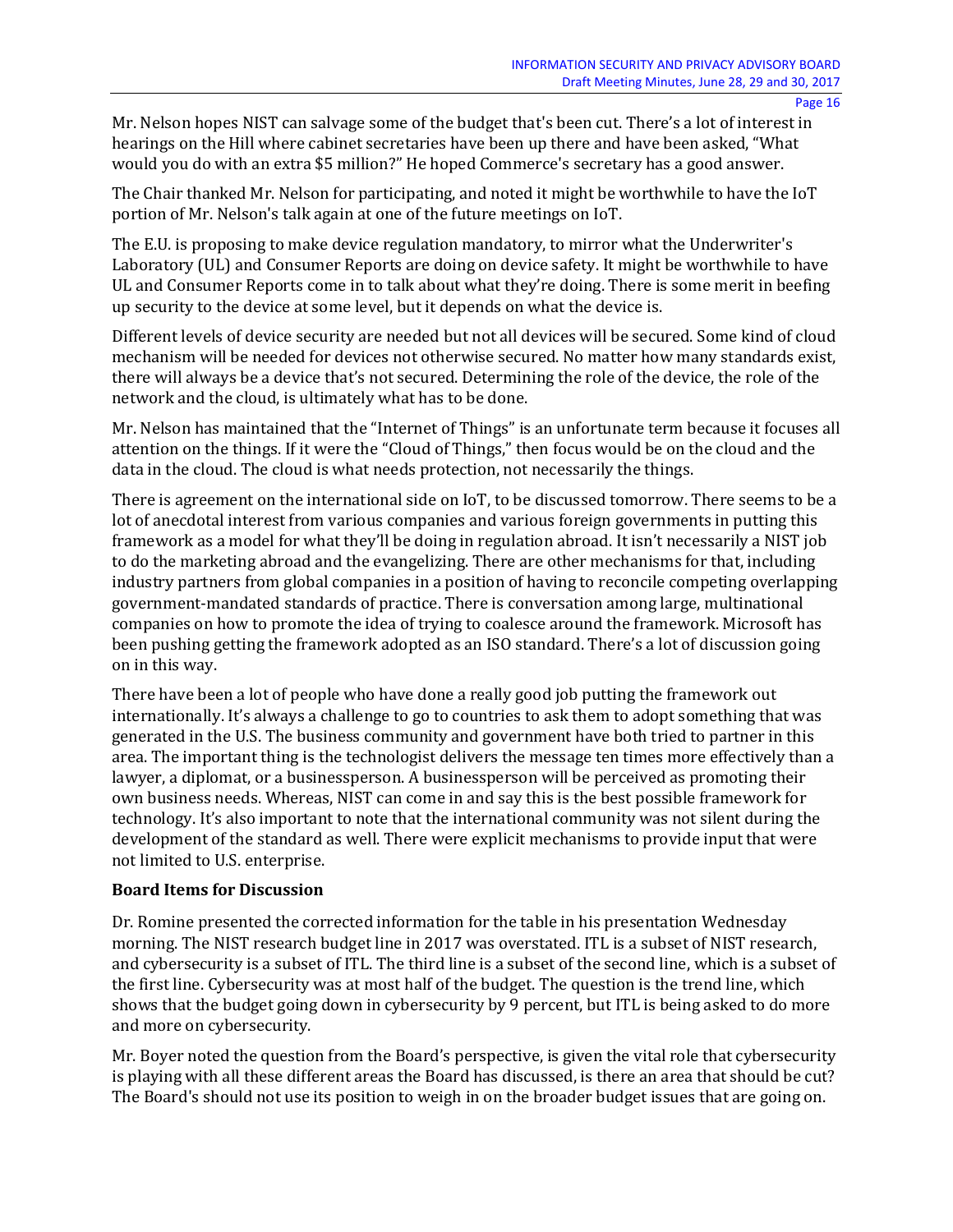The Board can speak specifically to the cybersecurity mission space.

NIST can accept money from other federal agencies when the missions overlap. The other mechanism for possible funding is working with other agencies. There is the federally funded research and development center (FFRDC) that is contained within the National Cybersecurity Center of Excellence (NCCoE). NIST can accept work for other agencies through that mechanism where it's consistent with the mission of the NCCoE. The NCCoE is a particularly streamlined mechanism for other agency funding where the missions overlap.

The Chair wrapped up with noting there are a couple areas that could be flagged for further discussion. The budget issue, the role of NIST, and the legislation on  $S\&T$  should be flagged for discussion. The framework integration in federal agencies is also something to think further about. Dr. Romine's items to consider should also be included for discussion Friday.

## *Meeting Recessed*

The meeting recessed at 4:03 p.m., Eastern Time.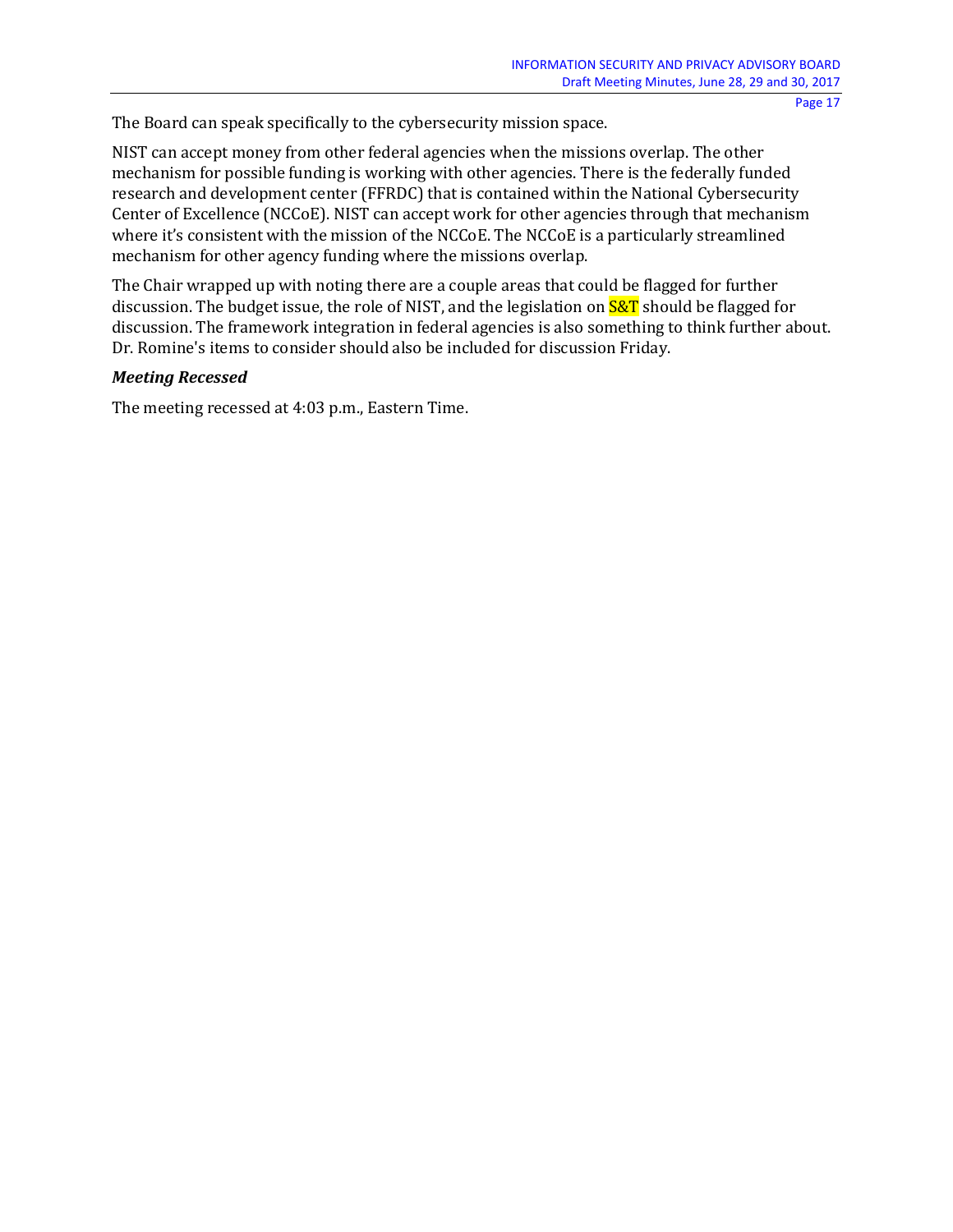## **Thursday, June 29, 2017**

The meeting opened at 9:09, Eastern Time.

## DDoS Report in EO

Evelyn Remaley, NTIA

Kevin Stine, NIST

The Chair welcomed Evelyn Remaley of NTIA, and Kevin Stine of NIST to the meeting to update the Board on DDOS reporting and the executive order. Mr. Stine provided an overview of the tasking in the executive order relating to distributed denial of service (DDOS) attacks, resiliency, and distributed threats. These items are in executive order Section 2 on cybersecurity for critical infrastructure, with Section (b) covering resilience against automated distributed threats, becoming a report to the President. The report will identify and promote action to improve the resilience of the internet and communications. It seeks to encourage collaboration with the goal of dramatically reducing threats perpetrated by automated and distributed attacks. A preliminary report for public review and feedback will be issued in early January 2018. A final report will be delivered to the President early to mid-May next year.

Commerce and DHS, working in conjunction with other agencies, are called on to run an open and transparent process to solicit and identify actionable international recommendations to address threats. They seek to understand the work in past administrations and utilize engagements with industry on botnets to build on that work. The group can get a better sense of not just the past and present, but also emerging ideas, techniques, and capabilities in all these areas. It is a diverse group that includes communications providers, device manufacturers, consumer or user organizations, corporations, government agencies, and end users.

There is a considerable focus on the words and meanings of "open" and "transparent". The words appear frequently in the executive order, particularly relating to this task. There are a number of activities already under way or announced as a request for comments. A public workshop is coming up at the NCCoE in the next couple of weeks.

Ms. Remaley and Mr. Stine noted they are fortunate to work closely with those who drafted and wrote the executive order, and that a year was allotted to complete the task. Many of the other cyber executive order deliverables have a much shorter timeline. It is a representation of how important the Administration thinks it is for stakeholder feedback to be considered in this area.

The request for comment (RFC) is in process. Comments are due July  $28<sup>th</sup>$ . There has been really good work done in the stakeholder community over the last several years. It is work that the White House helped to host. CSRIC and others in the sector have looked at what barriers have gotten in the way of progress in this area.

The intent is to build on the work that's been done, and receive feedback on what is working well, what's being done, and what gaps still exist. There's a sense that the environment has evolved and there is a need for new ideas and ways to look at how change has happened. The executive order seeks to examine why and where gaps are occurring, which is also the intention of the upcoming workshop at NIST to hear from stakeholders about what those ideas are.

There will be time for industry members to comment on the report they pull together. NSTAC is also working on a piece to be included in the White House report. The report will be posted publicly for stakeholder feedback in January, 2018. The feedback will be used to produce the final report due in May.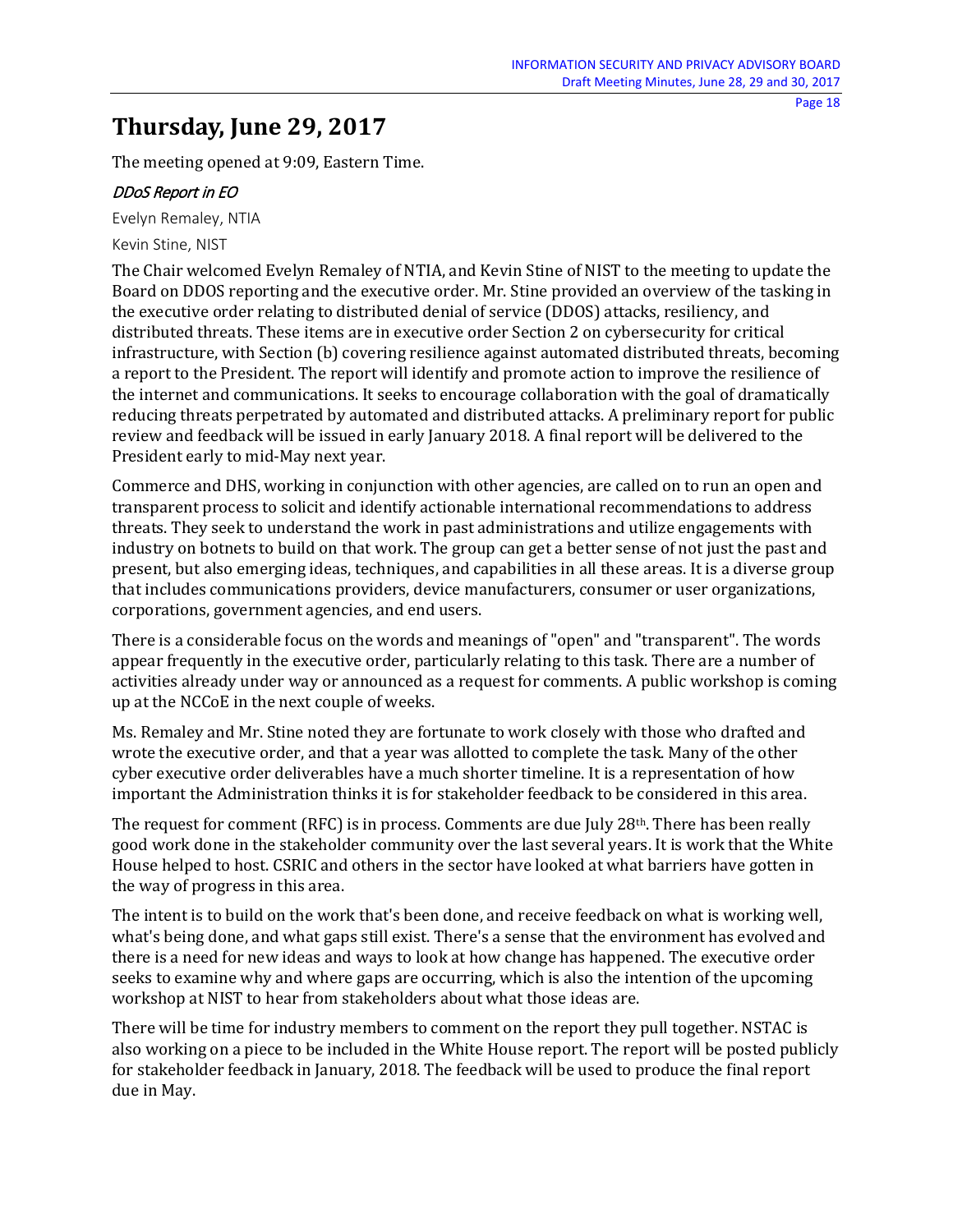The RFC is broken down into seven questions, mostly related to what's happening and what else could be done short-term and long-term. It is also broken down to gather guidance into two particular areas of focus: the network management aspect problem in terms of what additional things can be done, and what impediments are happening.

NTIA has a multi-stakeholder process underway in IoT patching, which is doing some interesting things. The stakeholders are coming up with good ideas that can contribute, but there are other things that need to be done. They're trying to identify areas where, with the right stakeholders and additional dialogue, it would create another incremental step forward in making the environment safer.

In terms of the RFC, there's a sense of how the stakes have changed following the activity in the fall, and this week. There is a definite desire for more progress. In terms of talking with other policy colleagues on the national level, at Commerce there is a strong belief in how industry and stakeholders are the right place for solutions to happen.

As the environment has continued to evolve it's getting harder to keep the stakeholder message going. It is a very important time to hear from stakeholders and for stakeholders to come together. Ms. Remaley hopes to hear from the Board in terms of what it views as the solution space, in order to continue to move the ball forward.

The second significant piece of the stakeholder engagement is coming up in less than two weeks. It's a public workshop at the National Cybersecurity Center of Excellence on July 11-12. The workshop is on enhancing resilience in the internet communications ecosystem. With the RFC extension, the workshop at just about that two-thirds mark in the comment period. It will be a great opportunity to get people together, especially those who haven't had a chance to formulate responses yet.

Ms. Remaley encourages as many folks as possible from a diverse set of stakeholders to submit responses. The purpose of the workshop is to explore the entire landscape of current and future practice and emerging solutions, with an eye toward understanding some the challenges and barriers that have made positive progress difficult in the past.

The workshop will be organized to focus on five main areas. Those areas will have panels to encourage discussion. Facilitated breakout sessions will follow immediately for a more robust discussion on the topic and expand on some of the great ideas that were discussed. The panel focus areas includes infrastructure providers, product development, customers, organizations, individuals; relevant emerging research ideas, and the government role, both domestic, and international. Having international participation to talk about these topics will be key. The panelists will represent a variety of different stakeholders across the different panel discussion areas, from the communication sector to end user organizations to product developers and the research community and government agencies.

The workshop will include many of the agencies that NIST consults with. Following the workshop, a proceedings document will be posted that identifies areas of future discussion, key themes, and key takeaways that were expressed in the community. It will be presented in a way that looks at the potential short and long-term opportunities, barriers, challenges or constraints. The output of the workshop will be the RFC responses and the NSTAC report with other feedback. It will provide significant input into the preliminary and final reports over the next several months.

As part of the process, Ms. Remaley is trying meet with folks on a more intimate basis. NTIA and NIST have setup meetings with various sectors and key technologists. The meetings have been very illuminating in terms of some of the challenges that each sector is seeing. The theme that keeps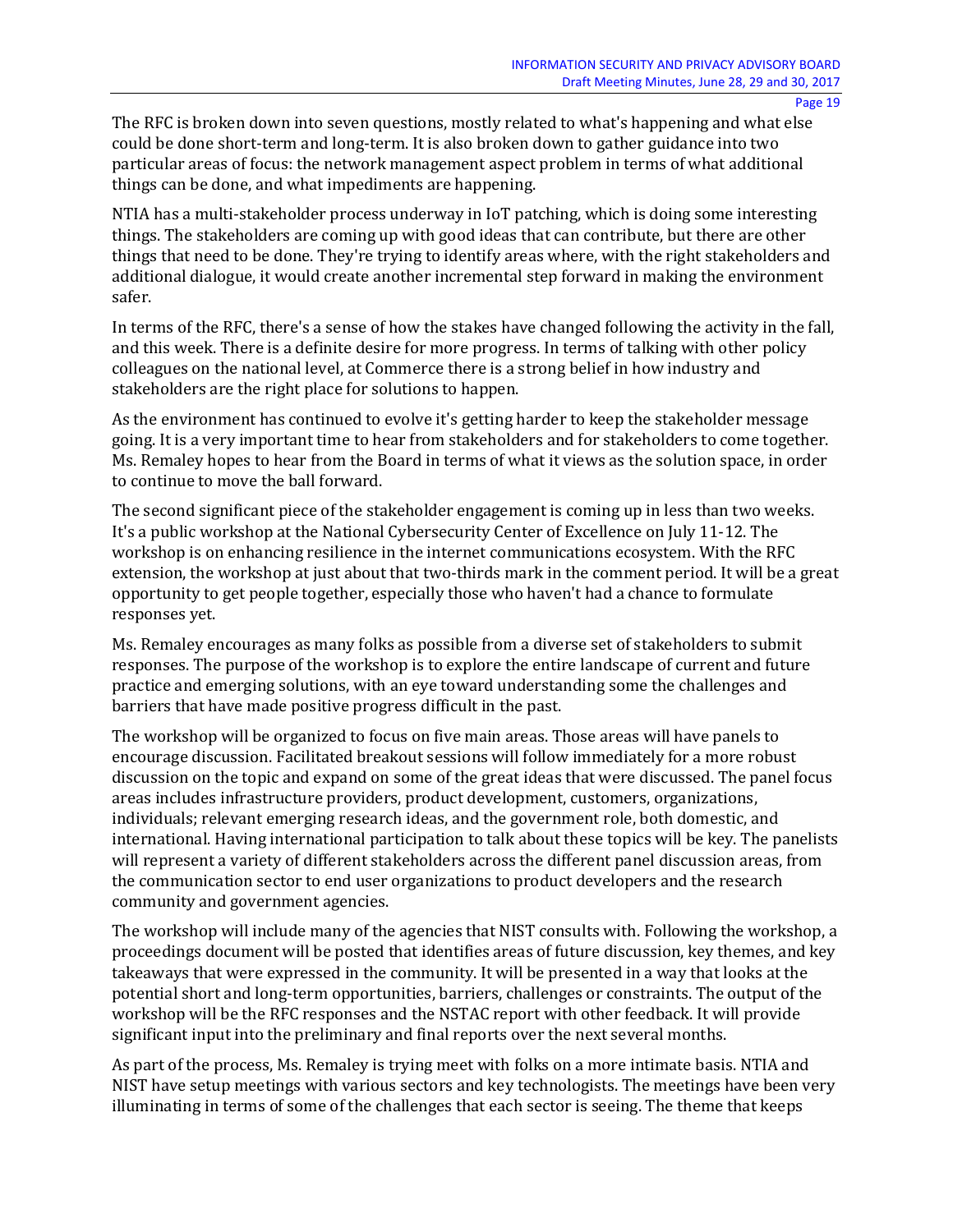emerging is everyone recognizes there is a lot of good work that's been done.

It may be there are economic or market pieces as well. Perhaps there is a need to shift what falls into the categories of product manufacturers and government. The President's Commission last year talked about incentives and liability issues. The complexity of the space is going to require multifaceted approaches to managing roles. The other piece is the international aspect, which is significant. There's been close interaction with the White House on progress and meeting the solutions they proposed.

There is a year from May  $11<sup>th</sup>$  to complete the task set out in the executive order. The problem will not be solved in a year. The plan is to identify a roadmap to making progress. The expectation is to start the work this year, but not to complete all of it. Part of the challenge is putting things in shortand long-term buckets. There are a lot of good ideas, but all are incremental. Is it possible to make things a little bit more difficult for the attackers tomorrow? It is one of the reasons the group has also asked about governance models. The adversary is very agile adversary. How can the U; S. collectively, be agile as well? There has been some good progress but some things have become more complex. There has been talk about the device side and the network layer and different pieces of the network.

## Executive Order Agency International Reporting

Jordana Siegel, DHS

## Adam Sedgewick, DOC

The Chair welcomed Adam Sedgwick of DOC, and Jordana Siegel of DHS, to the meeting to update the Board on executive order agency international reporting. Mr. Sedgwick presented an overview of the scope of the international component of the executive order. Section (c) speaks to international cooperation and will be discussed today. Commerce, State, Treasury, and Defense are required to submit reports in forty-five days to the President. The State Department will provide a report to the President, documenting an engagement strategy for international cooperation and cybersecurity. All the agencies that wrote reports work with the State Department in determining how to fit those priorities into a broader engagement strategy. The Commerce report has been delivered to the White House, and is being reviewed.

The discussion covered some scope of the international section and the Commerce perspective on the cybersecurity mission. Commerce relied heavily on NTIA in developing the report. The International Trade Association (ITA) and the Bureau of Industry and Security (BIS) have worked closely with Commerce on cybersecurity. Bringing together the bureaus and the diverse mission of those bureaus to have consistent policies has been a multiyear effort.

It's been a means of understanding how to make use of a very diverse workforce with diverse missions and come up with a consistent approach to cybersecurity. For the report itself, the Commerce approach was to think about key priorities from a mission perspective and then highlight programs that support those priorities.

Cybersecurity is needed not just for national security interests, but for continued U.S. economic leadership. If there isn't trust in the internet and confidence in the security and stability of these platforms and services, then all U.S. industry will be in a lot of trouble. Priorities include encouraging and facilitating cybersecurity innovation through the global marketplace, and ensuring that cybersecurity policies are globally relevant. It includes some of the work under the International Cybersecurity Standards Working Group (ICSWG). International successes with the cybersecurity framework have been attributed to the partnership with ITA.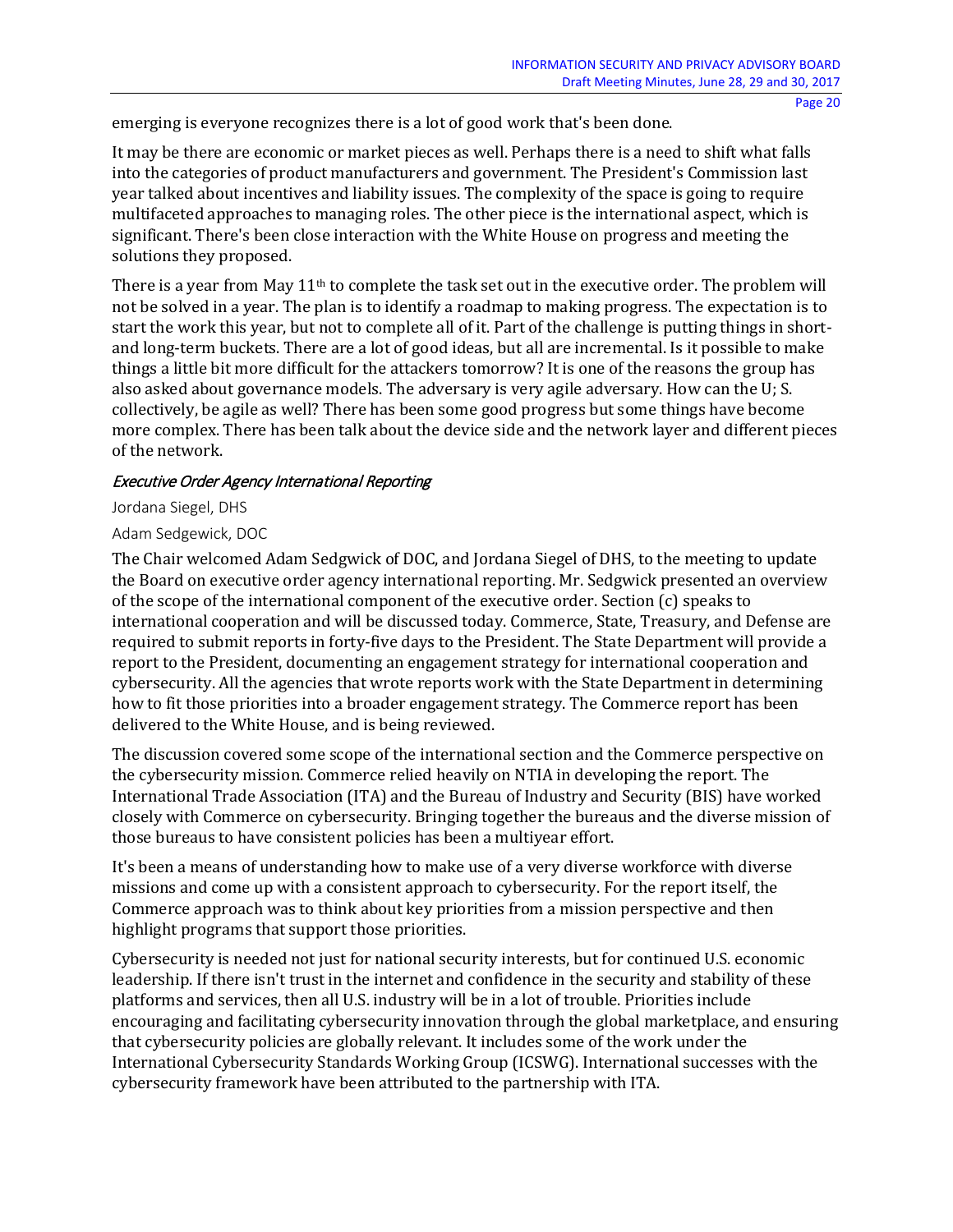ITA has an interest in insuring that U.S. companies can participate in that global market. Increasingly, they think about things like cybersecurity regulations in other countries and how that might be closing out the marketplace. Things being highlighted now include the cybersecurity framework, multistate voter processes, internet engagement, and standard coordination. Feedback is welcome on these priorities, and if programs are meeting those priorities. We'd also welcome feedback if there are key programs that would be outside of those priorities.

Ms. Siegel discussed the importance of the work that went into the development of the international engagement strategy. The "open" and "operable" and "secure" and "reliable" concepts are reinforced in the executive order. The process provides an opportunity to think about what has changed and those underlying concepts in the context of the development of the international engagement strategy.

At DHS, international engagement happens in the context of its mission. The cybersecurity mission lies in five key areas: leading the federal government efforts to secure networks in federal facilities and executive agencies; working with the public and private sectors to enhance critical infrastructure, cybersecurity, and resilience; utilizing the DHS law enforcement authority to assist law enforcement efforts to prevent, counter, and disrupt cybercriminals; responding as authorized to significant cyber incidents; and strengthen the security, privacy, and reliability of the cyber ecosystem.

The core components that have a cybersecurity mission and some international presence and engagement are the National Protection and Programs Directorate, the Secret Service, Homeland Security Investigations, the Science and Technology Directorate, the Transportation Security Administration, and the Coast Guard.

Internationally, levels of response to issues vary among the range of partners. Some countries follow a model similar to the U.S. They create sectors and have follow-up engagement. In certain regions there are broader policy trends that are influencing the process. The E.U. and the Network Information Service (NIS) have influenced some of their members to consider some cybersecurity policies. Some of those member states have been doing it for a long time. Others may be considering these issues for the first time. When travelling internationally, the emphasis is on the importance of the private sector engagement piece. There is also lot of interest and discussion about how to help small and medium businesses. There have been discussions about how to expand that out and potentially move it to international standards bodies. There was a lot of blowback from small and medium businesses that felt like it might reduce access to their ability to influence the future development of the cybersecurity framework.

Some of the informal pushback that may happen in international discussions will be along the lines of countries having predominantly smaller businesses and the focus should be on them. Businesses have different levels of hygiene.

We've heard very different things from different stakeholders regarding the U.S. origin of the framework and other documents. In some countries, the brand goes a long way and having the U.S. government involved gives it a degree of credibility. In other countries, some steer clear because the U.S. government has its name on the framework.

#### Executive Order Market Transparency

Lisa Barr, DHS Evelyn Remaley, NTIA The Chair welcomed Lisa Barr of the DHS Office of Cyber Policy, and Evelyn Remaley of NTIA to the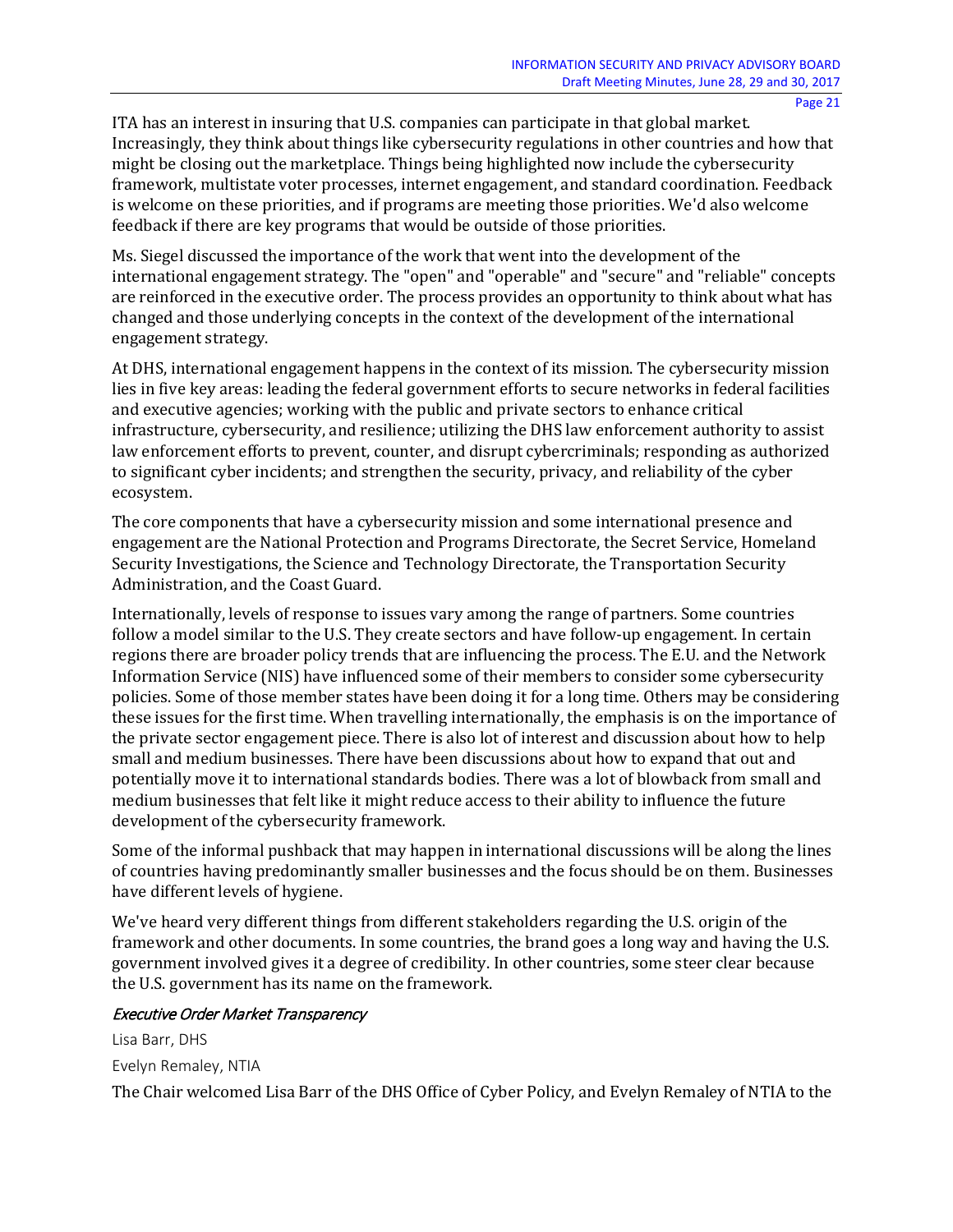meeting to update the Board on the executive order market transparency deliverable. Ms. Barr provided a brief description of their approach to the market transparency deliverable related to the executive order. The executive order transparency report is a deliverable that the administration put forward to DHS in coordination with Commerce to examine sufficiency of existing federal policy practices and the appropriate market transparency of cybersecurity risk management practices, and critical infrastructure. It examines federal policies, and what practices and guidelines should be established through the executive branch and independent regulators.

These cybersecurity measures might include documents focused on cybersecurity management practices, disclosing internal cybersecurity controls, and reporting cybersecurity incidents. The question is, does the federal governments and/or its agencies put out information focused on providing guidance on what to disclose publicly?

The goal is to arrive at market transparency. Does the information that's put out help to inform shareholder and critical infrastructure decisions when it comes to relationships with other publicly traded entities? There is an assumption that shareholders and stakeholders of a critical infrastructure entity have a compelling interest in whether another entity is making appropriate investments in cybersecurity risk management practices. Is there sufficient transparency with those risk management practices? Sufficient transparency about cybersecurity risk management practices is essential for stakeholders to better understand or evaluate the risk of other entities.

The administration directly requested Congress to look at transparency as it currently exists. The approach has been to put out a request for information to the sector-specific agencies who look at critical entities, such as Treasury, DOD, and others to ask what guidance exists for critical structure entities to promote agency cybersecurity risk management practices.

There is consideration of collecting everything that the government puts out on guidance in transparency in cybersecurity. The Securities and Exchange Commission (SEC), the Federal Trade Commission, and the Federal Communications Commission, the sector-specific agencies, and The Federal Energy Regulatory Commission (FERC). The North American Electric Reliability Corporation (NERC) have provided guidance as well. Most of the material deals with guidance on disclosure of incidents and breeches.

Ms. Barr and Ms. Remaley are also conducting a literature review to examine the sufficiency of existing guidance to promote cybersecurity risk management practices. The review attempts to examine what has been written on the sufficiency of those practices published by the federal government. They are also assessing transparency systems to determine their effectiveness in promoting policy goals. It will lead to a report to the administration that focuses on everything the federal government publishes and its sufficiency as well as how transparency systems generally inform policy goals.

The report on transparency is one of the quickest tasks from the cybersecurity executive order. Commerce and DHS are partnering together on the report. Commerce's experience with the cybersecurity framework is why the agency was asked to coordinate with DHS to work with stakeholders on risk management. What has been mapped in the time allotted is a good way to answer the question the task was designed to answer.

There may be a RFC with follow-on questions such as whether the information provided today is adequate from an industry or investor perspective or other things that may also be helpful. The due date for the report is August 9<sup>th</sup>. It is a very short window. Treasury was very forthcoming in wanting to have Ms. Barr and Ms. Remaley talk with their financial services sector coordinating counselor. They are here to get some thoughts and feedback on the approach to the report, and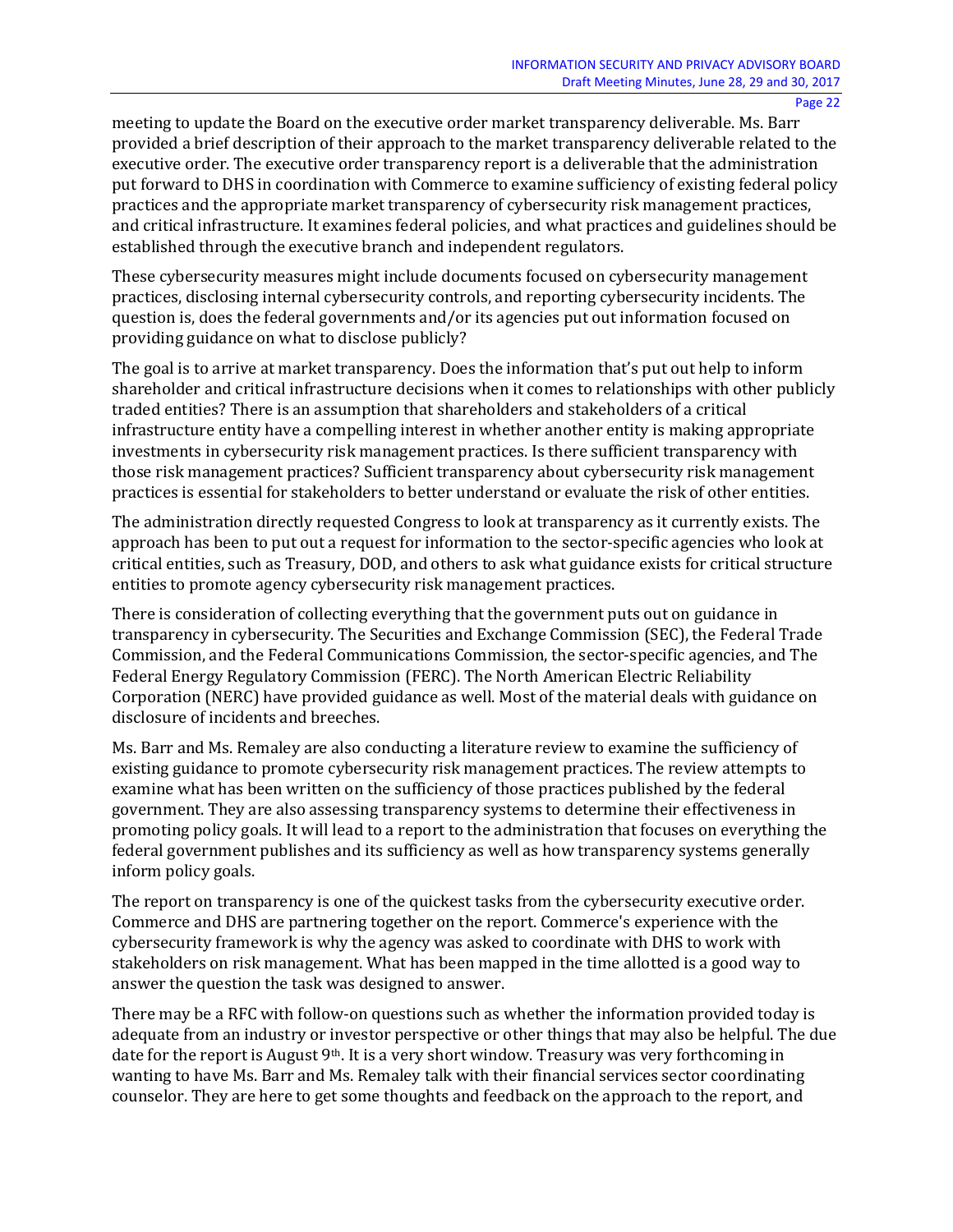what may be missing in terms of sources or additional areas to consider. There has been interest from the Chamber of Commerce to do something through them. Because the activity is so constrained on time, conversations must be meaningful.

When talking to enterprises, it's not the guys in IT that are the transparency concern. They would spend more time on security if they had the money and the people. For public companies, the question becomes is the board paying attention? In most cases, it's not that they wouldn't want to pay attention and be involved, but there's so little understanding of the risk to their companies at the board level. That lack of understanding changes the priorities. Boards tend to take a cursory view of cyber activities. Cybersecurity conversations need to be more on the risk side than merely short operational reviews. Substantive conversations about the risk rarely happen.

The challenge with security transparency issues is how to strike the right balance and provide information that's actually relevant. It has to be meaningful for making investment decisions without making so much information public that it's problematic from the company perspective. It's a balance that's needs to be struck.

There's also an embedded assumption that increased transparency will lead to increased investment which will then lead to more security which, overall, makes entities more secure. More boards pay attention now than they used to. In those situations, boards are getting more sophisticated. A lot of boards pay attention, but most of them have no idea what to ask and they don't understand the answers. The problem used to be, how to get the board to pay attention. Now, it is how to help them to understand what they're hearing.

Cybersecurity insurance has been central to the discussion on assigning values to risk. Last week there was a press release. Insight and Risk Release published standards with the metrics and the measures they will use to rate companies for their cybersecurity hygiene. The standards, in turn will be used by the insurance industry to be able to measure risk in a company for purposes of deciding how much their cyber premium will be, what are they covered for and at what level. It can then start to factor into board level decision making in terms of real costs, and real financial risks that are quantifiable by the insurance sector.

Tom Finen of DHS led a process a few years ago which resulted in the Cyber Incident Data Repository (CDRI). It was the notion that there should be sector-specific anonymized cyberincident reporting by the private sector or members of the public into this repository in such a way that insurance companies could get a picture of the landscape of risk. The question became, who would own this repository? It should not be government, because companies are going to report to the government in something that could be a slippery slope to regulation.

It may be worth looking at judicial precedents in this area if any exist. The FTC has had some smaller liability cases dealing with the consumer market aspect. Common law, tort law, at the state level might be good sources. A couple of big judgements will impact companies. Lawyers see the judgement, and send out the guidance that companies should do X to avoid situations in the future. The problem is making information that's out there more useful. A SEC action is probably going to lead to companies dumping a lot of information out there so they can say that they've done it.

There was a development of a FAR section requiring notice of an incident. There is a lot of sharing going on from a contractual perspective. There's an expectation and willingness to share when it's a private sharing situation. But within transparency, getting the information out there more broadly is a different calculation that organizations go through in terms of sharing. There are other risks that they would have to work through.

Finally, the Administration has not determined if this will be a public report. There is internal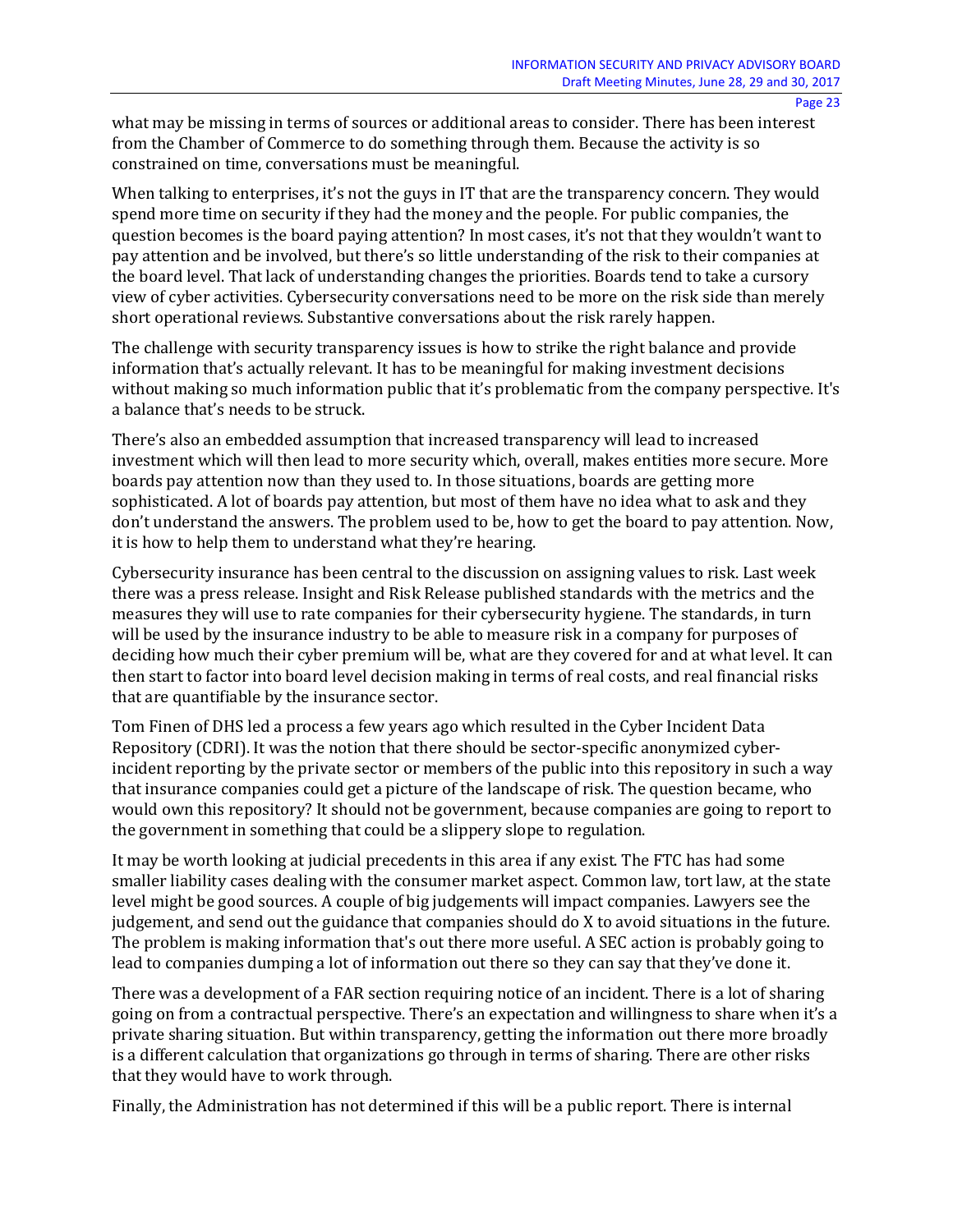debate on this question. Ms. Barr and Ms. Remaley are trying to promote the idea that certain aspects of the report should become public. Given the fact the topic is market transparency, they are encouraging making portions of the report public with The White House and the Administration.

#### Executive Order Workforce Report

#### Rodney Petersen, NIST

The Chair welcomed Mr. Rodney Petersen of NIST to the meeting to update the Board on the executive order workforce report. Mr. Petersen reviewed the executive order as it relates to workforce and workforce initiatives. There are four major parts of the executive order. The workforce section is the final section of the report but it's foundational. If the right people are not in place, government or critical infrastructure won't be protected. There was evidence of workforce importance when national security positions were exempted from the hiring freeze and cybersecurity was quickly included under the national security umbrella.

It reinforces the efforts to increase the workforce in cybersecurity. The last sentence in the policy statement, later in the executive order starts to talk about cybersecurity for the nation, really says what we're trying to do. "The United States policy is to support the growth and sustainment of a workforce that is skilled in cybersecurity and related fields as the foundation for achieving our objectives in cyberspace."

Ultimately, NICE is asked to develop a report with recommendations on the growth and sustainment of the cybersecurity workforce. There are three workforce deliverables. Mr. Petersen will discuss the workforce deliverable and provide details that relates to what NICE is responsible for.

What NICE is focused on is growing and sustaining a workforce. It is the second deliverable in the executive order, due in 120 days. There are two parts of the workforce requirement in the executive order The first requirement is an assessment of the scope and sufficiency of efforts and it uses a few key words: "educate", "train", "cybersecurity-related curriculum", "training', "apprenticeship programs", and emphasizes primary through higher education. It's become the basis for a lot of the work in terms of the approach to the assessment.

The report is about the nation's cybersecurity workforce, not just federal government cybersecurity workforce. It is really important that the issue is approached by way of process. When talking about private sector needs, NICE needs to be engaging with private sector organizations about the challenges and opportunities.

Who is accomplishing the work? The executive order talks specifically about the Department of Commerce and DHS co-leading the effort. From very early on, the White House was pretty clear that NICE should take the lead in consultation with DHS. NICE has been working in collaboration and partnership with DHS, but really taking the leadership role with a lot of the NICE team directing activities. It also specifically mentions the Department of Defense, Labor, Education, OPM, and other agencies that NICE might identify. The National Science Foundation (NSF) was missing from the list. It has some of the greatest investments in cybersecurity education and workforce development, so they were brought in. They're probably the most active participants in the working group because of the variety of programs and investments they have.

As part of the DOD, the National Security Agency (NSA), co-leads the Centers of Academic Excellence (CAE) who has been an active participant as well. Health and Human Services came forward early on because of some huge programs and concerns they have with the health industry, within the government and outside. A few other agencies join in the effort such as the Department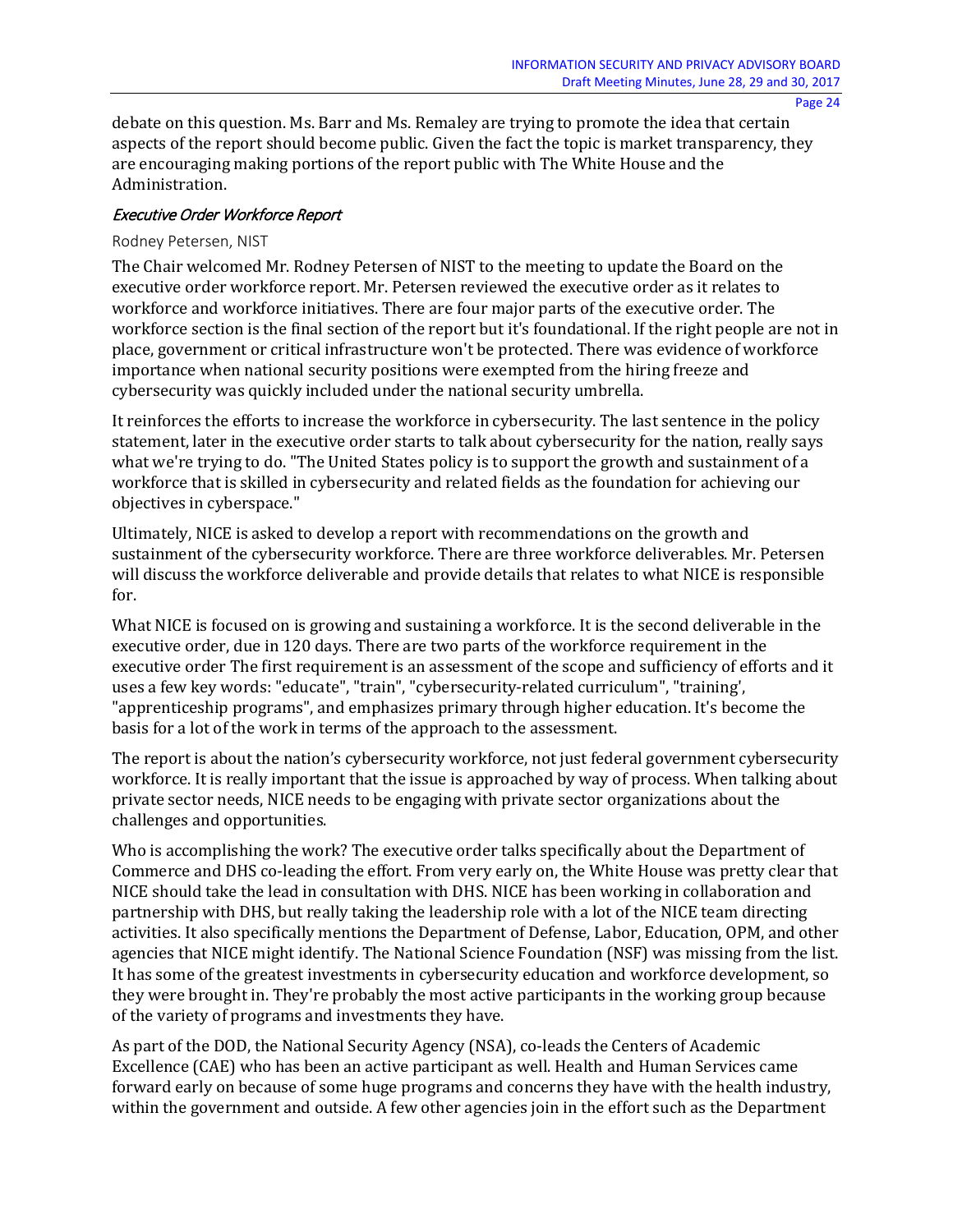of Energy. Along with the government stakeholders and utilizing the work NICE already does, NICE sought to include academia as well as the private sector.

Assessment of scope and sufficiency of effort began immediately. A request for information will be released shortly to allow private and academic sector input. Once it's out, there will be a few questions that will allow feedback to this process regarding the assessment, and also with respect to findings, recommendations, and additional things to consider. A workshop is planned in early August after analyzing the results of the R-5, completed the assessment, and tested some of the ideas and learning in order to get some feedback as well.

Science, Technology, Engineering and Math (STEM), IT, cybersecurity and computer science education are clearly related to the work of NICE. The domains listed here are mainly the labels that were in the executive order. NICE is looking at the K- 12 and higher education piece, apprenticeships, and training. A couple of additional focuses have been added, including separating out the public workforce and the private sector workforce because of some different initiatives.

There were other topics either in, or discussed after, the executive order like cybersecurity-related curricula that relates to everything discussed here. We're always asking questions about curricula and guidance that might be related to training and education at various levels. The White House may possibly regret it didn't include competition, challenges and exercises within the executive order. However, the Cybersecurity Enhancement Act of 2014 provides a title on competitions and the role that NIST plays along with NSF, DHS, and competitions. NICE is making sure it talks about competitions as well.

Various types of data exist regarding existing programs. Assessing graduation levels and trends over time is important. A state of continual progress is important to get to. There is not as much output data as there could be. The focus will shift to the types of metrics or measures needed to measure impact or outcomes. It may not be enough to see a student graduate, but also to know if they actually get a good job earning a good salary. Those kinds of outcomes can be used as metrics to some extent.

The apprenticeship executive order is more explicit. It seeks to include people already in IT and possibly transfer them into security. Educationally, there are students of traditional age coming through the pipeline. There are also increasingly middle-aged adults, who already have a bachelor's degree, that go on and change careers. They go back and either get another degree, or get some training at a community college, or a certification. One of the NICE strategic angles is to accelerate learning and skills development. That's a great example where the existing workforce with aptitude or ability can be moved into cybersecurity careers.

For example, in K-12 education, if NSA has gen-cyber camps and hundreds of students and hundreds of teachers attend camps over the summer, how is the effectiveness and sufficiency evaluated? There may be some related threads. Whether it's education or training, the NICE strategic plan talks about performance-based assessments. It is equally applicable in a high school or college or training environment. The Certified Information Systems Security Professional (CISSP) exam, for the most part, is a multiple-choice exam. The International Information System Security Certification Consortium (ISC2) introduced a lab exam with performance requirements as part of the latest certifications. It can be used towards a better measurement of learning and skills than with just the knowledge test.

When trained students get jobs, they often switch to the private sector because it offers substantially more pay. It's not just from the side of the government, it's also industry to industry as well. It is a continual issue. If some of these initiatives are successful, there may not be that kind of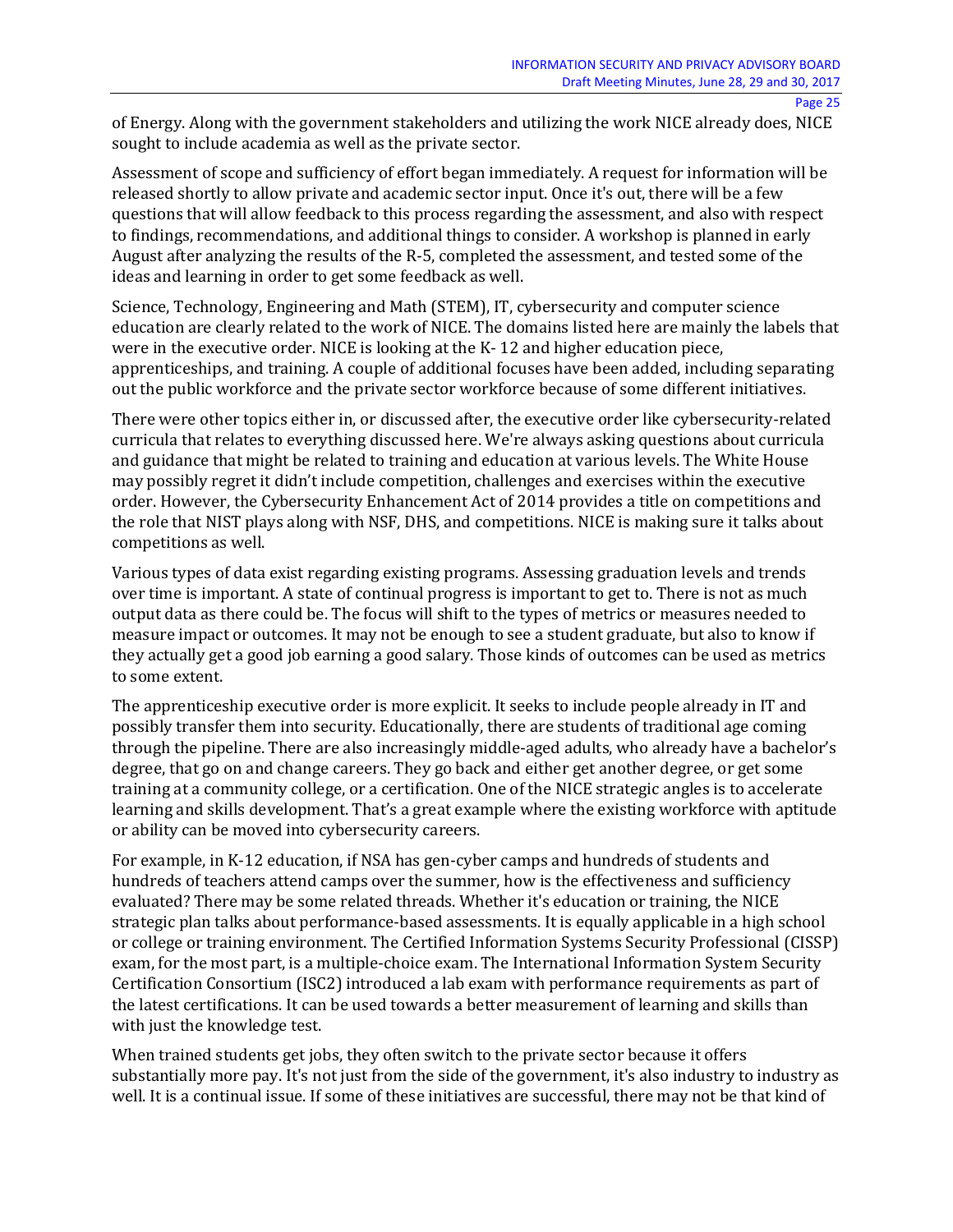swing in salaries and attrition after reaching the certification or the skill. Things may stabilize a little bit.

The Department of Commerce did a return on investment (ROI) study on apprenticeships and found that employees are more likely to stay with the employers because of the investment in their education. It increased loyalty and commitment to their mission. There is not that same kind of evaluation outside of apprenticeships, but the same argument is made. Companies invest a lot of time and money to put an apprentice in training to developing skills.

The group is looking at apprenticeship from the academic perspective with the National Science Foundation. Students get surveyed on whether they get jobs, where they are working, etc. To date, nobody's been able to answer if the Scholarship for Service (SFS) students ten years ago who've already fulfilled a two or three year commitment, are still with the federal government.

The report is due to the President on September 8th. Internally, it needs about a month for approvals and clearances. The internal deadline is August 11th. NICE held a webinar on June 5th to talk about the executive order, the RFI and the workshop. Three hundred people participated live. Five hundred people listened to the recording. The details about the R-5, the details about the workshop as well as, other information are available online.

Three weeks ago, another executive order was issued on apprenticeships. Apprenticeship is one of the topics NICE was expected to do an assessment on. NICE has been looking at apprenticeships for the last couple years and apprenticeships are in the strategic plan as well. Some pilots and examples are starting to emerge, particularly with employers working with community colleges. Caterpillar has a secure software development program where they're bringing people in as apprentices down in Virginia. They have a cybersecurity analyst role they're trying to build some apprenticeships around.

The executive order on apprenticeship attempts to provide more affordable pathways to secure a high paying job by promoting apprenticeships. The Department of Labor has been doing work in apprenticeships for years. It's almost an executive order within an executive order because it doesn't just talk about apprenticeships, it talks about effective workforce development programs.

Commerce will have a role in promoting to business leaders and cybersecurity is specifically mentioned. This is the first time where cybersecurity has been called out as a type of apprenticeship or a sector where apprenticeship can be useful. There'll be a task force on apprenticeship expansion and Commerce will also have a role as the vice chair of that task force.

The second part of the executive order which relates to the work that we're doing already, talks about improving the effectiveness of workforce development programs. It defines workforce development programs as those designed to promote skills development in workforce readiness. A program like NICE or the Centers of Academic Excellence (CAE), the Scholarship for Service (SFS) and many others loosely define themselves as workforce development programs. This executive order starts to talk about evaluations of effectiveness, employment outcomes, and elimination of programs that are ineffective, redundant or unnecessary.

A whole other area that NICE is working with is looking at credentials with the Lumina Foundation and a lot of non-profit organizations. Whether it's a college degree, a high school diploma, or a certification, the goal is to try and improve the quality of credentials instead of just having the degree or the certification as a demonstration of skills. They're working with the higher education system, taking things like transcripts to make them more than just a course and a grade to have those records more holistically report student experiences. Working with companies and organizations that are committed to rethinking credentials is the framework in which a different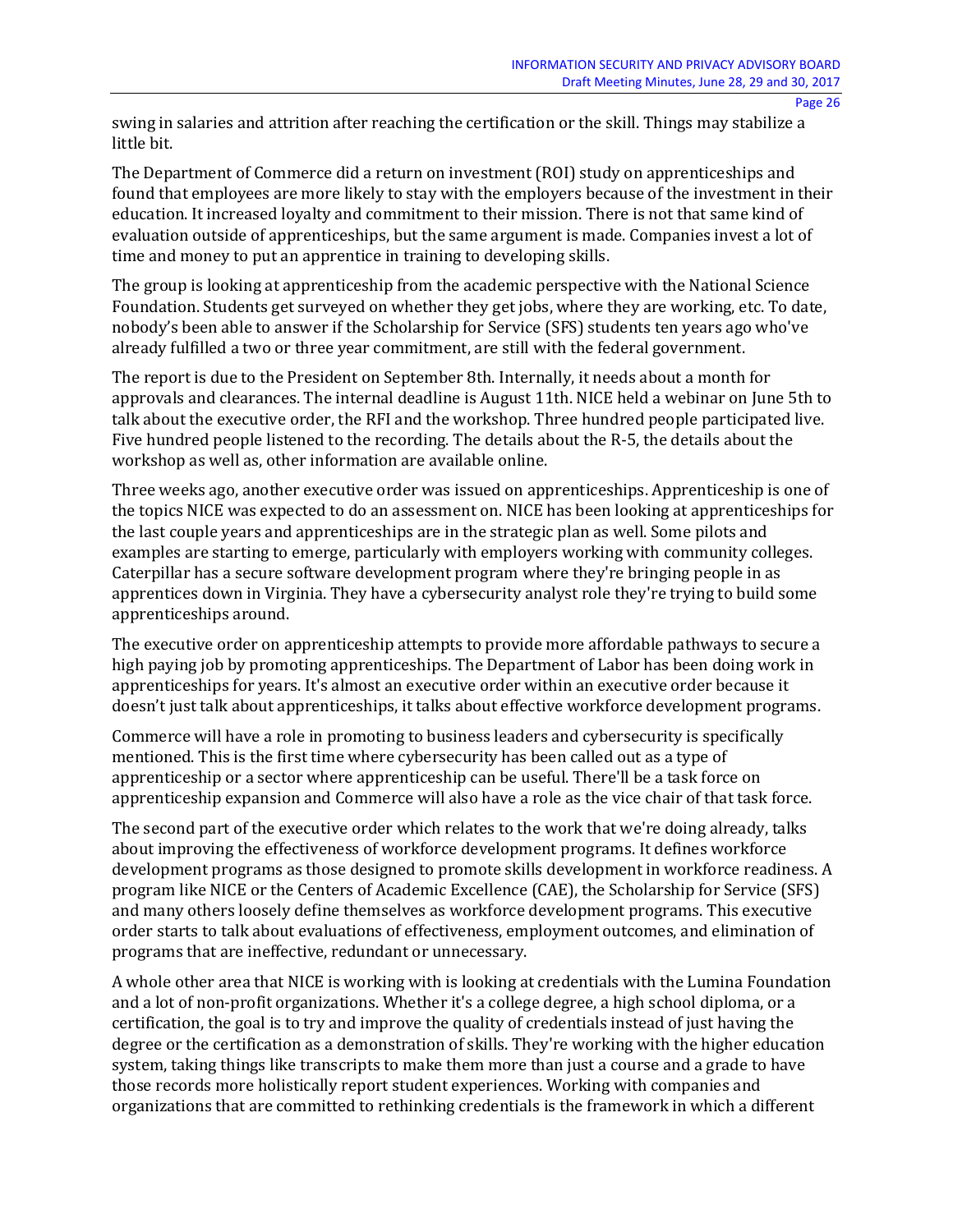way to report student experience is happening.

The August 2nd workshop in Chicago will be organized differently than has been done in the past, as it is scheduled for only four hours. The earlier plan was to have more than one workshop, possibly with two or three half day workshops. There is still a possibility a second workshop will be offered, depending on how the timing works out. The workshop will cover a few of the most relevant topics on apprenticeships.

Curricula is likely to be another topic because it's included in the Cybersecurity National Action Plan. The plan talked about the lack of agreed upon curricula for cybersecurity. The previous administration funded a lot of efforts. NSA is still giving out grants for curriculum development. There's an Association for Computing (ACM) IEEE project with a curricular framework. The project is going to be hosted by academic institutions as part of the Centers of Academic Excellence and has lots of connections in the community.

Sustainability is another area we're kicking around a lot in terms of what it means. A lot of the federal government programs are not necessarily authorized in law or appropriated through recurring budgets. In the Centers of Academic Excellence in cybersecurity, there are almost 250 universities with that designation. It's dependent on the availability of funds and resources to make that happen. NICE is fortunate that there is an appropriation in addition to the authorization.

As part of the assessment, we're looking at data that's available. We're probably putting a lot of weight and analysis about the number of jobs that are currently open as well as the size and growth of the current workforce. Organizations will be doing annual surveys on what the projected workforce will be in the future and NICE expects growth in cybersecurity jobs to continue. Some pretty significant surge activity will be needed in the coming years. NICE is looking at both current demand as well as future growth.

#### Ransomware Threat Brief

William Wright, Symantec

Roselie Custodio, FBI

The Chair welcomed Mr. William Wright of Symantec, and Ms. Roselie Custodio from the FBI, to the meeting to update the Board on ransomware threats. Mr. Wright provided an introduction to ransomware. It has been around for a long time, and has continued to evolve during its existence. There has been a big rise in "locker" ransomware. The older type involved the computer screen being locked up. There's an official message apparently from local law enforcement, saying there's some illegal activity. In order to unlock the computer, the owner must pay the fine or the police will come knock the door down. The screen had a little timer counting down the time until the police would come, and it was very effective. This ransomware is still around, although its success is waning somewhat.

Currently, the predominant ransomware type is crypto-ransomware, which encrypts files. The file owner must pay a fee to decrypt the files. Ransoms are taken almost entirely in bitcoin now. It's a big advantage to the cyber-criminals as they can receive money anonymously. There has been a 36 percent increase in the last year alone. The reason is, it's very easy to get in to and it's highly profitable. It's not difficult to figure out how to do it. There is now ransomware-as-a-service. There's competition that's driving prices down for ransomware-as-a-service and the criminals are getting better at it all the time. The free market works in ransomware too. The final stats for 2017 are not available yet, but an equal or greater increase in 2017 compared to 2016 is expected. Much of the information presented here comes from Symantec's annual internet security threat report.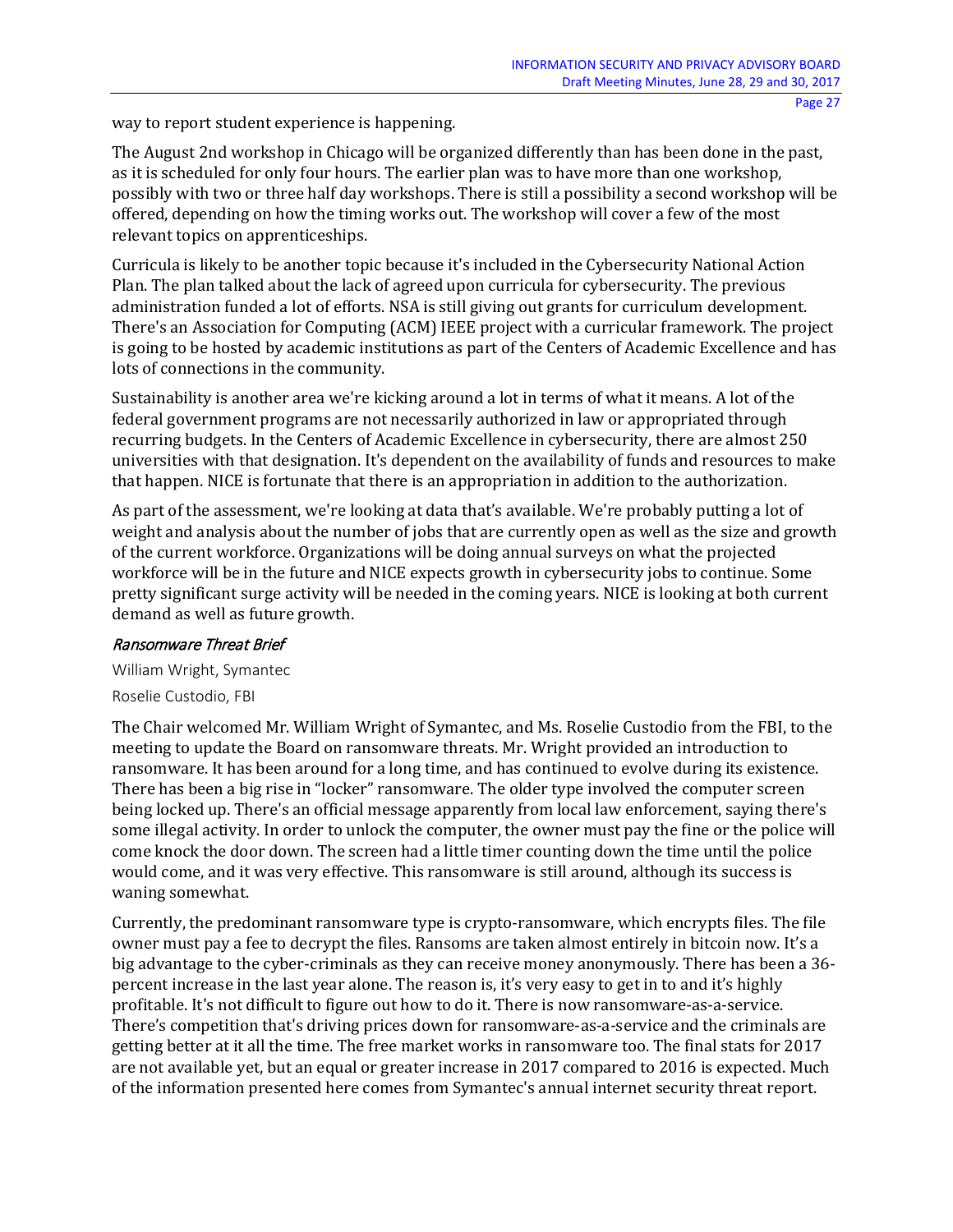These attacks have spread out across different criminal organizations. The number of ransomware families has tripled. In 2016, Symantec tracked 101 ransomware families. A lot of people are getting into deploying ransomware, and they're doing it because it works.

All countries are victims of ransomware, but the United States is by far the largest. Attacks tend to happen in certain countries that are more likely to pay. Some of it comes down to having internetconnected computers in that country. At present, more consumers are attacked with ransomware but those numbers are changing as more and more organizations are hit with ransomware. The U.S. also has a very distinct characteristic that is driving up ransom costs. In 2015, the demand was \$294.00. In 2016, it went to over \$1,000.00. Demand amounts are also subject to market forces. If criminals hit the wrong price point, they won't make money. They've honed their skills at finding that exact amount people will pay.

A lot of organizations will look at a demand for \$1000 and possibly think it might be worth it. However, the amount really doesn't take into account damage to the brand, the damage from being offline, associated legal costs and the mitigation process. The number is really much, much larger than \$1000.

Symantec recommends for people to not pay the ransom. There's a number of reasons not to pay. One big reason is once an individual or organization pays a ransom, they will be targeted repeatedly. They end up on a successful attack list. What's driving malware attacks up? Globally, 34 percent actually pay the ransom. Here in the United States the number is 64 percent. As long as victims are willing to pay, criminals are going to keep pushing the envelope and upping the demand numbers.

WannaCry is one of the worst and most widespread pieces of malware we've ever seen. It had 220,000 victims in 150 countries. In some ways, it is very similar to any other ransomware. It infects a computer. It encrypts files and then it demands a ransom. What made it remarkable was how it propagated and spread. Interestingly, in total the criminals collected approximately \$110,000.00 over the course of the attacks. Two of the three bitcoin wallets that were set up to receive ransoms had critical bugs and were unable to receive payments.

A lot of people ask whether the attack was a zero-day. In January, 2017, U.S.-CERT issued an advisory on Server Message Block (SMB) vulnerabilities. In March 2017, Microsoft released a patch on this exact vulnerability. In April 2017, the Shadow Brokers released a large cache of exploits that included EternalBlue, which exploits Microsoft's SMB. The WannaCry outbreak began on May 12, 2017. The initial threat infection vector is still uncertain. Once in a network, it encrypts, selfpropagates, and spreads to semi-random domains. It is one reason it spread so quickly. Microsoft also issued a patch for Windows XP.

There has been a lot of discussion about why it didn't hit too hard in the United States. A lot of people say the U.S. has really good patching methods, or that people in the U.S. are a little more sophisticated, with better security software and fewer legacy systems. All that is true but there was another reason. Marcus Hutchins, a security researcher Great Britain unknowingly stopped the malware from spreading by sink-holing the domain that the malware would query. It essentially created a kill switch. He noticed there was a domain within the code, and he registered the domain. It's not known why the domain was in the code. However, it's clear everyone dodged a bullet when Marcus Hutchins registered the domain.

Symantec attributed the attack to the Lazarus Group with a high degree of confidence. There's a lot of shared public code, but the potential attribution lies in the non-public code. That code would be very difficult to get. There are some similarities with Lazarus code. Symantec found earlier versions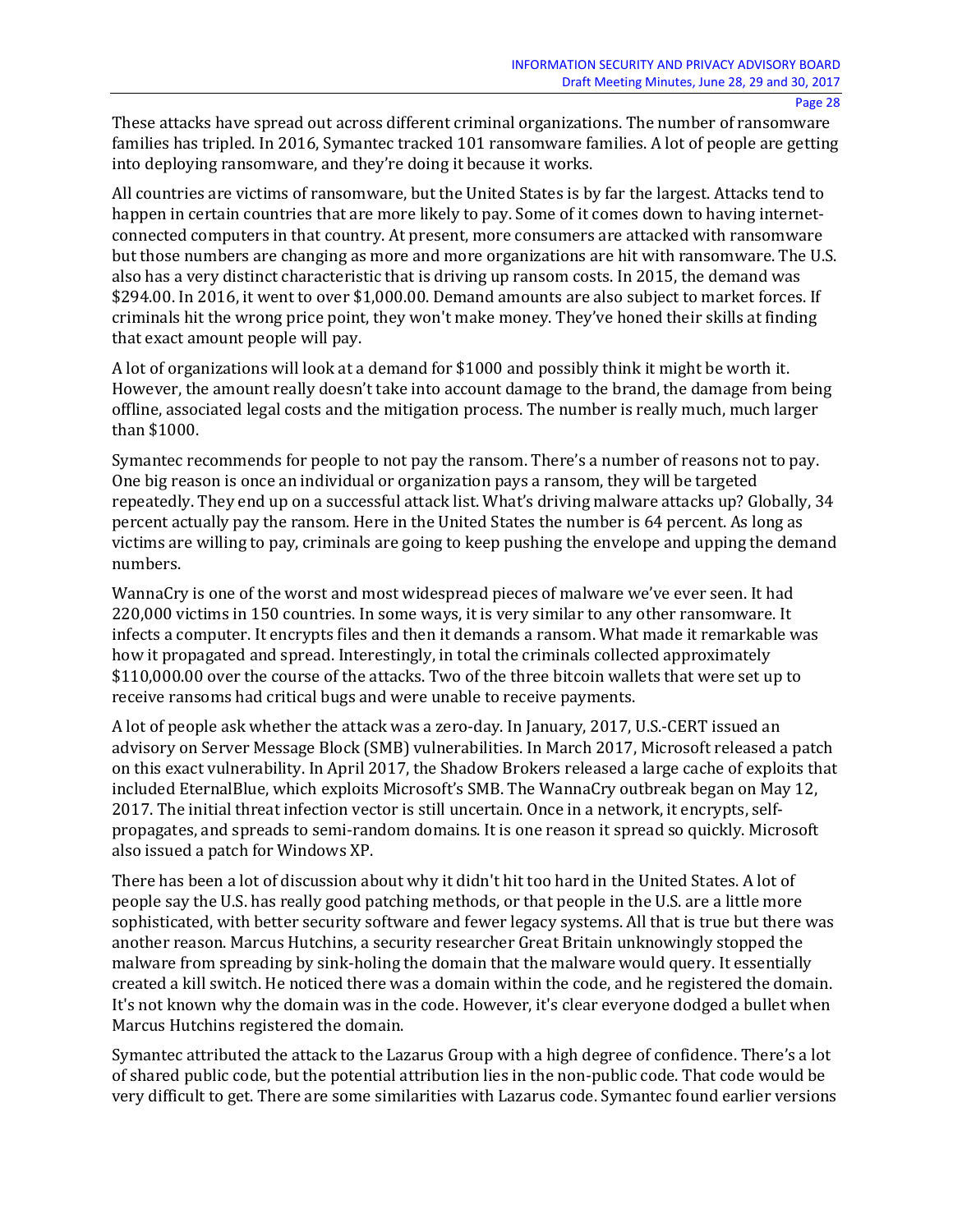of this WannaCry ransomware on computers going back all the way to April (several months prior to the outbreak), that also had Lazarus-specific tools.

Lazarus is the group that's also been associated with the Sony attacks, with a number of attacks on Seoul, Korea's financial district and last year, the SWIFT attacks, which ended up stealing \$81 million from the Bank of Bangladesh. It was actually a \$1 billion scheme but they only got \$81 million. The FBI has attributed the Lazarus Group to the government of North Korea.

In the immediate aftermath of the WannaCry attack, there is a silver lining to the entire event. There was very effective collaboration between the public sector and the private sector, and very quick work on the part of the government; specifically, NCCIC.

They had Symantec on the phone almost immediately, trying to get some ground troops in the very early hours of the outbreak. Then, NCCIC really set up an appropriate cadence for the situation. There were twice-a-day calls with very active participation. More than a dozen other security and IT companies were involved in sharing real-time indicators, mitigation techniques, and information on threat vectors. In addition, NCCIC put out really good written analysis on the attack that was used and initiated a dialogue between security company analysts and DHS analysts. Even after the infection waned, Symantec continued to share details about what findings on the attribution front, the Lazarus connection. It was one of the more successful public-private collaborations that Symantec was a part of. Information from the Cyber Threat Alliance ended up being very helpful as well.

Mr. Wright also talked about the Petya ransomware attack. The attack happened two days prior to the ISPAB Board meeting. It was clearly inspired by WannaCry. Petya hit many sectors across Europe and elsewhere. As of the date of the meeting, it hit about 60 countries. However, it was primarily focused in the Ukraine. Petya used an external group exploit as one of the means to propagate itself. It also spread by acquiring user names and passwords to spread through networks. It was much more effective in spreading within a network. Machines could be patched against EternalBlue and still be infected within that network. It's one big difference.

It differs from typical ransomware in that it doesn't just encrypt files. It also overwrites and encrypts the Master Boot Record (MBR) causing a more destructive attack. It demanded \$300.00 worth of bitcoins to be paid to recover the files. To date, there've been a paltry 45 payments to the bitcoin wallet for that attack. It may not have even reached \$10,000.00. Now it's not even possible to pay to that wallet. There is no evidence that those that did pay got their data decrypted. In fact, it's been quite the opposite.

It's believed the initial infection vector was a software update to MeDoc. MeDoc is a Ukrainian tax and accounting software package. After gaining an initial foothold, Petya used a variety of methods to spread across corporate networks. There is some indication that Petya was more targeted in this way than WannaCry. Like WannaCry, Petya was not very successful from a purely financial perspective.

Cyber-criminals are always looking for bigger payouts. There might be fewer of these sort of "spray and pray" attacks where they are using spam campaigns and exploit kits, but we're going to see more of these self-propagating, worm-like attacks. The bad guys smelled a little bit of success with WannaCry and Petya, so there could be more worm-like attacks to come.

Targets could also shift. Everything now is a computer: cars, televisions, traffic lights. As these devices are connected to the internet, they have their own vulnerabilities, not just to other malware but also ransomware.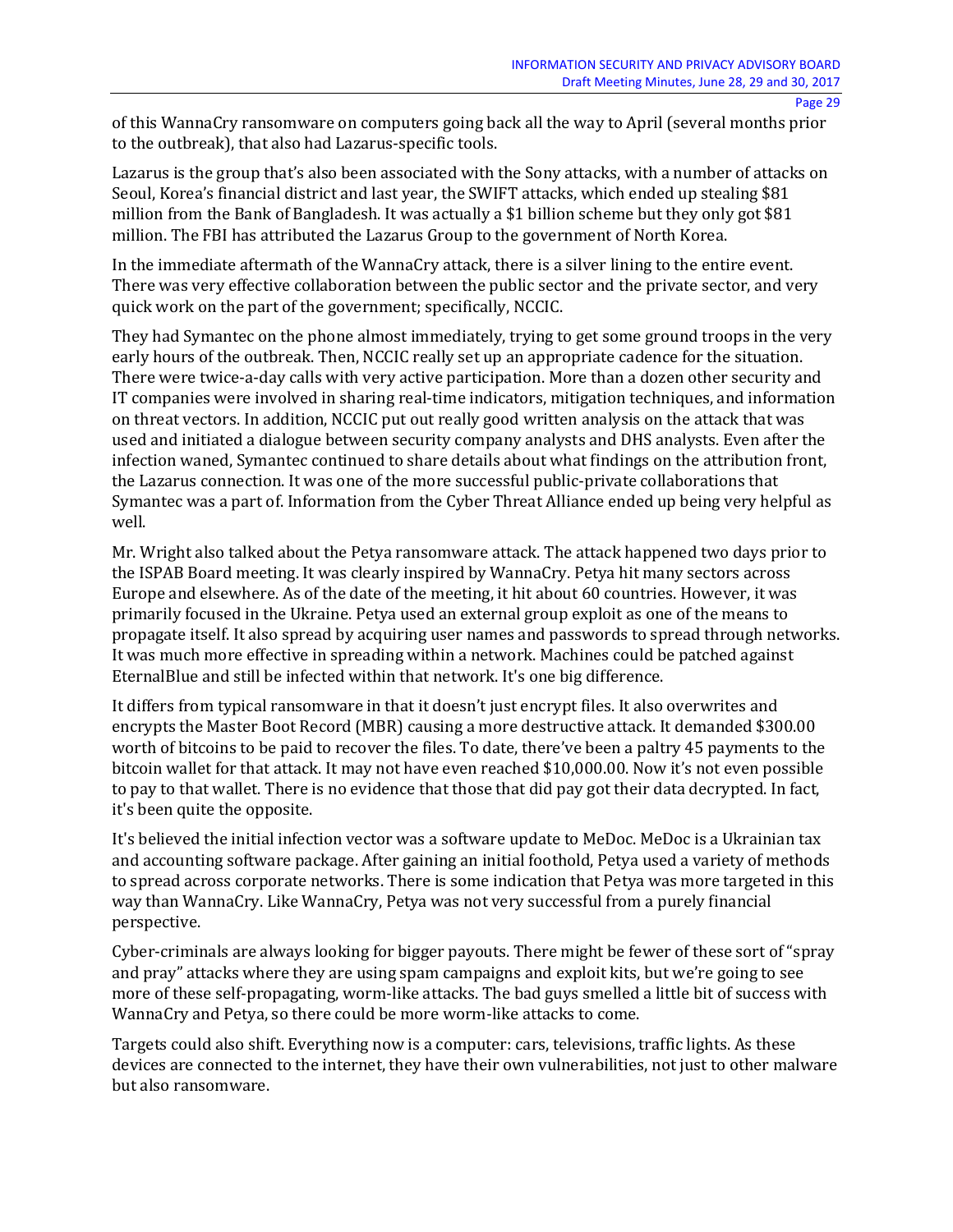Symantec set up an IoT honeypot right during the height of the Mirai botnet last year. At one point, the devices in the honeypot were being attacked every two minutes. Criminals are only bound by their own imaginations. Symantec believes Petya was not financially motivated. There's a number of reasons to believe this is the case. It was designed to be destructive. The way the code was written suggests there was never any intention to be able to decrypt. It was written in a single language, English. WannaCry was written in multiple languages. Petya was far more targeted than WannaCry and more destructive to networks.

#### *Meeting Recessed*

The meeting recessed at 1:46 p.m., Eastern Time.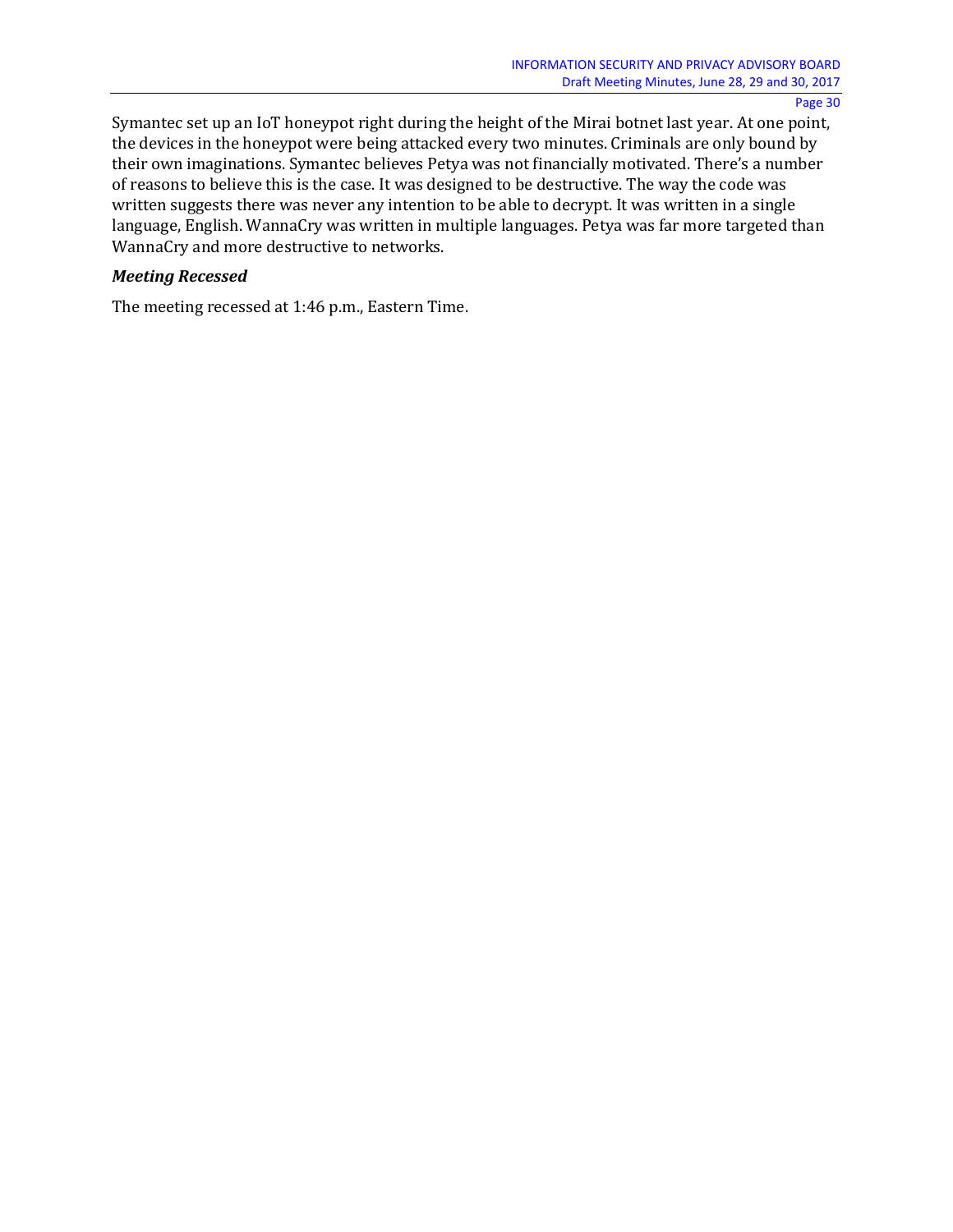## **Friday, June 30, 2017**

The meeting opened at 9:04 a.m., Eastern Time.

## NIST Update

Kevin Stine, NIST Matthew Scholl, NIST Mike Garcia, NIST Paul Garasi, NIST

The Chair welcomed Kevin Stine and Mr. Matthew Scholl of NIST to the meeting to update the Board on NIST activities. Mr. Scholl provided an update of activities within the Computer Security Division and ITL, as well as activities planned for the future. The Board has had many briefings about cryptography and the lab's work in the past. NIST and the lab are conducting internal research on existing algorithms and modes that will be quantum-resistant. The research will finish in November, 2017. Then two new phases will begin. One phase entails looking the research, and determining if it's good enough to be appointed to a standard or a NIST reference. The second is to determine what's missing and develop and conduct research to close gaps.

The research on cryptography is conducted very openly, jointly, and on a large scale. There are participants from the NSA, Treasury, Fraunhofer Institute in Germany, and Catholic University of Leuven in Belgium. NIST is continuing relationships with like-minded industry and NIST-like associations with governments in the Asia-Pacific and the E.U.

The goal is to have standards and guidelines that are quantum-resistant by 2020, and then start working with industry to get standards and guidelines into products. NIST is communicating aggressively with industry concerning concepts of agility. New products and concepts should be modular so they can be pulled and replaced easily. NIST likes having two block ciphers in case one becomes broken, but there is a lot of confidence in AES at this point.

It might be news to the Board but NIST now has a joint quantum institute with the University of Maryland at College Park. The joint quantum institute is a separate but affiliated component; the Quantum Information and Computer Science Center, or QUICS. NIST is looking at the concept of trust roots, a significant level of confidence in a technology to be used for trust extensions and looking at trust roots in a couple of different ways. Everyone trusts certificates. It's a ubiquitous trust root, either machine-to-machine or between individuals.

Recently, pilot programs have started deploying software test tools to industry, and if industry has met a certain level of proficiency and discipline in development processes, NIST will allow them to self-test and self-attest that their cryptography is well-formed, and then send NIST the test results. Currently, NIST uses independent laboratories to conduct all of that work. NIST continues to work in national and international standards bodies. The focus remains on work with the International Organization for Standardization (ISO), in software assurance, cryptography, and hash functions. ISO ensures that our requirements are being put into those national and international bodies.

NIST is very interested in AI from a research perspective. There are two parts of AI: securing AI and AI for security. Some pilot projects are starting to look at how commercially available AI can be used to help with big-data complex security problems, and see how well that works. NIST is looking at models to standardize how metrics are applied to vulnerabilities to allow for machine-generation auto check-in. DHS is very interested in starting to incorporate STIX into NVD as a reference feed for cyber-threat indicators.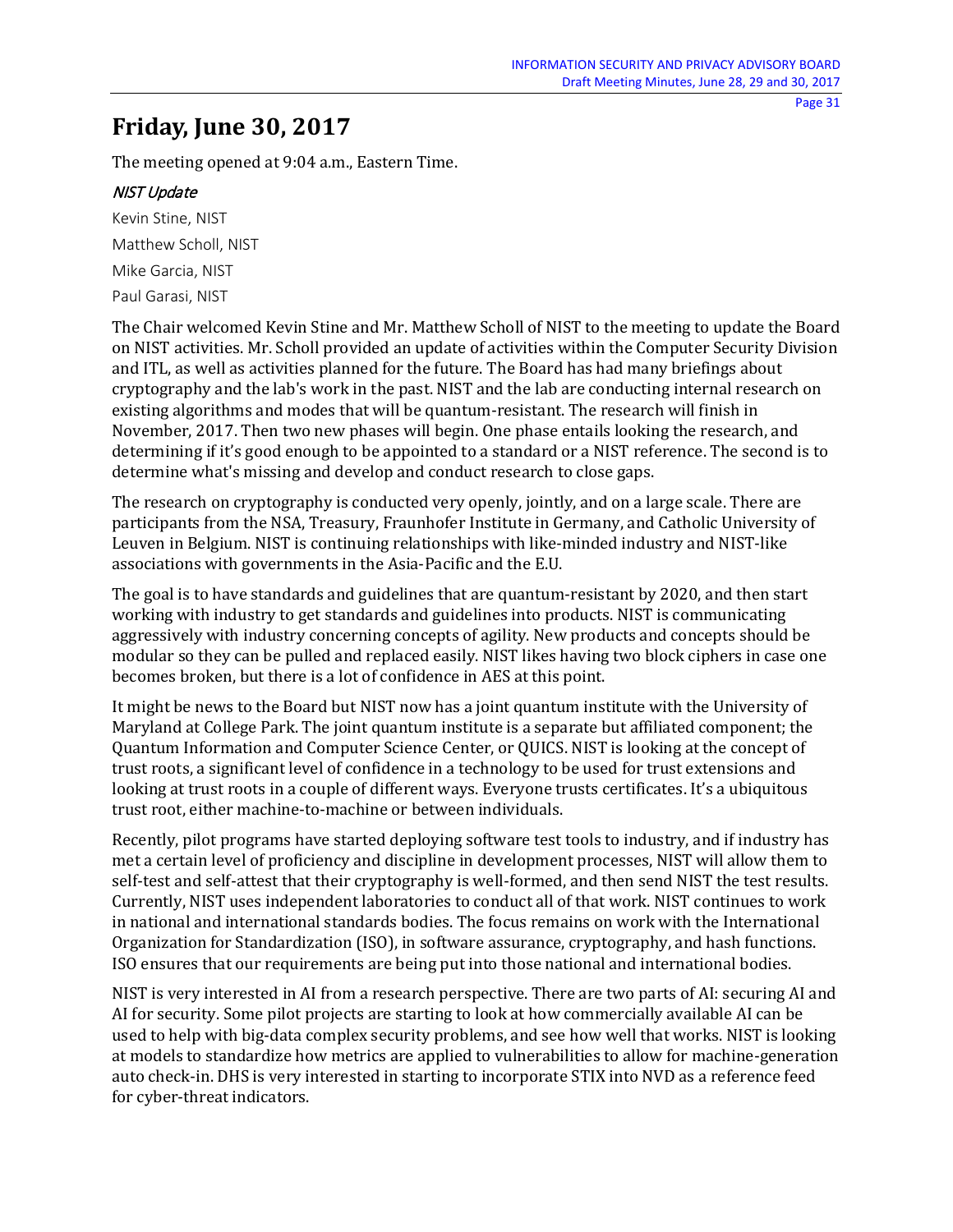While blockchain is very capable technology, it's horrible for usability. If the usability issues are dealt with, then commoditization may happen. We're interested in new forms of high-performance computing, and whether or not that will come to commoditization or not including mixtures of high performance computers and clouds, and peer-to-peer which will allow massive compute capabilities that weren't possible before.

Voice seems to be the way human/computer interfaces are going. A lot of this high-performance computing, voice, and AI all rely on being able to have good, reliable bandwidth. We're very interested in 5G and beyond, its design, and whether there are standards to ensure some security to what's being designed there. NIST is participating in Long Term Evolution (LTE), 3GPP, and 5G standards bodies on the international scale as well.

The NCCoE is also very excited to be hosting the July Web Expo workshop, "Enhancing Resilience of the Internet and Communications Ecosystem". It is a good opportunity to highlight some of the NCCoE's capabilities, particularly as the focus on internet infrastructure use cases increases. The document on malware has been reprioritized to have it come out in the next couple of months.

Healthcare is another important sector focus at the NCCoE. In May, NIST issued a draft 1800 series special publication on securing wireless infusion pumps in healthcare delivery organizations. This area attracts a lot of attention because there is a lot of focus on medical device cybersecurity. As the 1800 series is finalized, there may be movement onto additional types of medical devices. There is a publication in the works that focuses on imaging systems in healthcare organizations.

There was an extremely successful workshop in May, with close to 800 in-person attendees at NIST. One of the big takeaways from the workshop was there's an opportunity to provide to be a little bit more specific in the language used in talking about the framework.

An annual workshop provides a tremendous check-in with industry and other organizations, including government agencies that are now increasing their use of the framework because of the latest executive order. NIST continues to ramp up the small business cybersecurity engagement broadly, but also in context with the framework. An internal effort recently started to develop small business cybersecurity profiles in the framework.

Significant outreach to European nations continues. The European Cybersecurity Conference in Krakow is scheduled for early October. That particular event is very appealing because there's going to be a number of E.U. member nations and European industry represented. That particular event, and future ones like it, are great opportunities to join with industry groups, and be efficient with use of resources. Some of the topic areas of interest include multinational use of the framework, discussing opportunities that other countries may have, sharing the process that was used to develop the framework, and seeing how other nations use the framework.

The K-12 Cybersecurity Education Conference is December 4th - 5th in Nashville, TN. NIST is looking at introducing cybersecurity much earlier in the education lifecycle for kids in K-12. The lab supports this event. Mr. Scholl will send information on the event to the Board.

The 800-63-3 was updated last week. It is the digital identity guideline. It involved significant interaction with all different parts of the identity ecosystem. Mr. Mike Garcia and Mr. Paul Garasi will run through some of the big changes to the 800-63.

Mr. Garcia noted four documents were released last Thursday. The 800-63 was originally released in June, 2004. There was one major update in 2011, and a very minor update in 2013. Since 2011, identity has changed in how it's thought of and treated. The new revision is a complete overhaul of the document which used to be called, "Electronic Authentication Guidelines," and is now called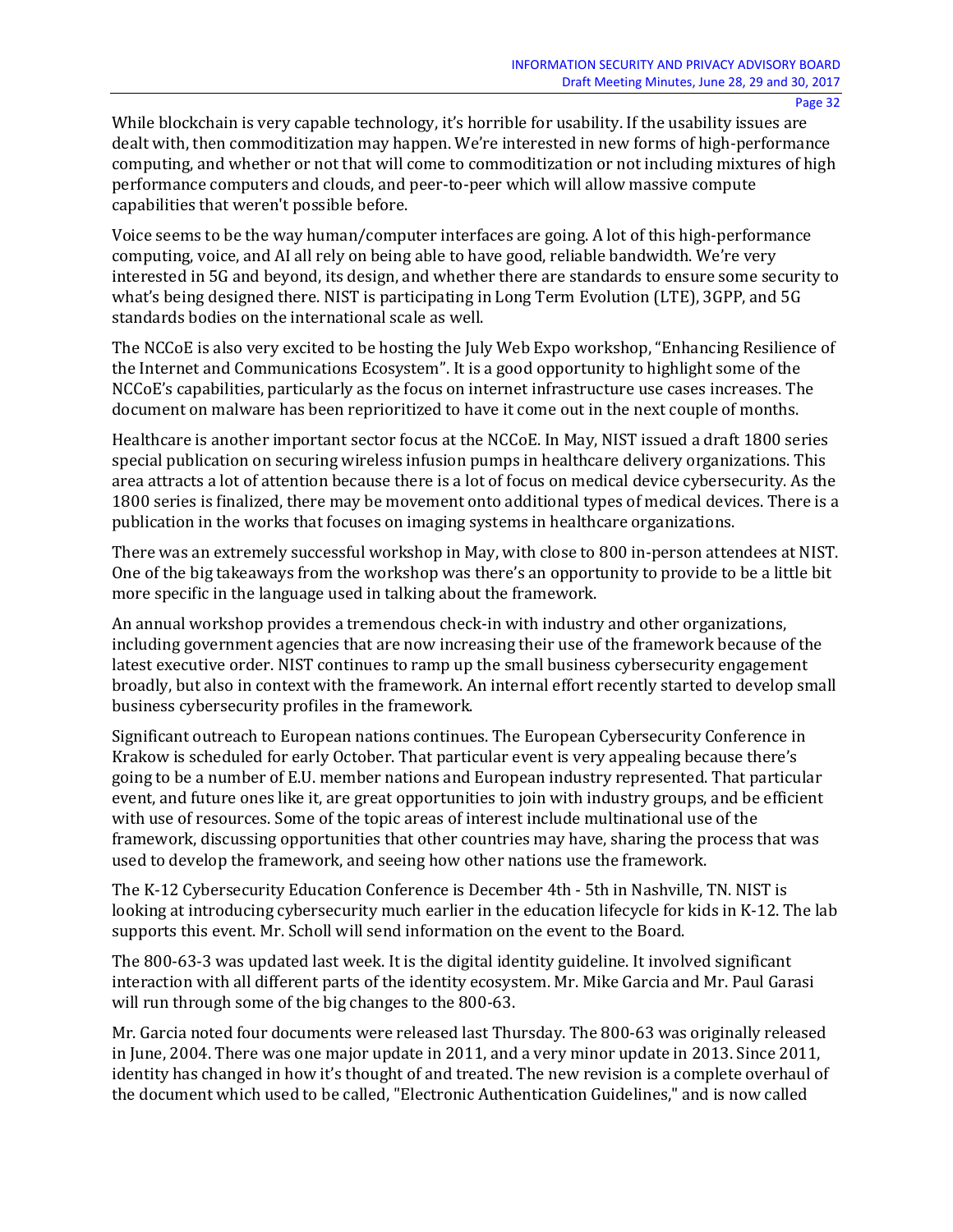"Digital Identity Guidelines". The title change encapsulates the new state of identity management, which shows how much it has changed.

The document was split from one special publication into four. New sub-volumes are the 800-63-3, 800-63A, 800-643B, and 800-63C. That model allows new volumes to be added in the future as digital identity matures. Volume D Is already in internal draft. Volume A is about identity proofing, Volume B is about authentication, and Volume C is about federation. With "Dash-3", one of the significant changes from a federal agency perspective is that it adds most of the risk assessment language from OMB M04-04. One of the things that fundamentally drove this change is there is no difference in the way a final risk determination is done for identity-proofing versus identification.

When 800-53 Rev. 5 is released, it will have a much stronger alignment between 800-63-3 and Revision 5 of 800-53 than existed before. The language is compatible with the Cybersecurity Framework (CSF), and the CSF is much more strongly aligned with the RMF in general as well. With the privacy engineering work presented by Ms. Levkovitz, NIST has moved privacy requirements and considerations directly into the document, as well as feasibility considerations. The intent was to make this document something agencies could pick up and use to take care of digital identity without having to go to different sources.

Additionally, NIST spent a lot of time making sure that what was available on the market fully described the characteristics of seven different types of generic authenticators, and described how to determine where each mitigates risk. Biometrics was included in this process. Through this process, NIST formed security requirements for biometrics.

In this version of the 800-53, performance-matching was not enough to provide proof of identity. Adding presentation attack requirements plugs biometric presentation holes from a security perspective. There's also a companion framework being built that gives agencies and the private sector a methodology that can calculate how well their system is resistant to presentation attacks.

Within the identity proofing, authentication and federation sections, the trust level is 1, 2, or 3. If someone is approved at level 3, their next authentication can't be through an authentication level 1 proof because the binding between the two gets lost.

One would use the level to provide to the Federal Privacy Council that all privacy requirements were met. A lot of this privacy risk language from Ms. Levkovitz and Ms. Nadeau leads into the document. This is the first major document that was developed on a platform called "Pin Up," which is used for open development. It's extraordinarily popular worldwide for developers.

NIST put together a first working draft and published it for comment. It was called a "public preview," because calling it a "public comment period" triggers certain requirements within agencies. It was online for about five months, with active updates every day.

This method afforded NIST the opportunity to respond to people directly. The issue number was tagged in the document, as individual "X" from the community that's supplying a public comment. Contributors can click on it and go right to the document. It allows for other commenters to comment on each other's comments.

The Board is aware that one of the things NIST prides itself on is its responsiveness to the private sector. NIST recognized this through the development of the cybersecurity framework. There is a certain amount of surprise, particularly for people who were relatively new to engaging with NIST. That responsiveness and the evidence that we're listening and heeding the input, is much more immediate.

NIST also documented these items into a best practices document for OMB to use and promulgate.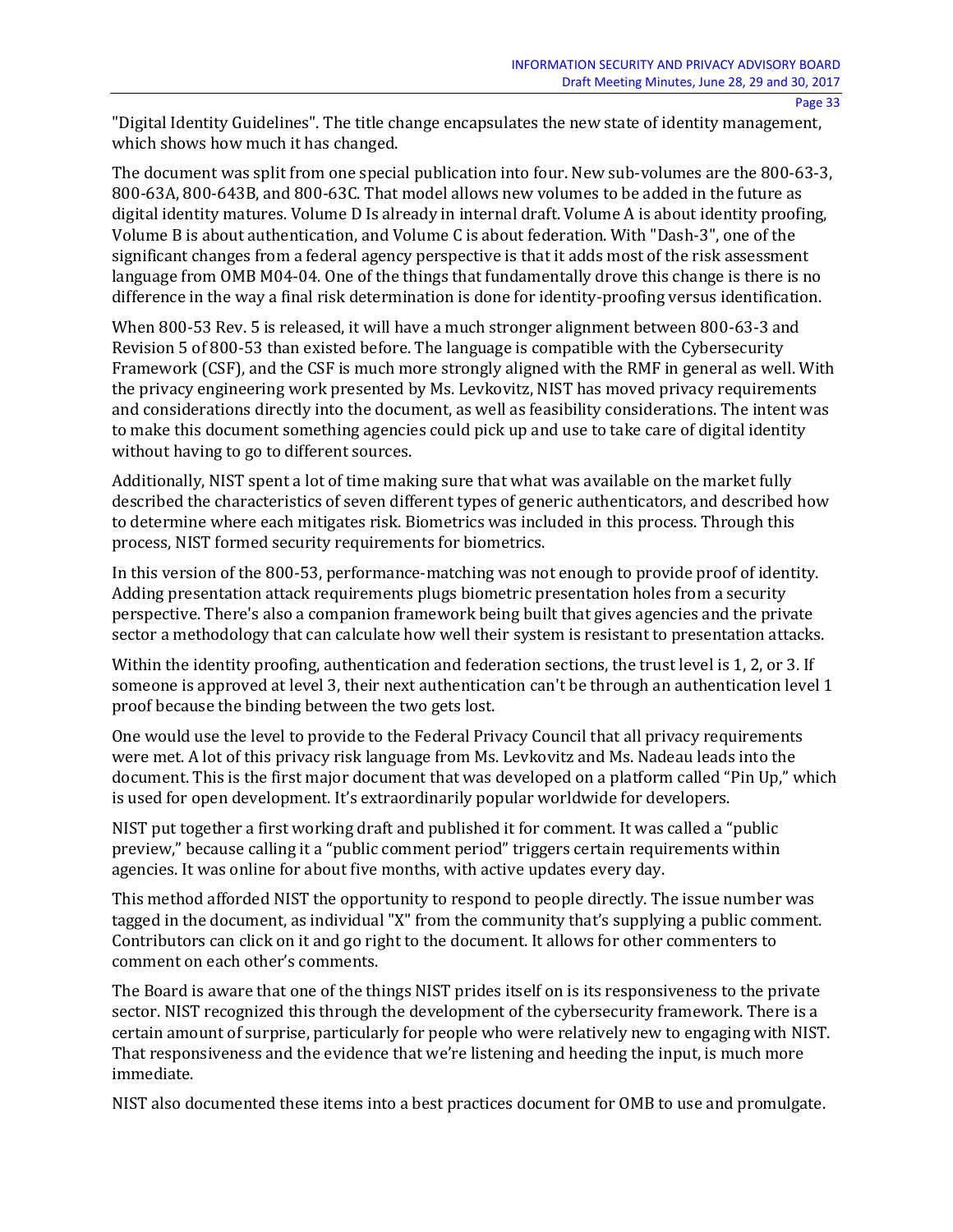#### Board Work and Consensus Decisions

Members of the Information Security and Privacy Advisory Board

The Chair and the Board took time to re-assess thoughts on discussions held Wednesday and Thursday.

The following topics were brought forward:

- Current S&T legislation and the role of NIST.
- NIST budgeting challenges NIST is being asked to do more with less funding
- Privacy Engineering: the Board should encourage NIST's role in this area. NIST has a unique placement. It is pivotal to the privacy framework and accompanying activities. Privacy engineering work is a letter topic. Ms. Levin will provide language on the privacy portion and overall NIST role.
- Board thoughts on DDoS activities
- Market repository
- International activities
- Letter on the potential NIST audit capacity, touching on budget (letters to OMB, Director of NIST, with copies to Commerce and DHS). It should emphasize situational awareness, and recognition of the inherent challenge. The Board will attempt to offer considerations without getting involved in politics. Mr. Garcia will do the first draft. Whatever Congress does, it must be mindful of NIST's role, and how a change in NIST capacity would impact what has been its traditional role. The letter should stick to a policy perspective. It should tie language to the executive order.
- Next meeting topics for the Board: The Chair would like one day of the next meeting to be focused on one topic area. Suggesting federal modernization activity for the next meeting: Plans, federal cybersecurity, etc., acquisition and IT modernization related to federal cybersecurity, discussion on the shared services model, and an update on botnet activities, cyber incident repository, and encryption. Also:
	- o Update from the IG community on their recent activities.
	- o Ransomware follow events until the meeting in the fall.
	- o Baseline hygiene on ransomware announced yesterday (framework announced for future development).
	- o Legislative update for the next meeting.
- NICE workforce sufficiency for the executive order: Closing the gap between supply and demand, and noting the circular poaching issue with trained cybersecurity staff (Possible letter) Mr. Boyer may have some advice on that topic from his task force. An RFI is coming out shortly with a 21-day comment period. There is the workshop in Chicago in August. Mr. Boyer will provide his report as a reference.
- Next meeting location with dates October 18-20 (tentatively). Considering meeting at the NIST Boulder, CO office. Topics relevant to the NIST CO location (Boulder): 5G, first responders. Build an agenda relevant to that facility. Also considering DC locations to accommodate White House staffers for legislative updates.

## Executive Order – NSS Implementation and Cybersecurity Strategy

#### Heather King, NSS

The Chair welcomed Ms. Heather King, NSS, to the meeting to update the Board on national security strategy implementation and cybersecurity strategy. Ms. King thanked the Board for the invitation to present and American University for hosting the Board meeting.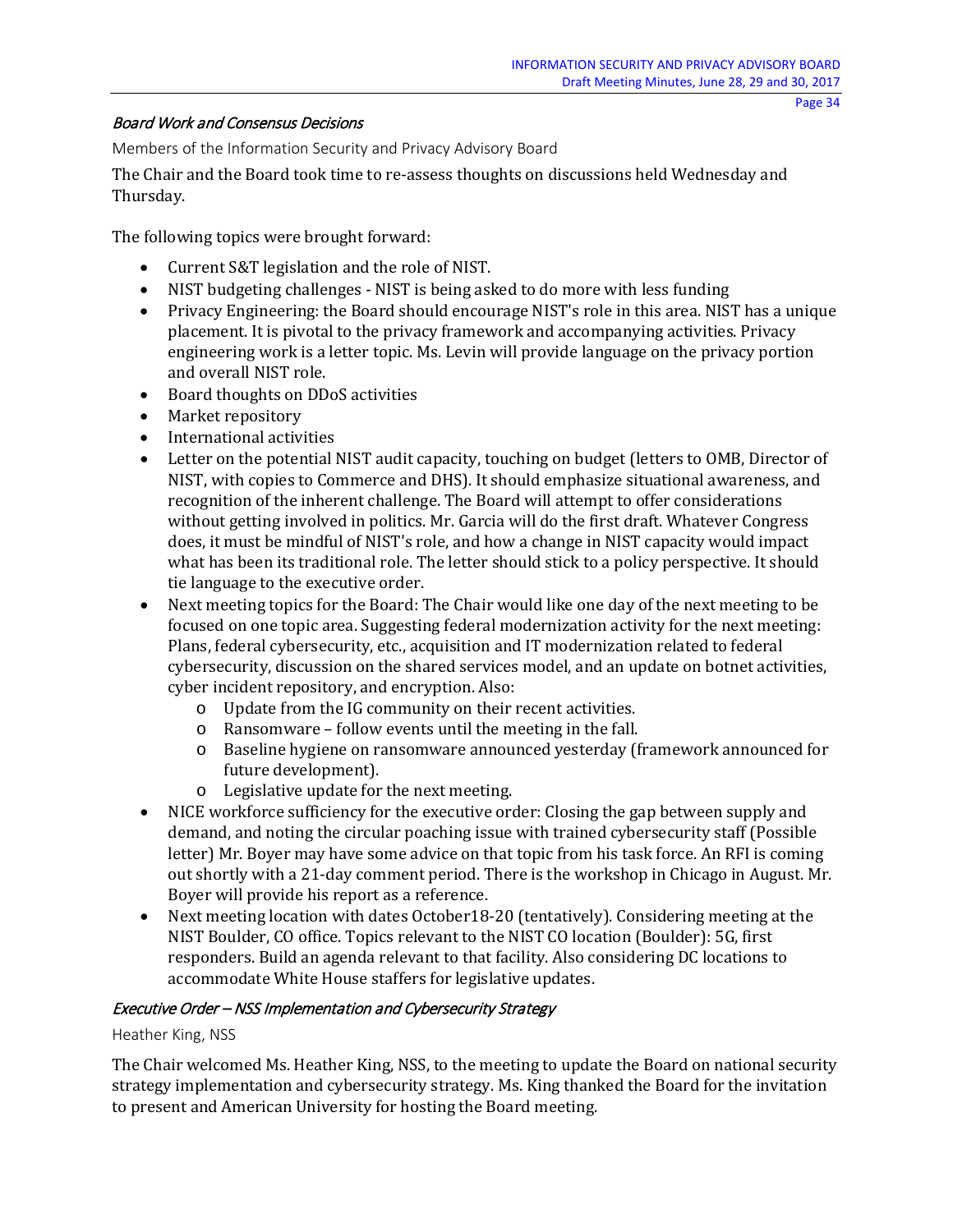Cyber threats continue to grow. The cybersecurity community must act together to reverse the trend. The cybersecurity executive order signed in May is the Administration's initial action in this area. It sets in motion a series of near term actions to improve the nation's cybersecurity, and establishes a strong foundation for game changing improvements in the long-term. It builds on the last 12 years of work and sets activities in motion for the next 8-10 years. President Trump has said, "To truly make America safe, we have to make cybersecurity a major priority." With this executive order, the President acted to ensure the safety of the American people in cyberspace with initiatives in four priority areas.

The first initiative is securing federal networks. The second is working with industry to protect critical infrastructure. The third is strengthening America's deterrence posture and building international coalitions. A focus on America's cybersecurity workforce underpins all these initiatives.

The President knows how challenging it is to ensure that hundreds of departments and agencies are all protecting taxpayers' information and addressing the national security implications of missteps. There are three key efforts covered within the task of securing federal networks. The first is enterprise risk management. The President believes leadership and accountability go hand in hand. Consequently, he intends to hold his cabinet secretaries and agency directors accountable in their statutory responsibilities for managing the cyber-risk of their enterprises.

Cybersecurity is not simply the domain of IT managers or even chief information officers. Frankly, the responsibility falls with the most senior official at the perimeter agency. The risk management decisions made by agency heads can affect the risk to the Executive Branch as a whole and to national security. NSS views the current day-to-day, agency-by-agency approach as inadequate. Cybersecurity must be managed as an Executive Branch enterprise, so the President can evaluate risk as a whole for the government. This approach will be used for civilian agency systems as well as national security systems.

The second key effort is IT modernization. The federal government has a massive legacy IT problem evidenced in old and often outdated technology that is expensive to maintain. It's no secret that this legacy IT makes the federal workforce less productive than it could be if it had the same IT tools and capabilities that much of the private sector employs.

Legacy systems are also a fundamental barrier to cybersecurity. Legacy IT is extremely difficult to secure. The current approach to IT, which incentivizes agencies to spend disproportionately more on maintaining legacy IT than on purchasing updated, modern IT needs to be re-thought. It puts each agency in an untenable position of defending these antiquated networks in isolation from other agencies. In other words, IT modernization is fundamental to improving cybersecurity.

It is why the executive order includes a process for deliberate modernization of federal IT. It's a vital step toward improved cybersecurity that will enable the government to deploy and operate a more resilient IT infrastructure using fewer resources. The recent executive order to the American Technology Council taps the cybersecurity expertise of the Administration, departments, and agencies as it innovates.

The main focus of the Modernization Act is to re-orient federal IT policy toward shared services for things like internet connectivity, email, cloud, and other commoditized services. The Office of American Innovation is studying how the government could best modernize federal IT systems, retire outdated systems, and move to shared services to achieve cost efficiencies and significant operational improvements. It is not only good government, but good cybersecurity as well.

Consolidating service delivery in these areas will enable agencies to benefit from economies of scale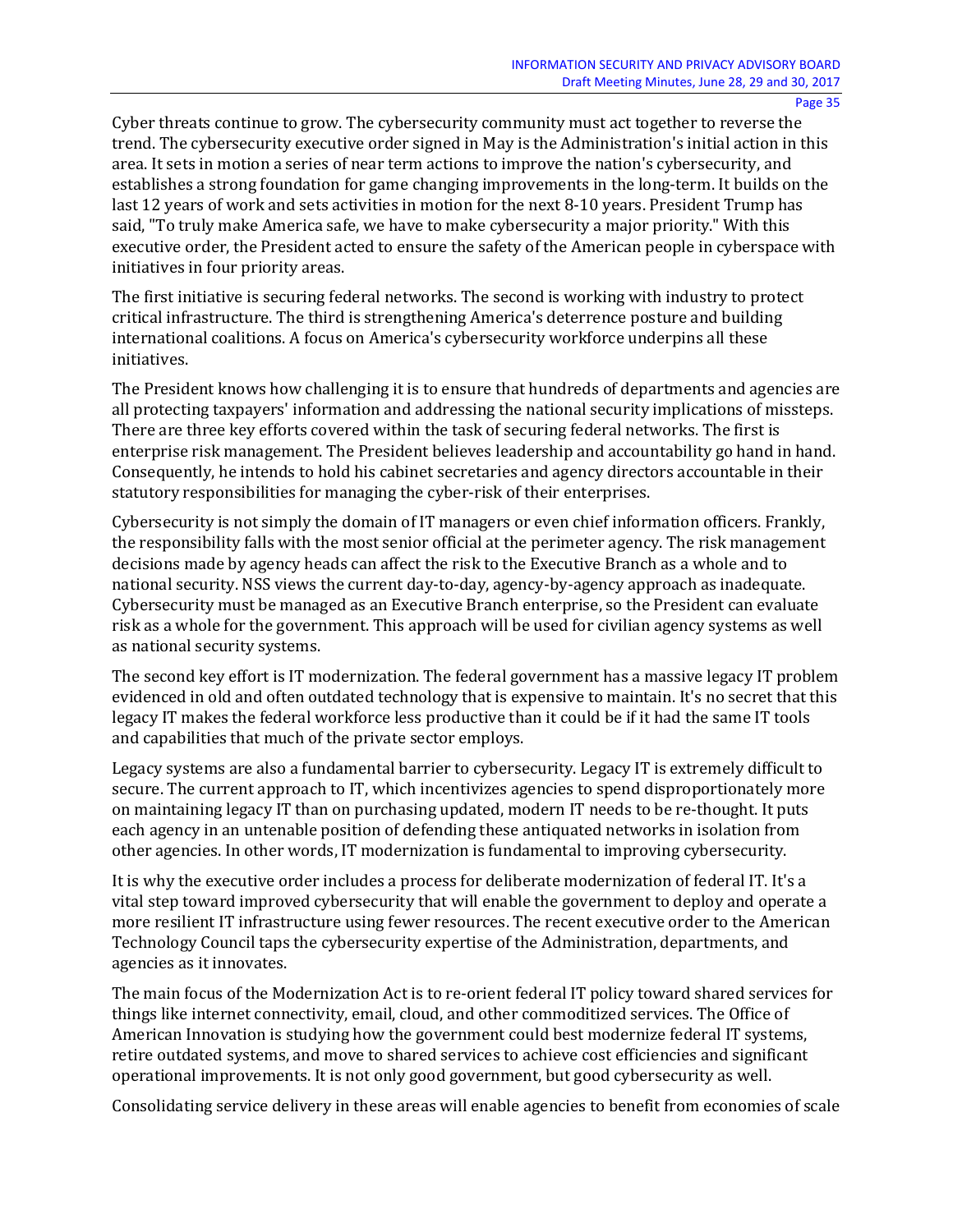for both service delivery and cybersecurity protections. Consolidation will save taxpayer dollars and enable agencies to focus their cybersecurity workforce on more specialized IT operations that support the agencies' specific missions.

Cybersecurity and innovation are interlinked. Innovating and improving federal IT must be done with deliberate consideration of cybersecurity. At the same time, cybersecurity can't be the allconsuming focus that locks out innovation from the beginning. Considering cybersecurity at the beginning of the modernization process is better because of innovation for modernization, and redesign of the nation's digital services and federal IT.

The second key effort is critical infrastructure. The work with industry to strengthen critical infrastructure involves three important policy themes. The first theme is comprehensive support. Critical infrastructure provides and enables essential services that underpin society. This infrastructure is vulnerable to an ever-evolving range of threats. The electric grid is an example. Infrastructure serves as both a vital function of society and an essential aspect of national security. Prolonged power outages could have severe consequences for national defense, communications, water, waste water, healthcare, emergency management, and transportation and other critical services.

The government needs to be in a position to use its authority and capabilities to support cybersecurity risk management efforts of owners and operators of the nation's most critical infrastructure. There is a need for deeper and more collaborative partnerships to respond to the threat. In contrast to the federal government, the private sector owns the vast majority of the critical infrastructure that supplies electricity, communications, connectivity, water, and other vital services.

The President's EO sets in motion a series of actions to forge deeper, more collaborative relationships with owners and operators to support efforts to identify, detect, protect, respond, and recover from catastrophic cyber incidents. The government has great value to offer in critical infrastructure defense. That positioning requires a thorough and comprehensive understanding of what the federal government can offer by way of support. Through intensive engagement with infrastructure owners and operators, their needs can be better understood. Currently, gaps exist in government authorities and capabilities that require work with Congress to fill.

NSS needs to utilize our intelligence enterprise on advanced persistent threats in defense of the American people's way of life while assuring it protects sources and methods. Resilience must continue to improve. Determined adversaries will continue to infiltrate past defenses. Damage must be contained and critical capabilities rapidly restored. Resiliency means working through contingency plans. The best way to do this is through exercises and working together to be better prepared to respond, as is already done for natural disasters.

Validating voluntary approaches also plays into supporting and protecting critical infrastructure. The success of efforts to support critical infrastructure and cybersecurity depends on having willing partners because supporting infrastructure primarily involves voluntary collaboration. It's hoped the voluntary approach to managing cybersecurity risk is up to the task.

The third priority area centers on deterrents, international cooperation, and workforce development. The United States must ensure the internet remains open, interoperable, reliable, and globally secure to benefit the United States and the rest of the world.

The U.S. is committed to freedom, productivity, and stability in cyberspace, but other nations might not support these objectives. Options are being developed for deterring these adversaries and reducing the risk to the American people from malicious state-sponsored cyber-activity. The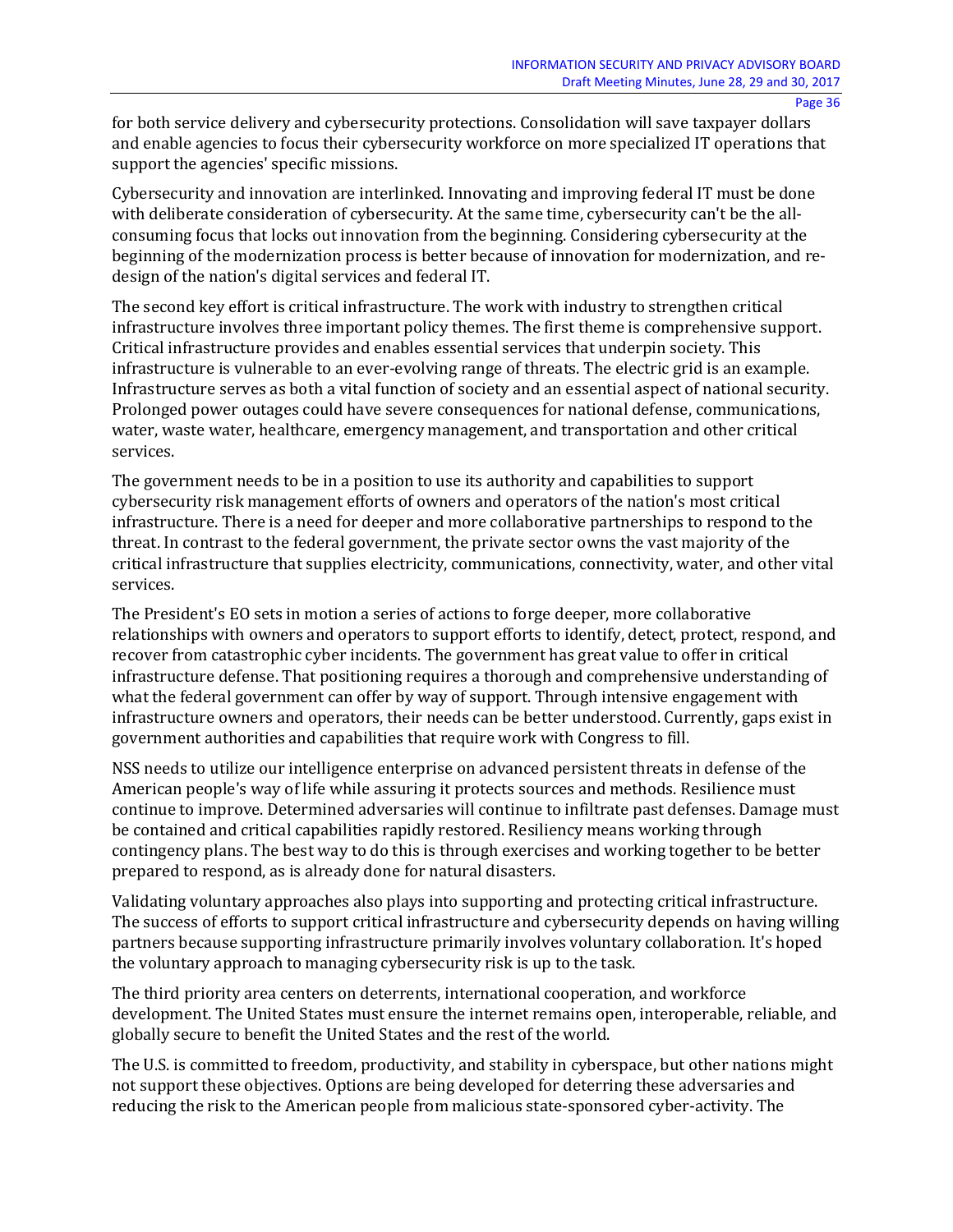internet has been a revolutionary driver of economic growth, as well as developing prosperity. There is a duty to protect and preserve it.

The U.S. deterrence posture is a critical element to achieving these objectives. Therefore, the President is calling on his national security team to recommend strategic options for deterring adversaries and reducing risk from cyber-threats.

The EO asks the State Department to draft an international engagement strategy for cybersecurity. The strategy will outline how the United States will take the initiative, working with partners and allies, to defend against and deter malicious actors in order to promote an international framework for cybersecurity and safeguard an open and secure Internet. It pushes back against forces seeking to fragment or wall off the internet, depriving its users of the unparalleled benefits of the free flow of information.

The final area involves workforce. Workforce development underpins all three priority efforts. It is indisputable that there's a global shortage of highly skilled cybersecurity professionals. People are the principle strategic capability that distinguishes one nation's cybersecurity capabilities from another's.

This EO launches the Administration's action in developing the workforce, ideally working with industry and its partners. It sets in motion a series of near-term actions to improve the nation's cybersecurity. The Board has heard the cybersecurity industry needs this talent just as the government needs this talent. To develop those talented individuals, cybersecurity education, training programs, and exploring best practices from countries around the world will be reviewed in order to evaluate the best means of identifying, developing, and retaining world-leading cybersecurity talent.

Cyber-threats are among the most serious national security dangers facing the nation. There are nation states, terrorists, and criminal hackers who are seeking to threaten critical infrastructure, damage computer systems, perpetrate fraud, and steal sensitive information. These actions threaten national security and the economy. Hardly a day goes by without another report of a cyber-incident affecting a U.S. business or consumer.

Meanwhile, America's adversaries are constantly probing U.S. government and critical infrastructure networks for vulnerabilities and taking action to exploit those vulnerabilities when found. The risk for cyber-incidents remains. Response to any significant incident that arises must be coordinated and timely.

DHS established the National Cyber Incident Response Plan, which was released in December, 2016, with incident response in mind. It draws from lessons learned from real-world incidents, policy and statutory updates. The plan includes the National Cybersecurity Protection Act of 2014 as well as Presidential Policy Directive 41 on U.S. cyber-incident coordination.

The various groups working on the executive order have made a great deal of progress. The progress is greatest when collaborating with industry. Government cannot succeed in this task without industry. Ms. King noted that she or someone else on her team would be happy to provide a further update in the fall. The Chair expressed interest in additional updates on modernization.

The Chair noted the information presented was very valuable. The Board intends to have a wholeday session delving into modernization during the next meeting in October. In closing, Ms. King thanked the Board.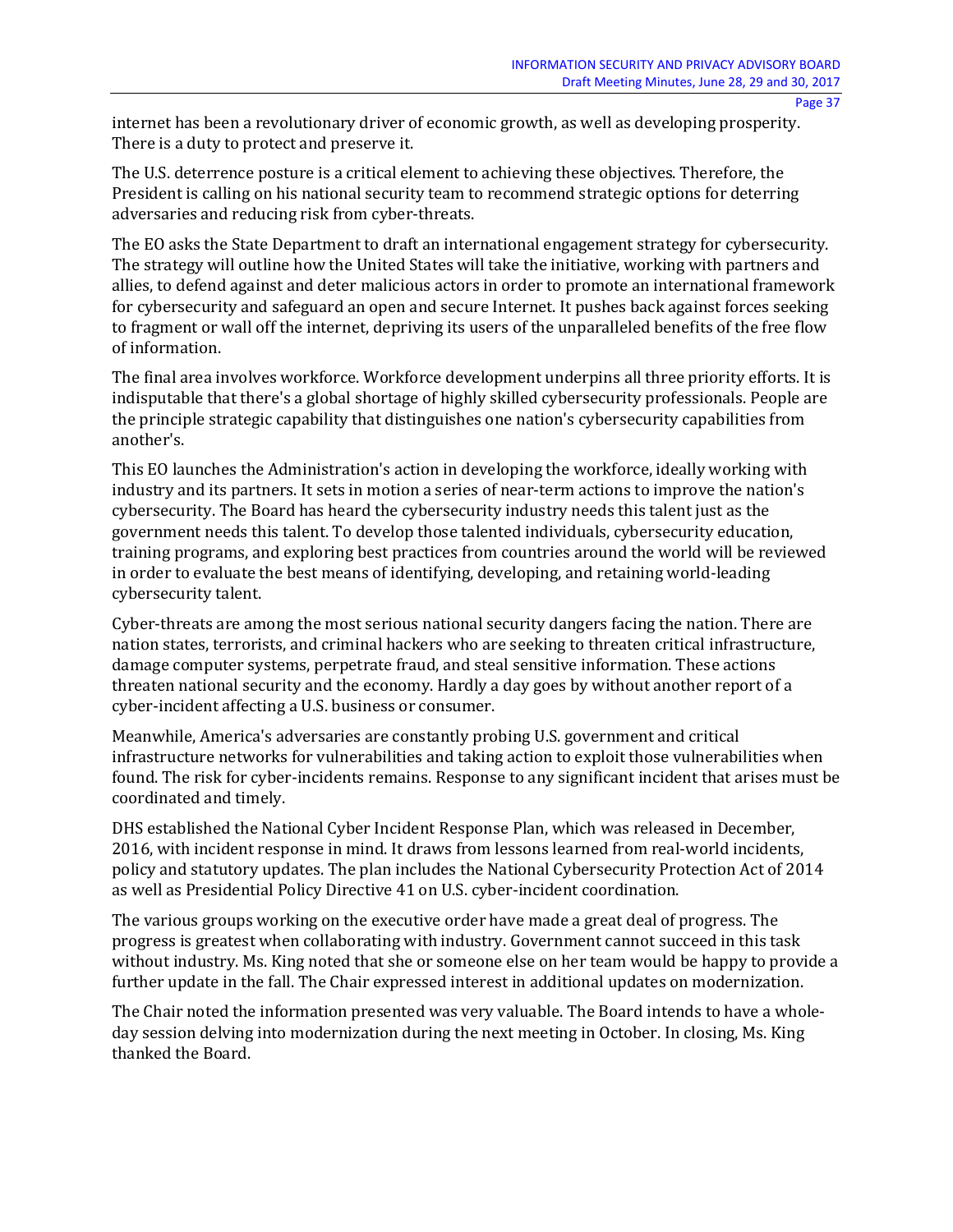## *Meeting Recessed*

The meeting adjourned at 11:34 a.m., Eastern Time.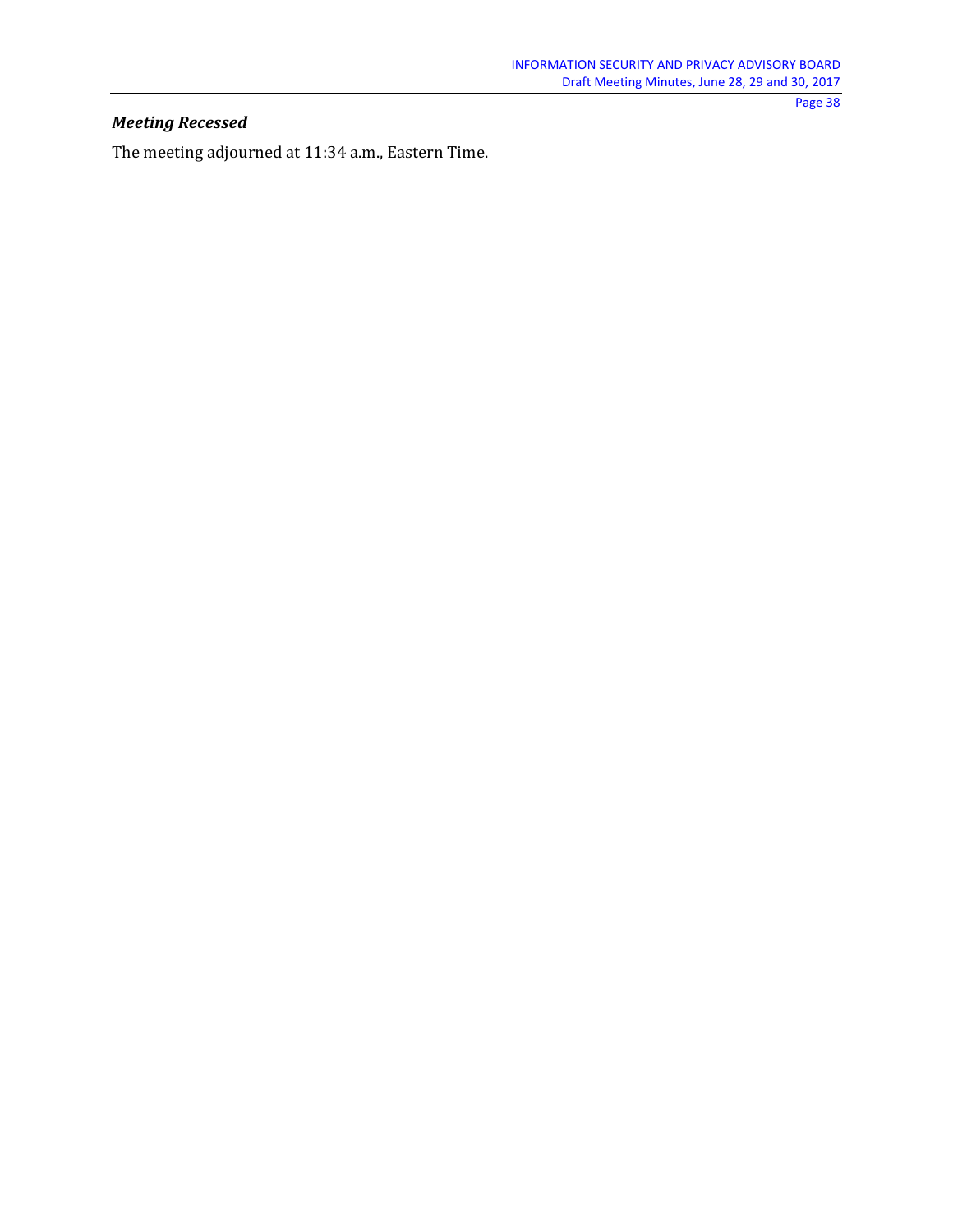# **List of Attendees**

| <b>Last Name</b> | <b>First Name</b> | <b>Affiliation</b>                | Role            |
|------------------|-------------------|-----------------------------------|-----------------|
| Scholl           | Matt              | <b>NIST</b>                       | DFO / Presenter |
| Barr             | Lisa              | <b>DHS</b>                        | Presenter       |
| Custodio         | Rosalie           | FBI                               | Presenter       |
| Dodson           | Donna             | <b>NIST</b>                       | Presenter       |
| Franklin         | Josh              | <b>NIST</b>                       | Presenter       |
| Garasi           | Paul              | <b>NIST</b>                       | Presenter       |
| Garcia           | Mike              | <b>NIST</b>                       | Presenter       |
| King             | Heather           | <b>NSS</b>                        | Presenter       |
| Larson           | Derek             | OMB                               | Presenter       |
| Lefkivitz        | Naomi             | <b>NIST</b>                       | Presenter       |
| Nadeau           | Ellen             | <b>NIST</b>                       | Presenter       |
| Petersen         | Rodney            | <b>NIST</b>                       | Presenter       |
| Regenscheid      | Andrew            | <b>NIST</b>                       | Presenter       |
| Remaley          | Evelyn            | <b>NTIA</b>                       | Presenter       |
| Romine           | Chuck             | <b>NIST</b>                       | Presenter       |
| Ross             | Ron               | <b>NIST</b>                       | Presenter       |
| Stine            | Kevin             | <b>NIST</b>                       | Presenter       |
| Wright           | William           | Symantec                          | Presenter       |
| Yaga             | Dylan             | <b>NIST</b>                       | Presenter       |
| Drake            | Robin             | Exeter Government Services        | Staff           |
| Salisbury        | Warren            | <b>Exeter Government Services</b> | Staff           |
| Barker           | Curt              | Dakota                            | Visitor         |
| Nelson           | Michael           | Cloudflare                        | Visitor         |
| Newton           | Elaine            | Oracle                            | Visitor         |
| Shockey          | Kelton            | Cable Labs                        | Visitor         |
| Starzak          | Alissa            | Cloudflare                        | Visitor         |